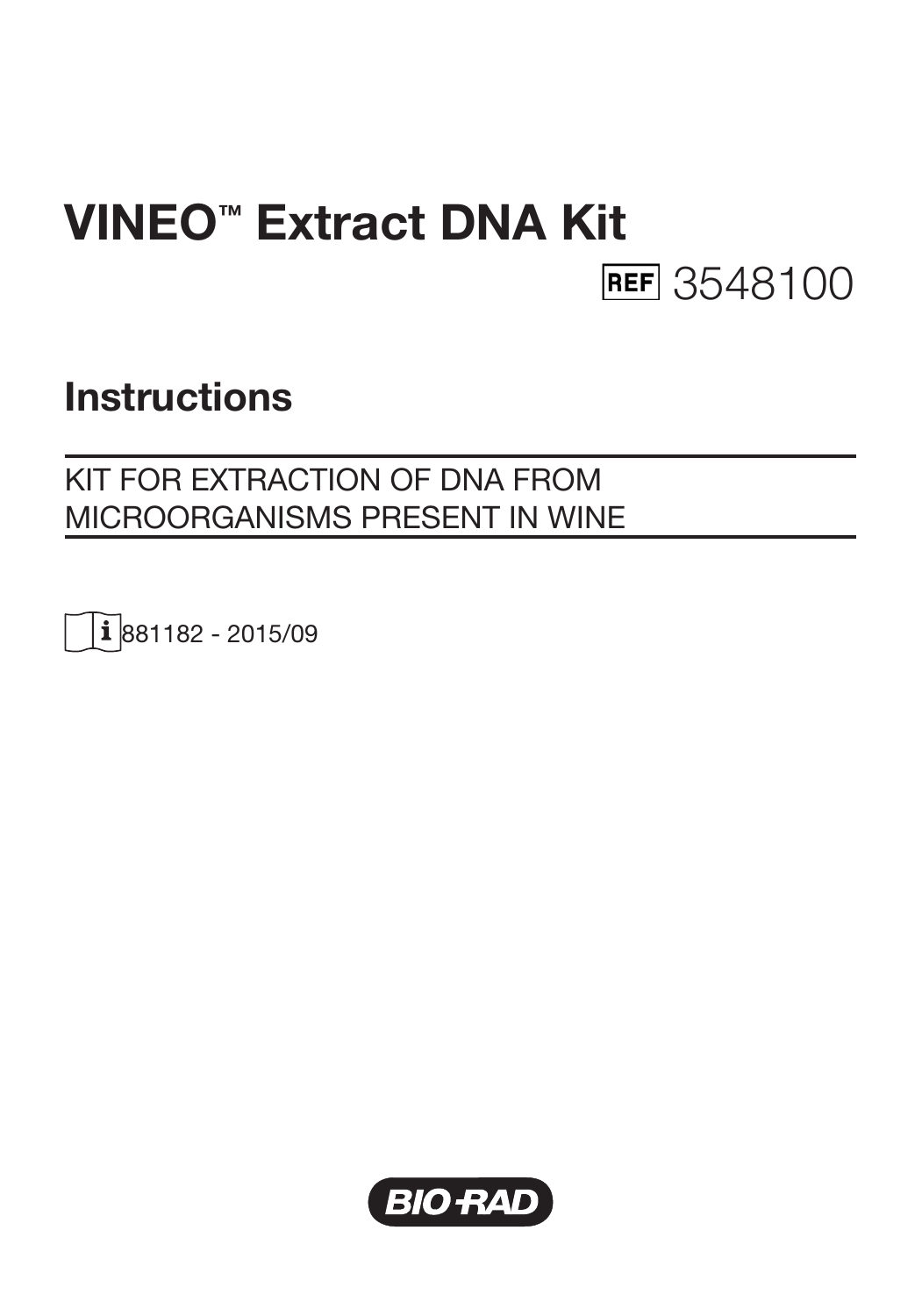## TABLE OF CONTENTS

- 1 INTRODUCTION
- 2 KIT COMPOSITION
- 3 VALIDITY AND PRESERVATION
- 4 REQUIRED EQUIPMENT (NOT PROVIDED IN THE KIT)
- 5 PRECAUTIONS
- 6 SAMPLING AND TRANSPORT OF SAMPLES
- 7 DNA EXTRACTION PROTOCOL
- 9 CALCULATION OF THE ANALYSED SAMPLING FRACTION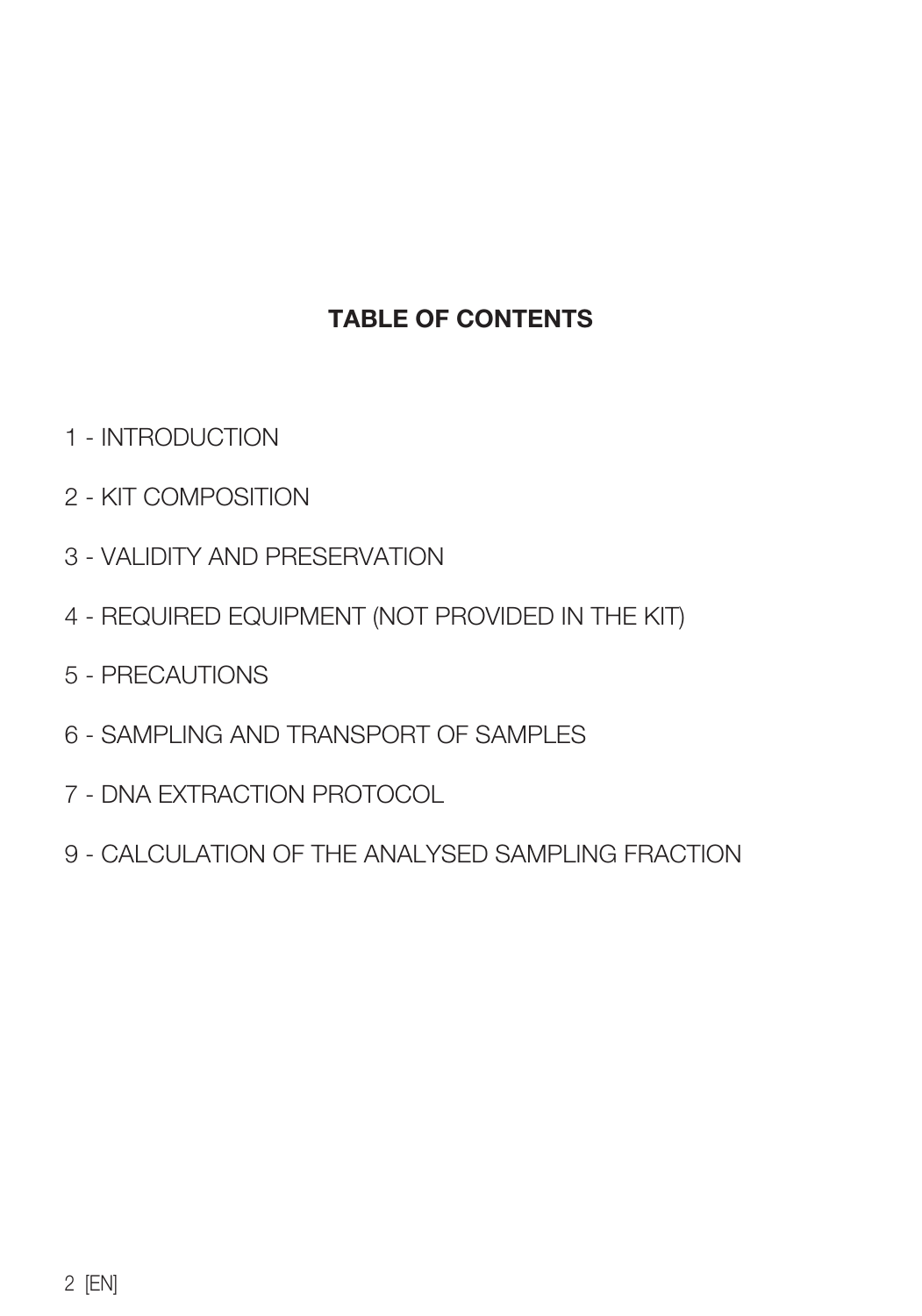## 1 - INTRODUCTION

Many microorganisms are found in wine. They are major factors in wellknown phenomena such as alcoholic and malo-lactic fermentation. Unfortunately, they are also responsible for many changes. A microbiological control is therefore important in order precisely to understand and find out changes in this microbial flora during wine production, and in this way guarantee and control its quality. Wine-making process, maturing, bottling and ageing in bottles must be supervised.

Current microbiological control techniques are based on classic approaches to culture. These conventional microbiological detection methods have low sensitivity and specificity and long incubation periods. These parameters do not meet the winemaker's needs or those of oenology because they do not guarantee an adequate reaction when there is an imbalance in microbial flora.

Only a molecular biology approach allows genuine reactivity. The real-time Polymerase Chain Reaction or RT - PCR is used to obtain results in less than 24 hours. It is often used today to look for micro-organisms in various environments, in particular, in the food industry to look for pathogenic flora. This method is used to amplify and detect specific DNA sequences of the kind and microbial type of interest. In this way, it brings speed, sensitivity and specificity to micro-biological analyses.

The VINEO™ Extract DNA Kit product is used for an optimal extraction of DNA from microorganisms present in the grape must in fermentation and in all types of wine sample, whatever the production stage, to detect the microorganism of interest using real-time PCR. The detailed protocol shown below is made up of 3 stages: 1) concentration and washing of micro-organisms from wine, 2) cell lysis, and 3) purification of the extracted DNA.

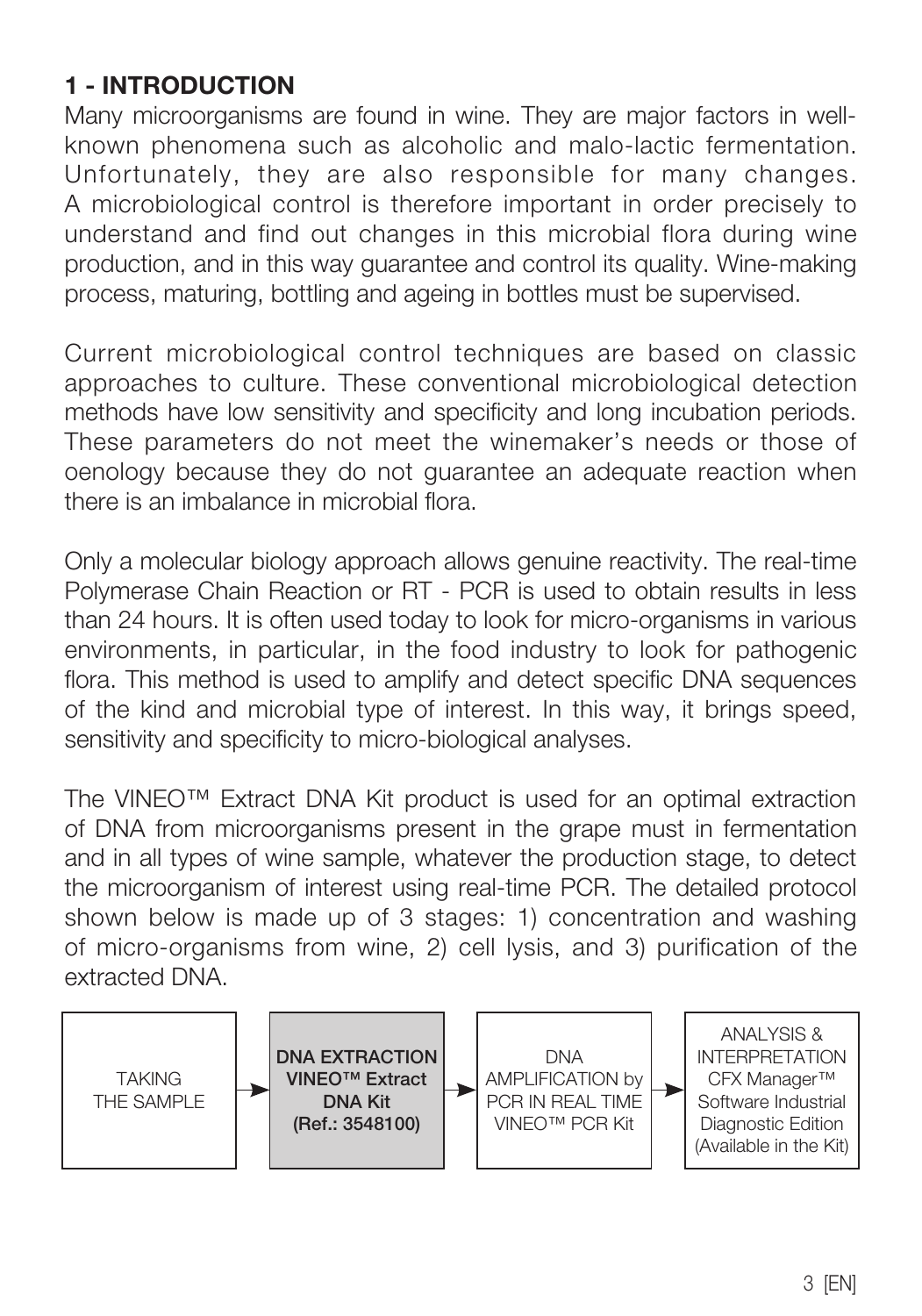## 2 - KIT COMPOSITION

The VINEO™ Extract DNA Kit product is used to carry out 96 extractions of DNA from samples of wine.

| <b>Designation</b> | <b>Kit components</b>                         | <b>Preservation</b> | <b>Quantity per kit</b> |
|--------------------|-----------------------------------------------|---------------------|-------------------------|
| <b>R1</b>          | Lysis solution - contains a magnetic bar      | $+2/+8$ °C          | $1 \times 100$ ml       |
| R <sub>2</sub>     | Elution buffer                                | $+2/+8$ °C          | $1 \times 25$ ml        |
| W <sub>1</sub>     | Wash solution 100X                            | $+2/+8$ °C          | $1 \times 100$ ml       |
| W <sub>2</sub>     | Wash solution - contains 12% acetic acid (Xi) | $+2/+8$ °C          | $1 \times 10$ ml        |
|                    | Purification columns                          | $+18/+30°C$         | $1 \times 96$ units     |
|                    | Collector vials                               | $+18/+30^{\circ}$ C | $1 \times 192$ units    |

*Note: W1 and W2 washing buffers are 2 different buffers with different compositions. Under no circumstances can the W1 buffers diluted to 1X be assimilated to the W2 buffer.*

#### 3 - VALIDITY AND PRESERVATION

On reception, the kit must be stored at temperatures between +2°C and +8°C. Each reagent stored between +2°C and +8°C can be used until the expiry date indicated. The reagents must not be frozen.

#### *Note: do not mix reagent batches.*

## 4 - REQUIRED EQUIPMENT (NOT PROVIDED IN THE KIT)

#### 1 - Equipment:

#### Micro-biological confinement/sterile area

• Microbiological security station (MSS)

#### DNA extraction

- Heating block with a capacity of  $95^{\circ}$ C  $\pm$  5°C for 2 mL tubes
- Vortex
- Refrigerated centrifuge with a rotation capacity of 12,000 x g (an unrefrigerated centrifuge may be used; in this case, the stages recommended at 4°C will be carried out at ambient temperature).
- Angular rotors for 50mL tubes and adaptors
- Angular rotors for 1.5 2 mL tubes
- Magnetic stirring apparatus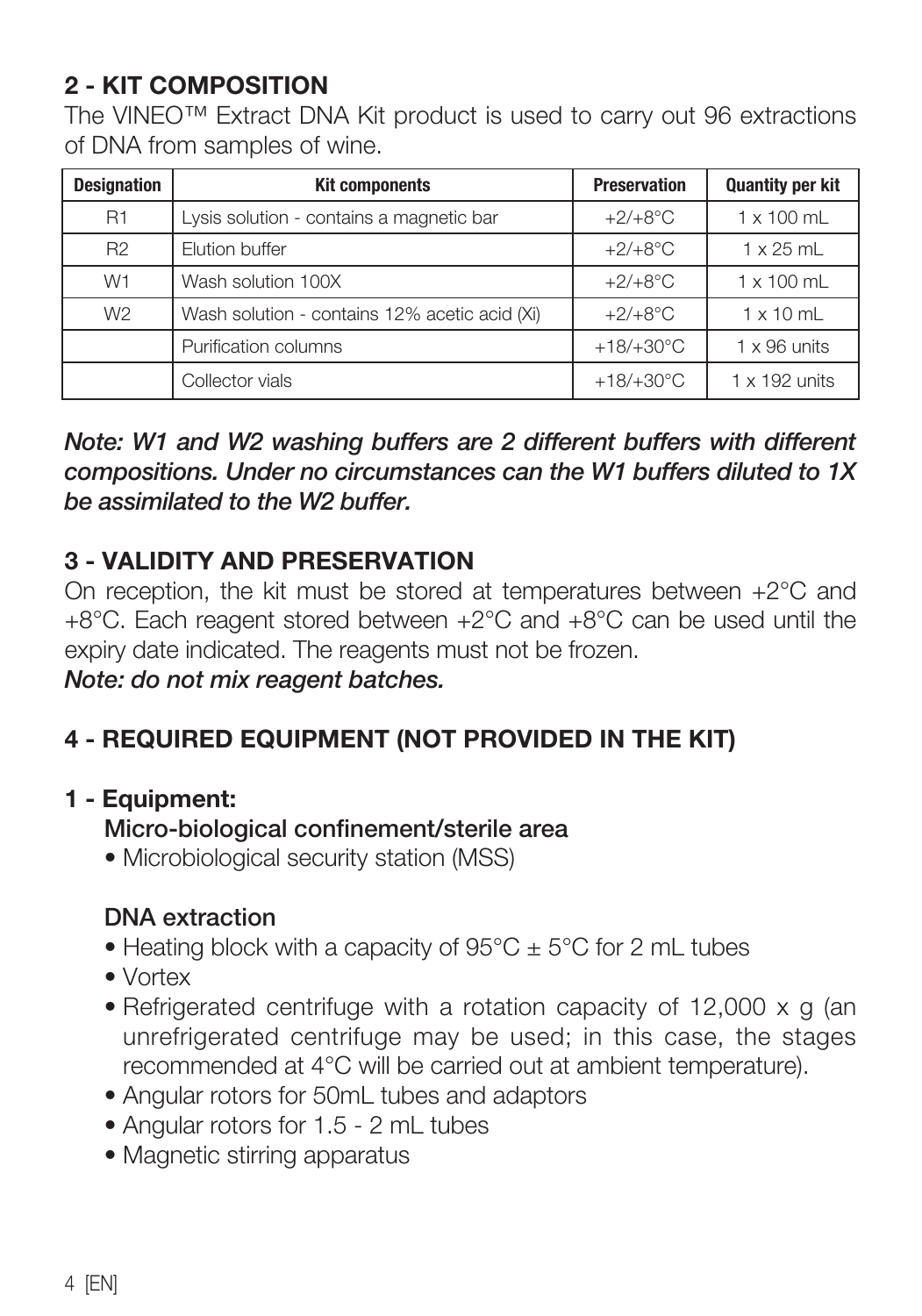#### 2 - Laboratory Equipment: DNA extraction

- Tubes with sterile screws containing 50 mL (1 tube per 45 mL sample analysed)
- Tubes with sterile screws containing 2 mL (1 tube per sample whatever the analysed volume)
- 10 µL, 20 µL, 100 µL, 200 µL and 1000 µL micro-pipettes
- Cones with sterile filters that are adaptable to 10 µL, 20 µL, 100 µL, 200 µL and 1000 µL micro-pipettes

## **Other**

- Non-powdered gloves
- Milli Q sterile water (for the 100X W1 dilution to the 1X dilution)
- Graduated test tube (for the 100X W1 dilution to the 1X dilution)
- 5% Chlorine Bleach
- 70° Alcohol

## 5 - PRECAUTIONS

Extraction is carried out by staff who have had adequate training. Microbiology and molecular biology require a high level of vigilance and discipline in accomplishing meticulous gestures.

- Handle and eliminate the analysed wines as material likely to contaminate the working environment.
- Comply scrupulously with the Laboratory Good Practices; the quality of the results depends on it.
- Do not send the equipment (pipettes, tubes, etc.) from one work station to another.
- Carry out at least one negative extraction control on each series of extractions, preferably at the end of the series.
- Do not use the reagents beyond their expiry date.
- Subject the reagents in the kit to a vortex movement using the apparatus provided for this purpose before using them to work with homogeneous solutions.
- Check the exactness and the precision of the pipettes as well as the proper functioning of the instruments.
- Change gloves regularly and do so as soon as you suspect any contamination.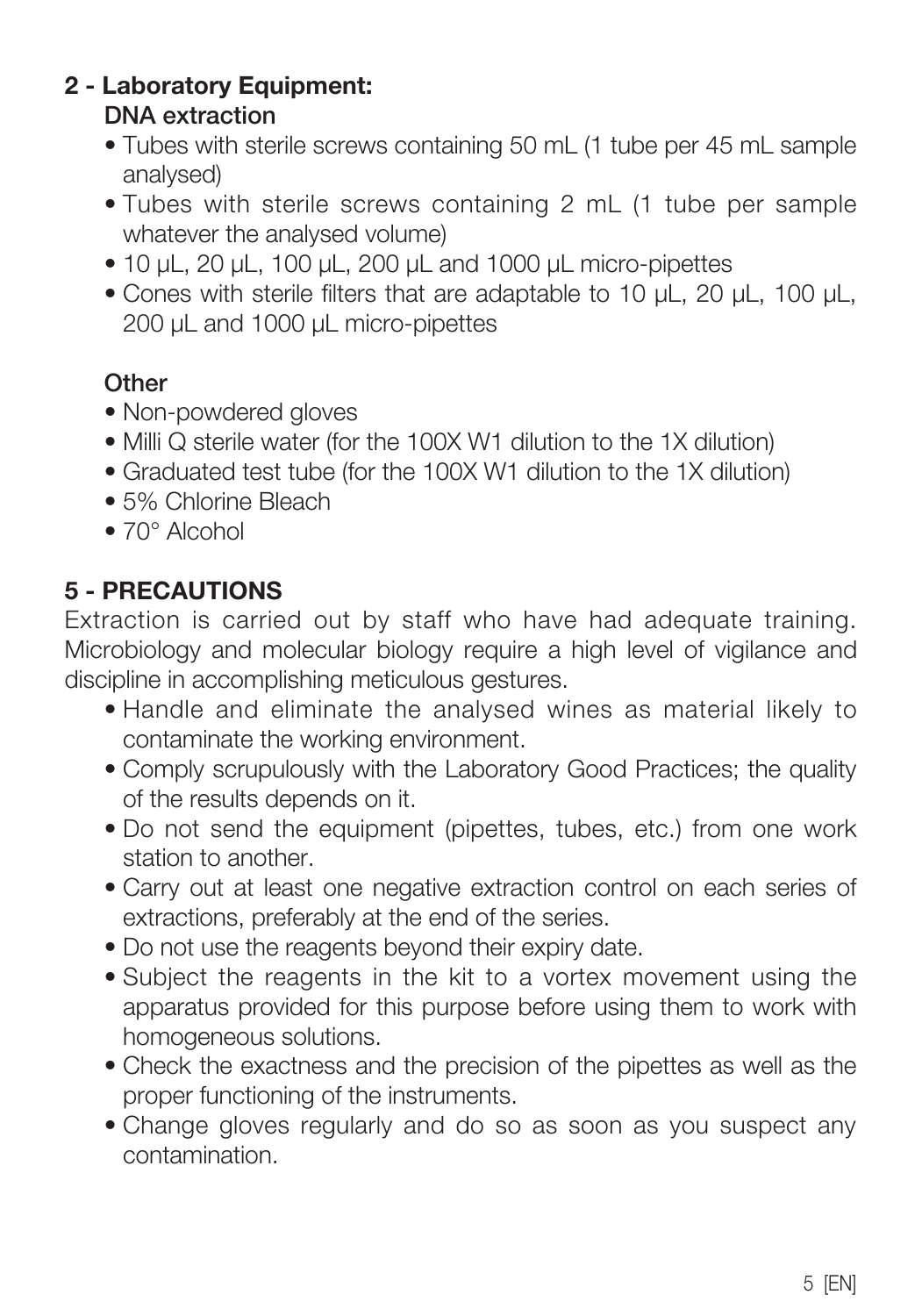• Clean work surfaces regularly with a 5% solution of chlorine bleach and rinse the surface with water and 70° alcohol.

For hazard and precaution recommendations related to some chemical components in this test kit, please refer to the pictogram(s) mentioned on the labels and the information supplied at the end of instruction for use. The Safety Data Sheet is available on www.bio-rad.com.

## 6 - SAMPLING AND TRANSPORT OF SAMPLES

For analysis of fermenting grape musts and wines that have not yet been bottled, the samples must be collected under aseptic conditions using pipettes or sampling cones. The sampling equipment must be cleaned carefully or replaced when taking several samples. Samples of at least 100 mL will be taken in sterile glass, polyethylene recipients or other vials. The samples must be submitted to the laboratory as quickly as possible, preferably within 24h and not exceeding 48h after taking the sample.

To analyse wine in bottles, analysis is carried out from the bottle.

If the samples are transported and analysed within 24h, transport and storage may be carried out at ambient temperature (+18°C/+30°C). If the samples are transported and analysed within 48h, transport and storage must be carried out at +2°C/+8°C.

## 7 - DNA EXTRACTION PROTOCOL

We strongly recommend that you read the complete protocol before beginning. Follow the suggested protocol scrupulously. The volume of the sample of wine varies according to the intention of the operator and the information expected.

- 1.8 mL for fermenting grape must, for heavy wine during the winemaking or maturing process.
- 45 mL for slightly heavy wine, close to bottling or already bottled, the analysis of which requires a high level of analytic sensitivity.

## Preparing the trial

## Preparing the equipment

- Switch on the heating block and set it to 95°C. Check that the temperature has stabilised before continuing with the DNA extraction.
- Prepare the number of purification columns necessary (= Number of samples to be analysed) by placing each column in a recuperation vial.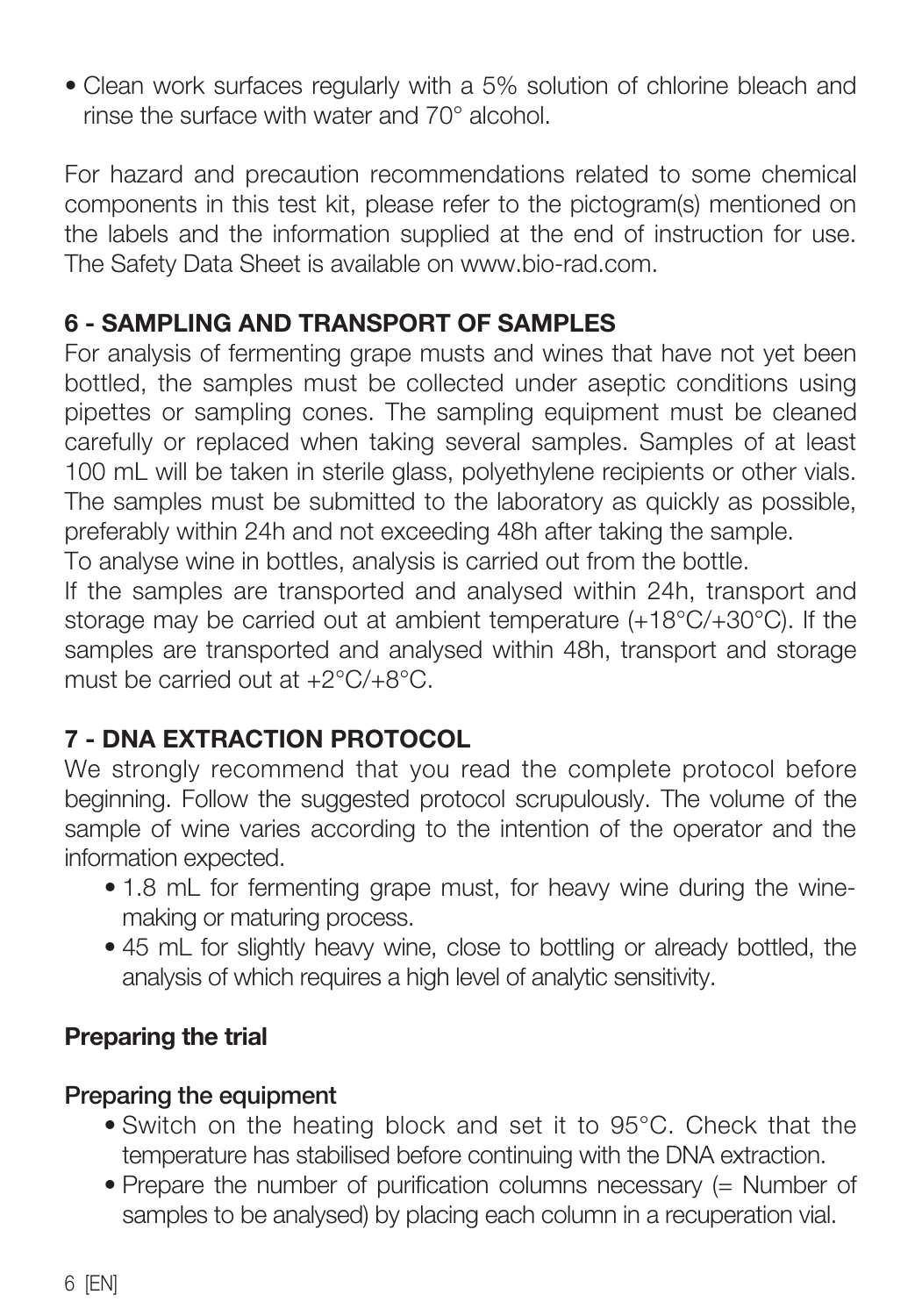#### Preparing the reagents

- Dilute the W1 washing solution to 1/100 in a sufficient quantity for the samples to be analysed. See the Tables to prepare the required quantity of W1 washing solution at 1X dilution on the basis of the number of samples. (Appendix 1: 1.8 mL volume of analysed grape must/wine and Appendix 2: 45 mL volume of analysed wine).
- Homogenise buffer R1: put the vial on a magnetic stirring apparatus. During pipetting, make sure that R1 is continuously being magnetically stirred so that the lysis reagent is quite homogenous. Use a cone with a wide enough opening (i.e. a 200 uL to 1000 uL pipette with the corresponding cone).

#### 1°) - Concentration and washing of micro-organism cells from wine

#### Protocol "1.8 mL for fermenting grape must or for heavy wine during the wine-making or maturing process"

#### 1. Cell concentration

- Take a 1.8 mL sample of grape must/wine to be analysed and put it in a 2 mL tube with a sterile screw top
- Centrifuge: 5 minutes, at 6000 x g, at 4°C
- Dispose of the supernatant fluid

#### 2. Washing residue

- Add 1.8 mL of diluted W1
- Subject it to a vortex movement using the apparatus provided for this purpose (dissolving residue)
- Centrifuge: 5 minutes, at 6000 x g, at 4°C
- Dispose of the supernatant fluid
- Repeat this step twice

At this stage, follow protocol "2°) - Cell lysis"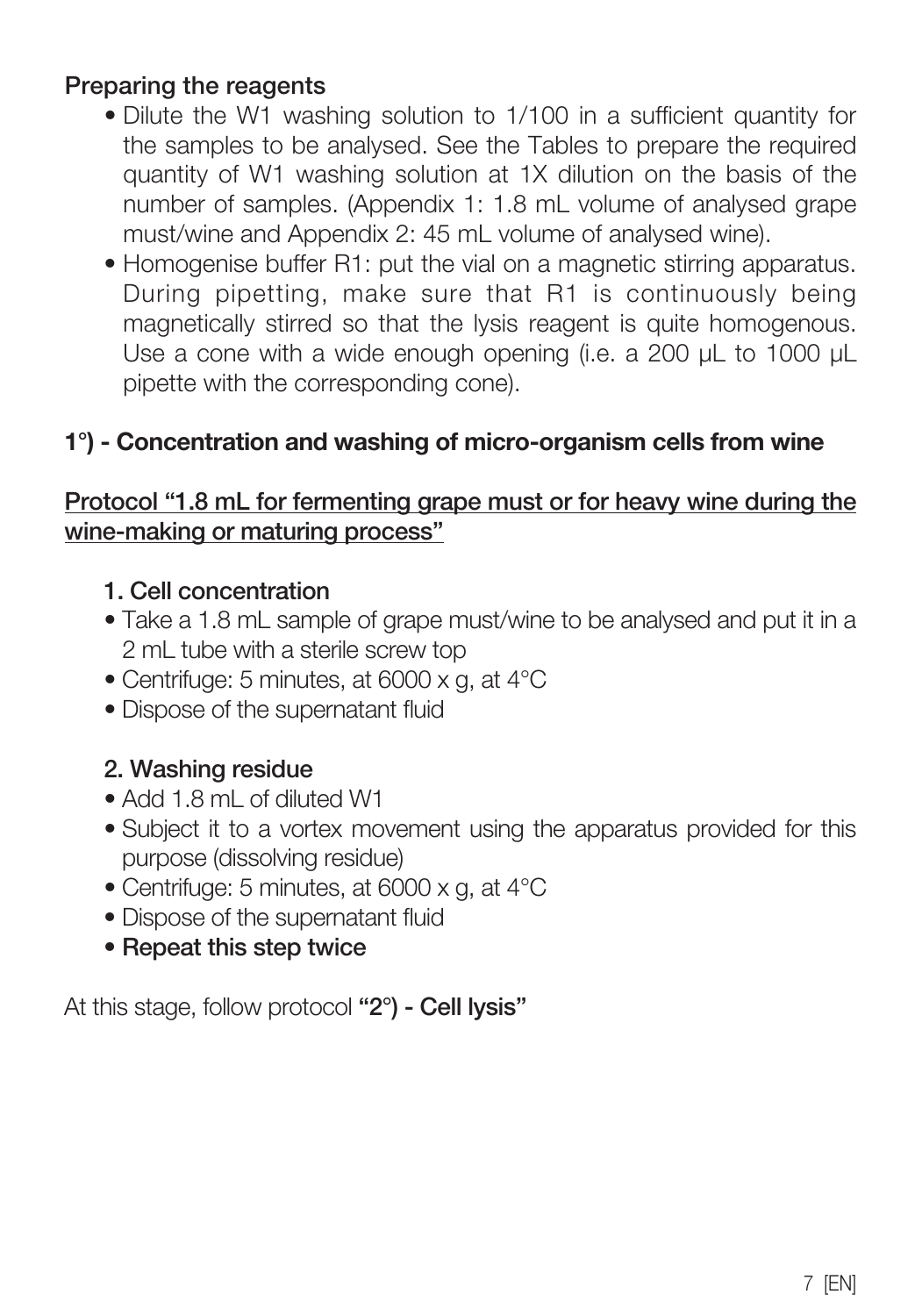#### Protocol "45 mL for a slightly heavy wine - "Brett free" and/or "Zygo free" test at bottling time"

#### 1. Cell concentration

- Take a 45 mL sample of wine to be analysed and put it in a 50 mL tube with a sterile screw top
- Centrifuge for 5 minutes, at 6000 x g, at 4°C
- Dispose of the supernatant fluid

## 2. Washing residue

- Add 45 mL of diluted W1
- Subject it to a vortex movement using the apparatus provided for this purpose
- Centrifuge for 5 minutes, at 6000 x g, at 4°C
- Dispose of the supernatant fluid
- Repeat this step once
- Add 1 mL of diluted W1
- Subject it to a vortex movement for 20 seconds using the apparatus provided for this purpose (dissolving residue)
- Transfer it to a 2 mL tub with a sterile screw top
- Centrifuge for 5 minutes, at 6000 x g, at 4°C
- Dispose of the supernatant fluid

At this stage, follow protocol "2°) - Cell Ivsis"

## 2°) - Cell lysis

From this stage on, work with non-powdered gloves on.

- Add 800 µL of R1 buffer
- Subject it to a vortex movement using the apparatus provided for this purpose
- Incubate the tubes for 15 min. in a heating block heated to 95°C
- Take it out and let it cool for 5 min. at ambient temperature
- Add 100 uL of cool W2 buffer (4°C)
- Subject it to a vortex movement for 5 seconds using the apparatus provided for this purpose
- Leave the supernatant fluid for 15 min. at  $4 \pm 2^{\circ}$ C (in a refrigerator)
- Centrifuge: 15 minutes, at 12 000 x g, at 4°C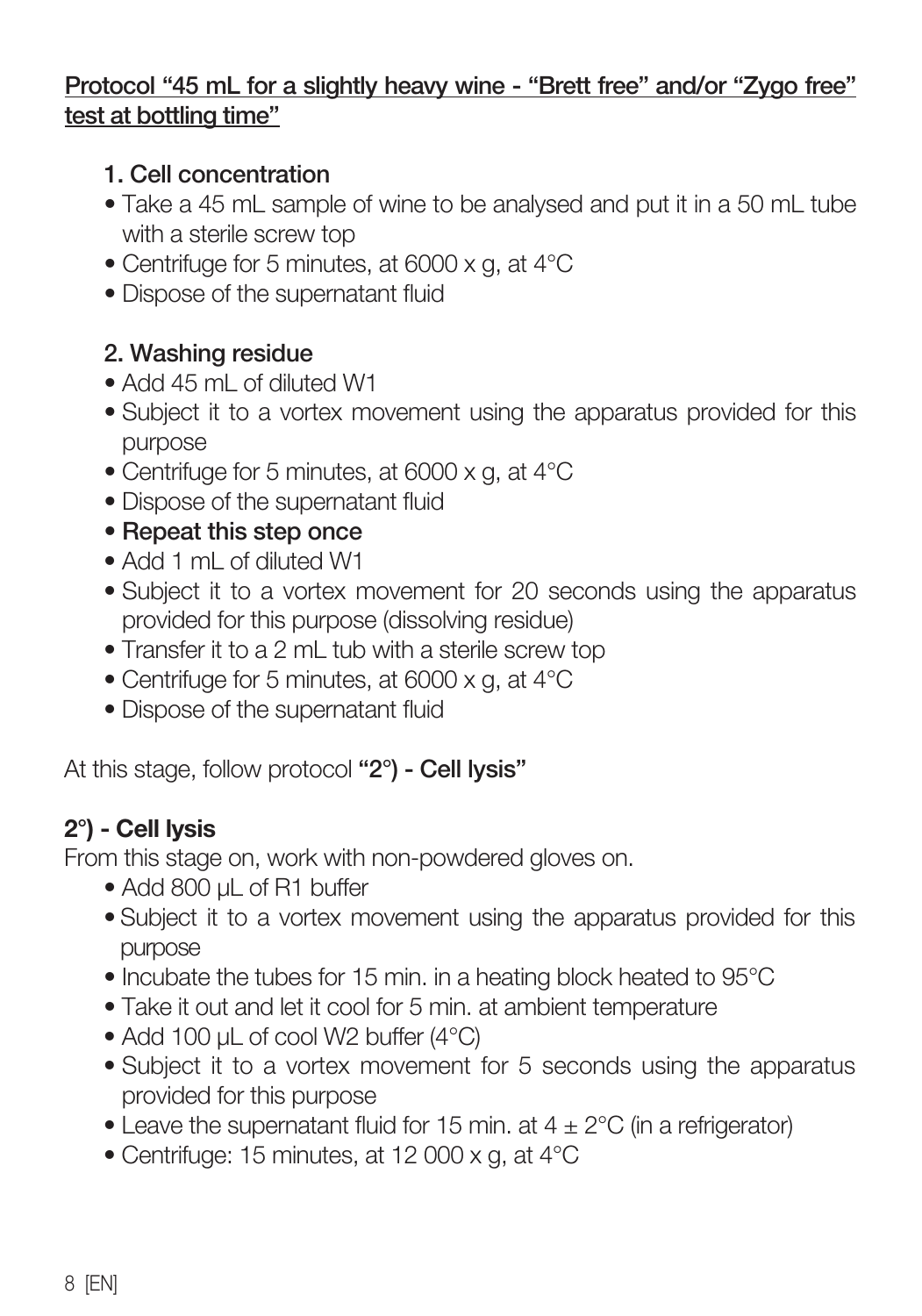## 3°) - Purifying the DNA

- 1. Put 500 µL of supernatant fluid from the lysis reaction on a purification column. Warning: do not include resin at the bottom of the tube in the sample. Seal each purification column with recuperation tube stopper.  *Note: When pipetting the supernatant fluid, if resin is taken, let the 500 µL out into the tube and centrifuge it at 900 x g for 3 min.*
- 2. Centrifuge: 10 minutes, at 6,000 x g, at 20°C

 *Notes: • If clogging occurs in the purification column, increase the centrifuging time without increasing speed. • A slight mist may form on the surface of the columns during extraction of DNA from fermenting grape must; continue manipulations as indicated in the protocol.*

- 3. Empty the recovery tube of its contents.
- 4. Add 250 uL of supernatant fluid from the lysis reaction on the same purification column.
- 5. Centrifuge: 10 minutes, at 6,000 x g, at 20°C.

 *Notes: • If clogging occurs in the purification column, increase the centrifuging time without increasing speed. Check that all of the supernatant fluid has gone through the column. If this is not the case, centrifuge again, • A slight mist may form on the surface of the columns during DNA extraction from fermenting grape must; continue the procedure as indicated in the protocol.*

- 6. Place 100 µL of R2 reagent in the purification column.
- 7. Throw away the recuperation tube.
- 8. Cover the purification column with a new clean recuperation tube and turn the whole upside down.
- 9. Centrifuge for 3 min., at 1000 x g, at 20°C. Throw away the purification column.  *Note: In this step, the cap can not be closed.*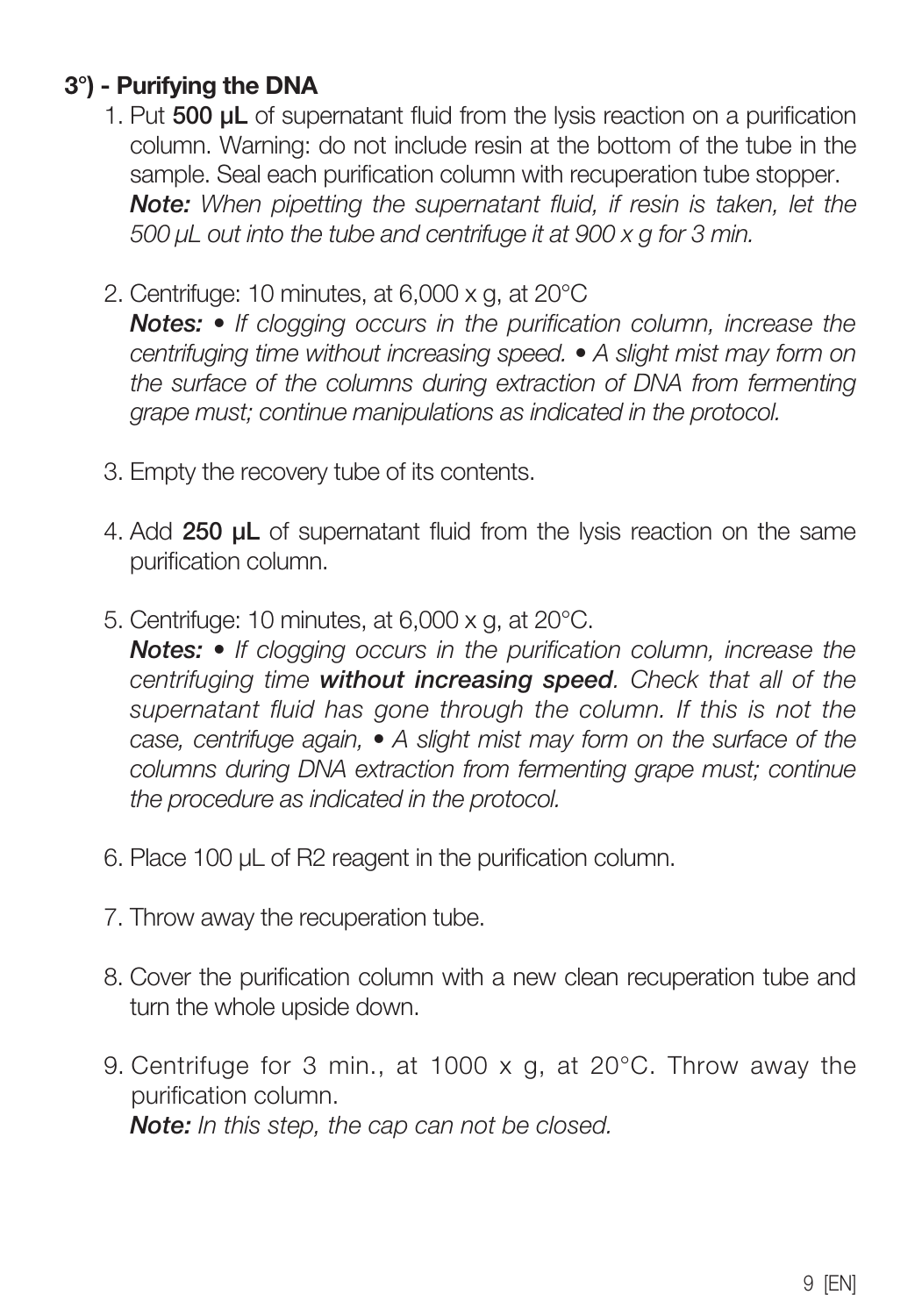10. Store the recovery tube containing the 100  $\mu$ L of purified DNA solution. The DNA solution can be stored for 24 hours at 4°C and several months at -20°C. After storing, centrifuge for 3 min., at 1000 x g, at  $20^{\circ}$ C.

The DNA of the micro-organisms initially present in the sample of wine that are processed in this way may be analysed using a real-time PCR reaction.

## 8 - CALCULATION OF THE ANALYSED SAMPLING FRACTION AND THE Z FACTOR

Any analysis method that included an extraction stage followed by a detection stage must be accompanied by calculation of the fraction of the processed sample that is actually analysed during the final detection.

This value is taken into account in the calculation of the detection limit and the quantification limit of the overall method, and is used to give a final result in a quantitative test. To do this, you should calculate the remaining fraction with respect to the initial sample at each stage in the protocol (concentration, elimination, etc.).

The Z value is specific to each extraction protocol. Here the fraction of the sample analysed using PCR corresponds to 1/24<sup>th</sup> of the total volume of the wine processed (1.8 or 45 mL) in the event that 5 uL of pure DNA extract are analysed using PCR.

The Z factor corresponds to the denominator of the fraction analysed.

## The Z factor value for this protocol is  $Z = 24$ .

It is calculated as follows:

• Fraction of the initial sample in the 100 µL of DNA extracted at the end of the extraction protocol:

All micro-organisms present in the initial volume of wine sample (1.8 mL or 45 mL) is found in the 900 µL of the cell lysis fraction at the end of stage 2. The fraction of cells that was initially presented remains unchanged. Up to this stage  $Z_0=1$ .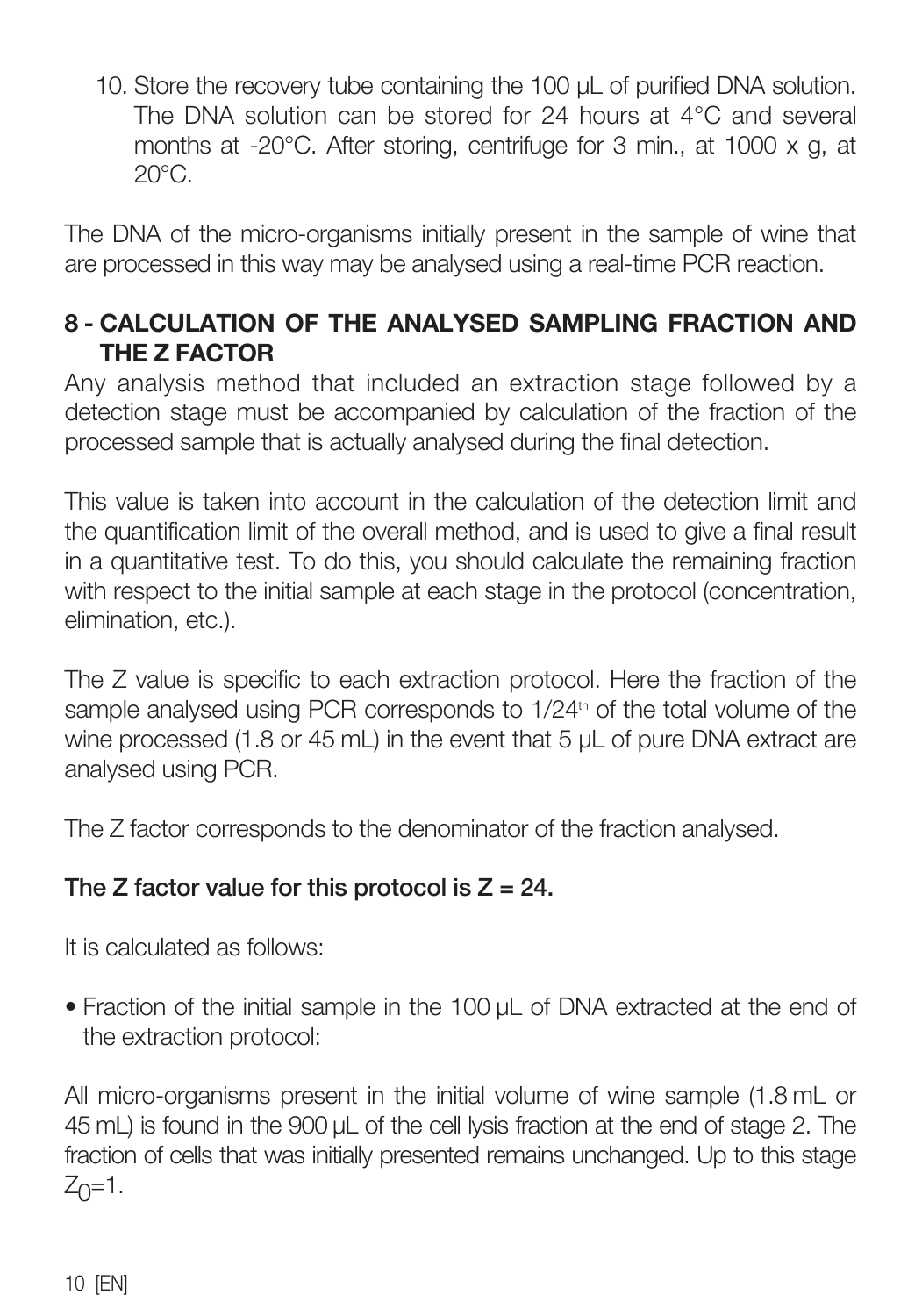Only a 750 µL of the 900 µL of this surnatant fluid from the lysis is purified on the column and is found in concentrate in the 100 µL at the end of stage 3. The fraction preserved during this protocol is therefore 900/750, i.e. 1.2.  $Z_1 = 1.2$ .

• Fraction of the initial sample analysed using PCR:

Only 5 µL of the 100 µL of eluted DNA are subjected to the PCR. The analysed fraction is therefore 1/20.  $Z_2 = 20$ 

• Determination of overall Z factor from the method:

$$
Z = Z_0 \times Z_1 \times Z_2 = 1 \times 1, 2 \times 20 = 24
$$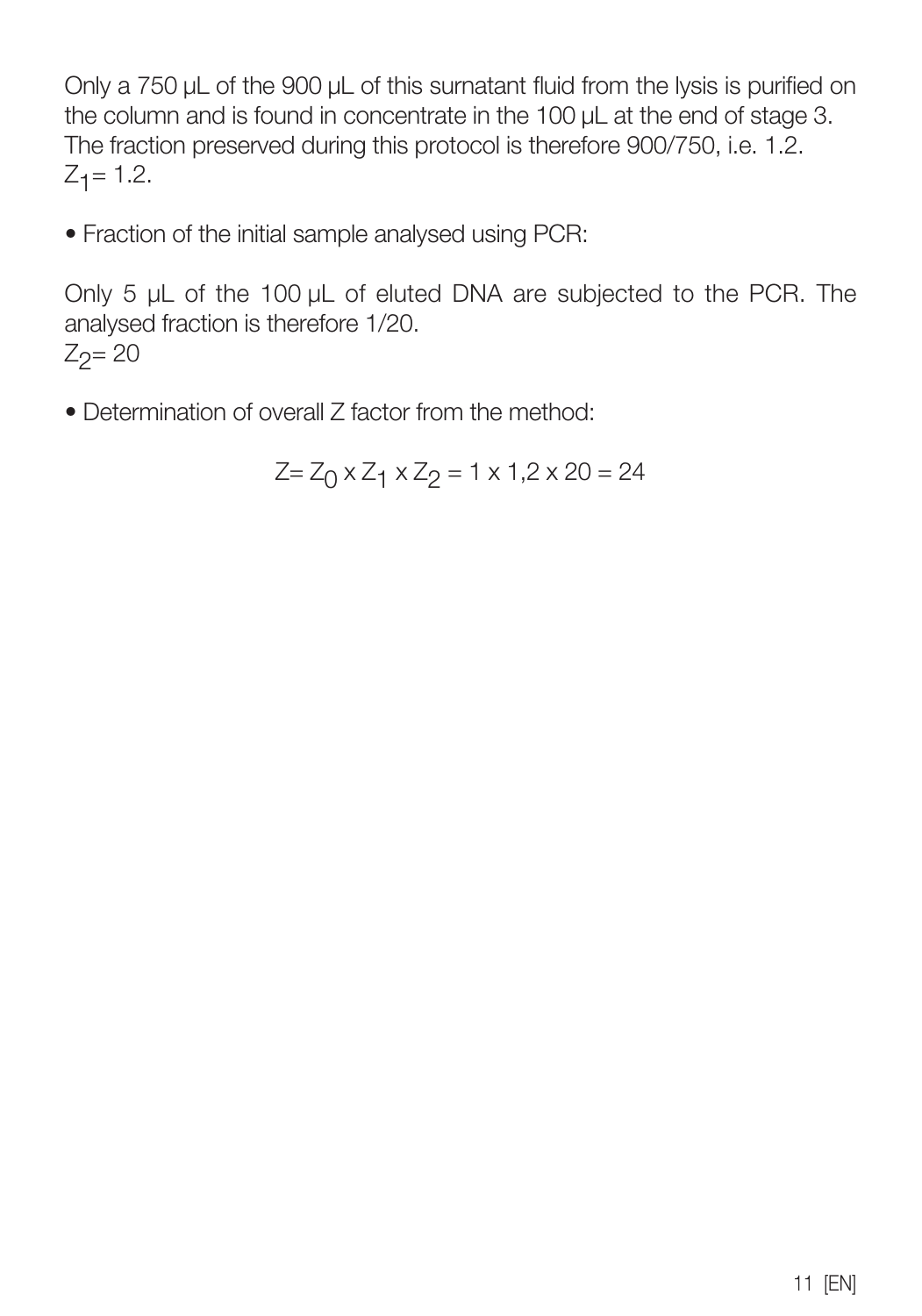#### APPENDIX 1

Preparation of the quantity required for the W1 washing solution in the 1X dilution to process the samples of grape must/wine with a volume of 1.8 mL.

| Number of samples | Volume of W1<br>100X (mL) | Volume of sterile<br>Mili Q water (mL) | Number of samples | Volume of W1<br>100X (mL) | Volume of sterile<br>Mili Q water (mL) |
|-------------------|---------------------------|----------------------------------------|-------------------|---------------------------|----------------------------------------|
| 1                 | <b>NA</b>                 | <b>NA</b>                              | 51                | 3.83                      | 378.68                                 |
| $\overline{c}$    | <b>NA</b>                 | <b>NA</b>                              | 52                | 3.90                      | 386.10                                 |
| 3                 | <b>NA</b>                 | <b>NA</b>                              | 53                | 3.98                      | 393.53                                 |
| $\overline{4}$    | <b>NA</b>                 | <b>NA</b>                              | 54                | 4.05                      | 400.95                                 |
| 5                 | <b>NA</b>                 | <b>NA</b>                              | 55                | 4.13                      | 408.38                                 |
| 6                 | <b>NA</b>                 | <b>NA</b>                              | 56                | 4.20                      | 415.80                                 |
| $\overline{7}$    | <b>NA</b>                 | <b>NA</b>                              | 57                | 4.28                      | 423.23                                 |
| 8                 | <b>NA</b>                 | <b>NA</b>                              | 58                | 4.35                      | 430.65                                 |
| 9                 | <b>NA</b>                 | <b>NA</b>                              | 59                | 4.43                      | 438.08                                 |
| 10                | 0.75                      | 74.25                                  | 60                | 4.50                      | 445.50                                 |
| 11                | 0.83                      | 81.68                                  | 61                | 4.58                      | 452.93                                 |
| 12                | 0.90                      | 89.10                                  | 62                | 4.65                      | 460.35                                 |
| 13                | 0.98                      | 96.53                                  | 63                | 4.73                      | 467.78                                 |
| 14                | 1.05                      | 103.95                                 | 64                | 4.80                      | 475.20                                 |
| 15                | 1.13                      | 111.38                                 | 65                | 4.88                      | 482.63                                 |
| 16                | 1.20                      | 118.80                                 | 66                | 4.95                      | 490.05                                 |
| 17                | 1.28                      | 126.23                                 | 67                | 5.03                      | 497.48                                 |
| 18                | 1.35                      | 133.65                                 | 68                | 5.10                      | 504.90                                 |
| 19                | 1.43                      | 141.08                                 | 69                | 5.18                      | 512.33                                 |
| 20                | 1.50                      | 148.50                                 | 70                | 5.25                      | 519.75                                 |
| 21                | 1.58                      | 155.93                                 | 71                | 5.33                      | 527.18                                 |
| $\overline{22}$   | 1.65                      | 163.35                                 | $\overline{72}$   | 5.40                      | 534.60                                 |
| 23                | 1.73                      | 170.78                                 | 73                | 5.48                      | 542.03                                 |
| 24                | 1.80                      | 178.20                                 | 74                | 5.55                      | 549.45                                 |
| 25                | 1.88                      | 185.63                                 | 75                | 5.63                      | 556.88                                 |
| 26                | 1.95                      | 193.05                                 | 76                | 5.70                      | 564.30                                 |
| 27                | 2.03                      | 200.48                                 | 77                | 5.78                      | 571.73                                 |
| 28                | 2.10                      | 207.90                                 | 78                | 5.85                      | 579.15                                 |
| 29                | 2.18                      | 215.33                                 | 79                | 5.93                      | 586.58                                 |
| 30                | 2.25                      | 222.75                                 | 80                | 6.00                      | 594.00                                 |
| 31                | 2.33                      | 230.18                                 | 81                | 6.08                      | 601.43                                 |
| 32                | 2.40                      | 237.60                                 | 82                | 6.15                      | 608.85                                 |
| 33                | 2.48                      | 245.03                                 | 83                | 6.23                      | 616.28                                 |
| 34                | 2.55                      | 252.45                                 | 84                | 6.30                      | 623.70                                 |
| 35                | 2.63                      | 259.88                                 | 85                | 6.38                      | 631.13                                 |
| 36                | 2.70                      | 267.30                                 | 86                | 6.45                      | 638.55                                 |
| 37                | 2.78                      | 274.73                                 | 87                | 6.53                      | 645.98                                 |
| 38                | 2.85                      | 282.15                                 | 88                | 6.60                      | 653.40                                 |
| 39                | 2.93                      | 289.58                                 | 89                | 6.68                      | 660.83                                 |
| 40                | 3.00                      | 297.00                                 | 90                | 6.75                      | 668.25                                 |
| 41                | 3.08                      | 304.43                                 | 91                | 6.83                      | 675.68                                 |
| 42                | 3.15                      | 311.85                                 | 92                | 6.90                      | 683.10                                 |
| 43                | 3.23                      | 319.28                                 | 93                | 6.98                      | 690.53                                 |
| 44                | 3.30                      | 326.70                                 | 94                | 7.05                      | 697.95                                 |
| 45                | 3.38                      | 334.13                                 | 95                | 7.13                      | 705.38                                 |
| 46                | 3.45                      | 341.55                                 | 96                | 7.20                      | 712.80                                 |
| 47                | 3.53                      | 348.98                                 | 97                | 7.28                      | 720.23                                 |
| 48                | 3.60                      | 356.40                                 | 98                | 7.35                      | 727.65                                 |
| 49                | 3.68                      | 363.83                                 | 99                | 7.43                      | 735.08                                 |
| 50                | 3.75                      | 371.25                                 | 100               | 7.50                      | 742.50                                 |

NA: The solution must be prepared for at least 10 samples.

When the W1 washing solution is reconstituted at 1X, it can be stored for 7 days at  $4 + 2$ °C.

12 [EN]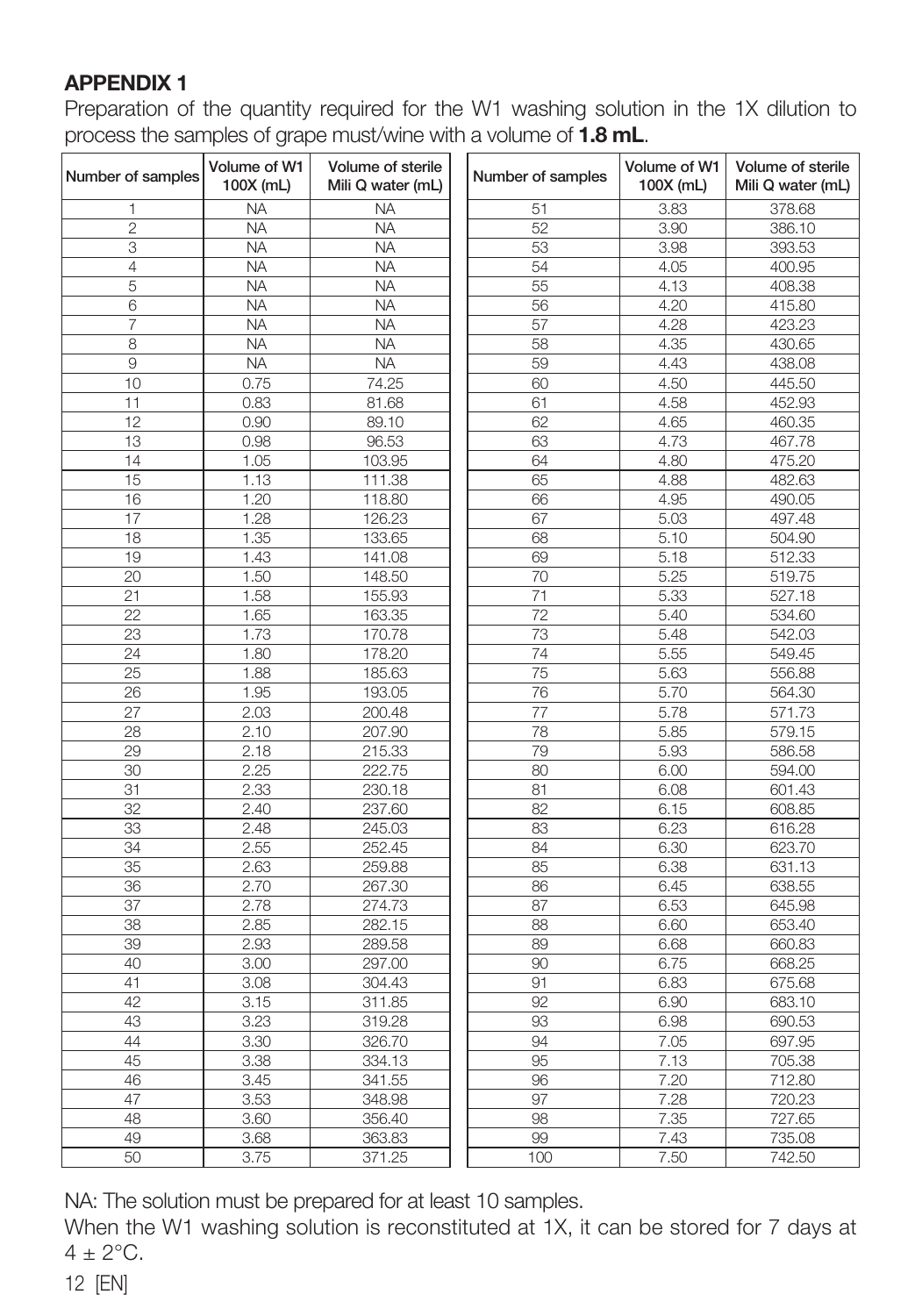#### APPENDIX 2

Preparation of the quantity required for the W1 washing solution in the 1X dilution to process the samples of wine with a volume of 45 mL.

| Number of samples | Volume of W1<br>100X (mL) | Volume of sterile<br>Mili Q water (mL) | Number of samples | Volume of W1<br>100X (mL) | Volume of sterile<br>Mili Q water (mL) |
|-------------------|---------------------------|----------------------------------------|-------------------|---------------------------|----------------------------------------|
| 1                 | 1                         | 99                                     | 51                | 51                        | 5049                                   |
| $\overline{c}$    | $\overline{c}$            | 198                                    | 52                | 52                        | 5148                                   |
| 3                 | 3                         | 297                                    | 53                | 53                        | 5247                                   |
| 4                 | 4                         | 396                                    | 54                | 54                        | 5346                                   |
| 5                 | 5                         | 495                                    | 55                | 55                        | 5445                                   |
| 6                 | 6                         | 594                                    | 56                | 56                        | 5544                                   |
| 7                 | 7                         | 693                                    | 57                | 57                        | 5643                                   |
| 8                 | 8                         | 792                                    | 58                | 58                        | 5742                                   |
| 9                 | 9                         | 891                                    | 59                | 59                        | 5841                                   |
| 10                | 10                        | 990                                    | 60                | 60                        | 5940                                   |
| 11                | 11                        | 1089                                   | 61                | 61                        | 6039                                   |
| 12                | 12                        | 1188                                   | 62                | 62                        | 6138                                   |
| 13                | 13                        | 1287                                   | 63                | 63                        | 6237                                   |
| 14                | 14                        | 1386                                   | 64                | 64                        | 6336                                   |
| 15                | 15                        | 1485                                   | 65                | 65                        | 6435                                   |
| 16                | 16                        | 1584                                   | 66                | 66                        | 6534                                   |
| 17                | 17                        | 1683                                   | 67                | 67                        | 6633                                   |
| 18                | 18                        | 1782                                   | 68                | 68                        | 6732                                   |
| 19                | 19                        | 1881                                   | 69                | 69                        | 6831                                   |
| 20                | 20                        | 1980                                   | 70                | 70                        | 6930                                   |
| 21                | 21                        | 2079                                   | 71                | 71                        | 7029                                   |
| 22                | 22                        | 2178                                   | 72                | 72                        | 7128                                   |
| 23                | 23                        | 2277                                   | 73                | 73                        | 7227                                   |
| 24                | 24                        | 2376                                   | 74                | 74                        | 7326                                   |
| 25                | 25                        | 2475                                   | 75                | 75                        | 7425                                   |
| 26                | 26                        | 2574                                   | 76                | 76                        | 7524                                   |
| 27                | 27                        | 2673                                   | 77                | 77                        | 7623                                   |
| 28                | 28                        | 2772                                   | 78                | 78                        | 7722                                   |
| 29                | 29                        | 2871                                   | 79                | 79                        | 7821                                   |
| 30                | 30                        | 2970                                   | 80                | 80                        | 7920                                   |
| 31                | 31                        | 3069                                   | 81                | 81                        | 8019                                   |
| 32                | 32                        | 3168                                   | 82                | 82                        | 8118                                   |
| 33                | 33                        | 3267                                   | 83                | 83                        | 8217                                   |
| 34                | 34                        | 3366                                   | 84                | 84                        | 8316                                   |
| 35                | 35                        | 3465                                   | 85                | 85                        | 8415                                   |
| 36                | 36                        | 3564                                   | 86                | 86                        | 8514                                   |
| 37                | 37                        | 3663                                   | 87                | 87                        | 8613                                   |
| 38                | 38                        | 3762                                   | 88                | 88                        | 8712                                   |
| 39                | 39                        | 3861                                   | 89                | 89                        | 8811                                   |
| 40                | 40                        | 3960                                   | 90                | 90                        | 8910                                   |
| 41                | 41                        | 4059                                   | 91                | 91                        | 9009                                   |
| 42                | 42                        | 4158                                   | 92                | 92                        | 9108                                   |
| 43                | 43                        | 4257                                   | 93                | 93                        | 9207                                   |
| 44                | 44                        | 4356                                   | 94                | 94                        | 9306                                   |
| 45                | 45                        | 4455                                   | 95                | 95                        | 9405                                   |
| 46                | 46                        | 4554                                   | 96                | 96                        | 9504                                   |
| 47                | 47                        | 4653                                   | 97                | 97                        | 9603                                   |
| 48                | 48                        | 4752                                   | 98                | 98                        | 9702                                   |
| 49                | 49                        | 4851                                   | 99                | 99                        | 9801                                   |
| 50                | 50                        | 4950                                   | 100               | 100                       | 9900                                   |

Once the W1 washing solution is reconstituted at 1X, it can be stored for 7 days at  $4 \pm 2$ °C.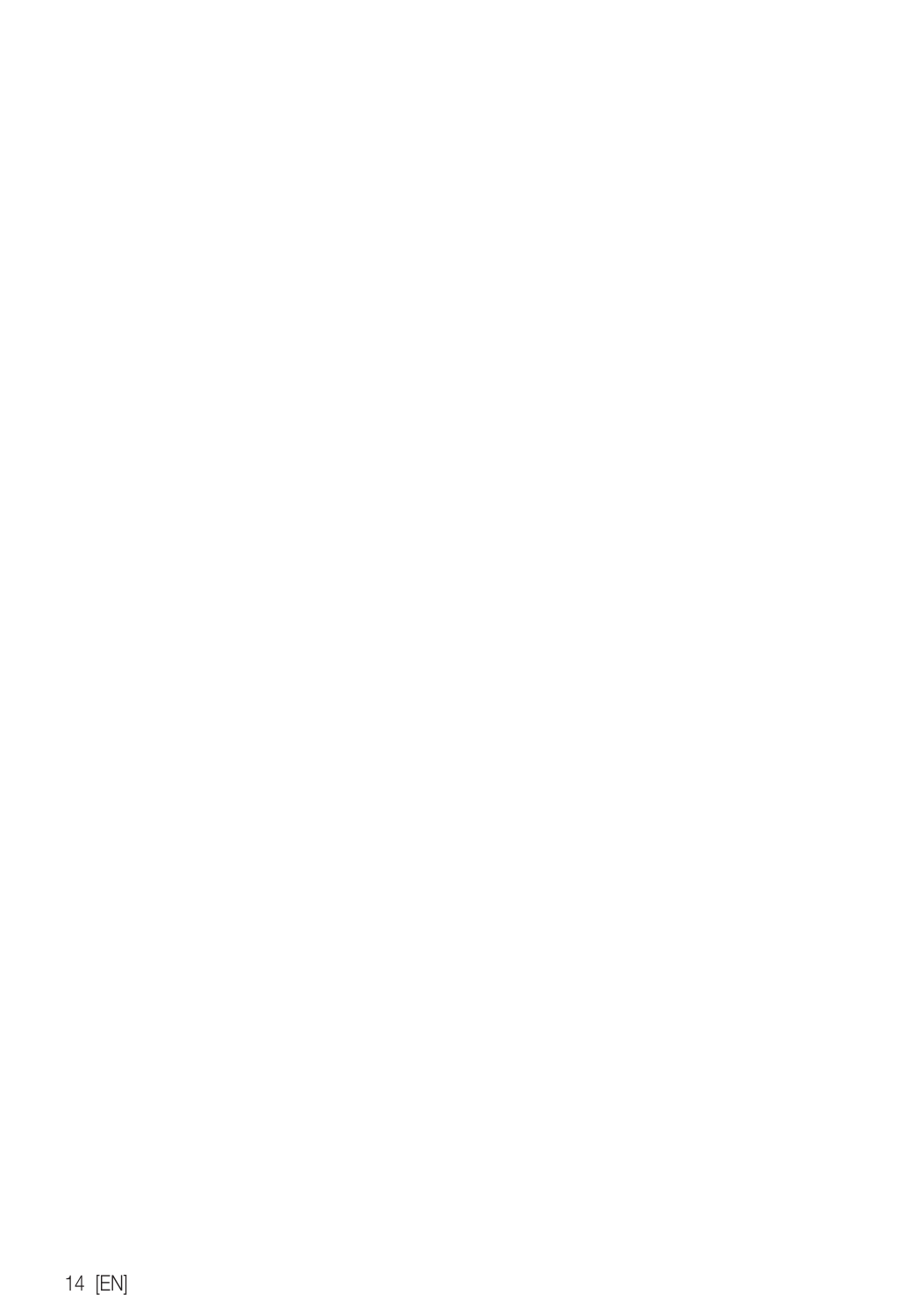# VINEO™ Extract DNA Kit **REF** 3548100

# Notice d'utilisation

## TROUSSE POUR L'EXTRACTION DE L'ADN DES MICROORGANISMES PRÉSENTS DANS LE VIN

 $\vert \mathbf{i} \vert$  881182 - 2015/06

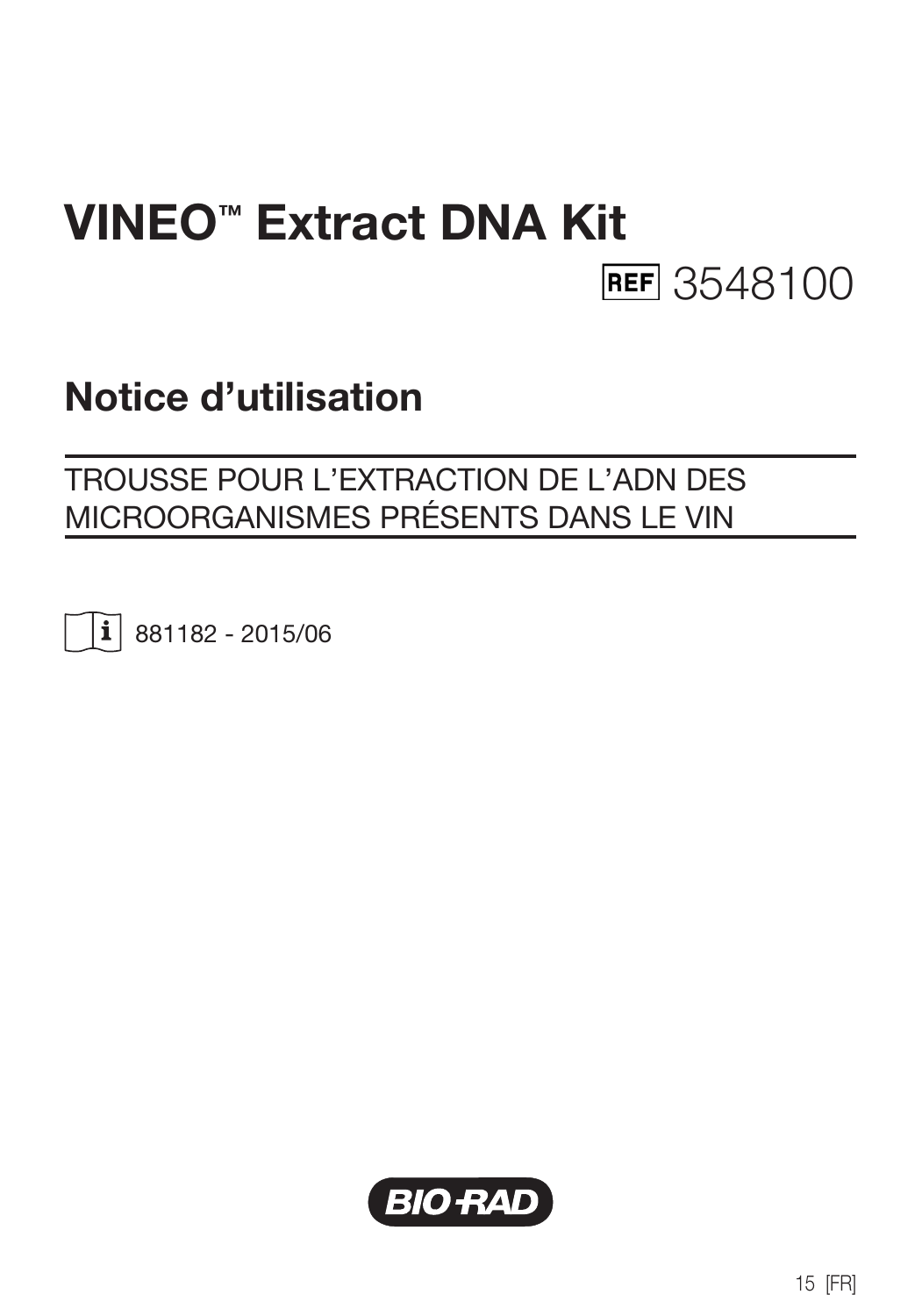#### **SOMMAIRE**

- 1 INTRODUCTION
- 2 COMPOSITION DU KIT
- 3 VALIDITÉ ET CONSERVATION
- 4 ÉQUIPEMENT ET MATÉRIEL NÉCESSAIRE (NON FOURNI DANS LE KIT)
- 5 PRÉCAUTIONS
- 6 ÉCHANTILLONAGE ET TRANSPORT DES ÉCHANTILLONS
- 7 PROTOCOLE D'EXTRACTION DE L'ADN
- 8 CALCUL DE LA FRACTION D'ÉCHANTILLON ANALYSÉE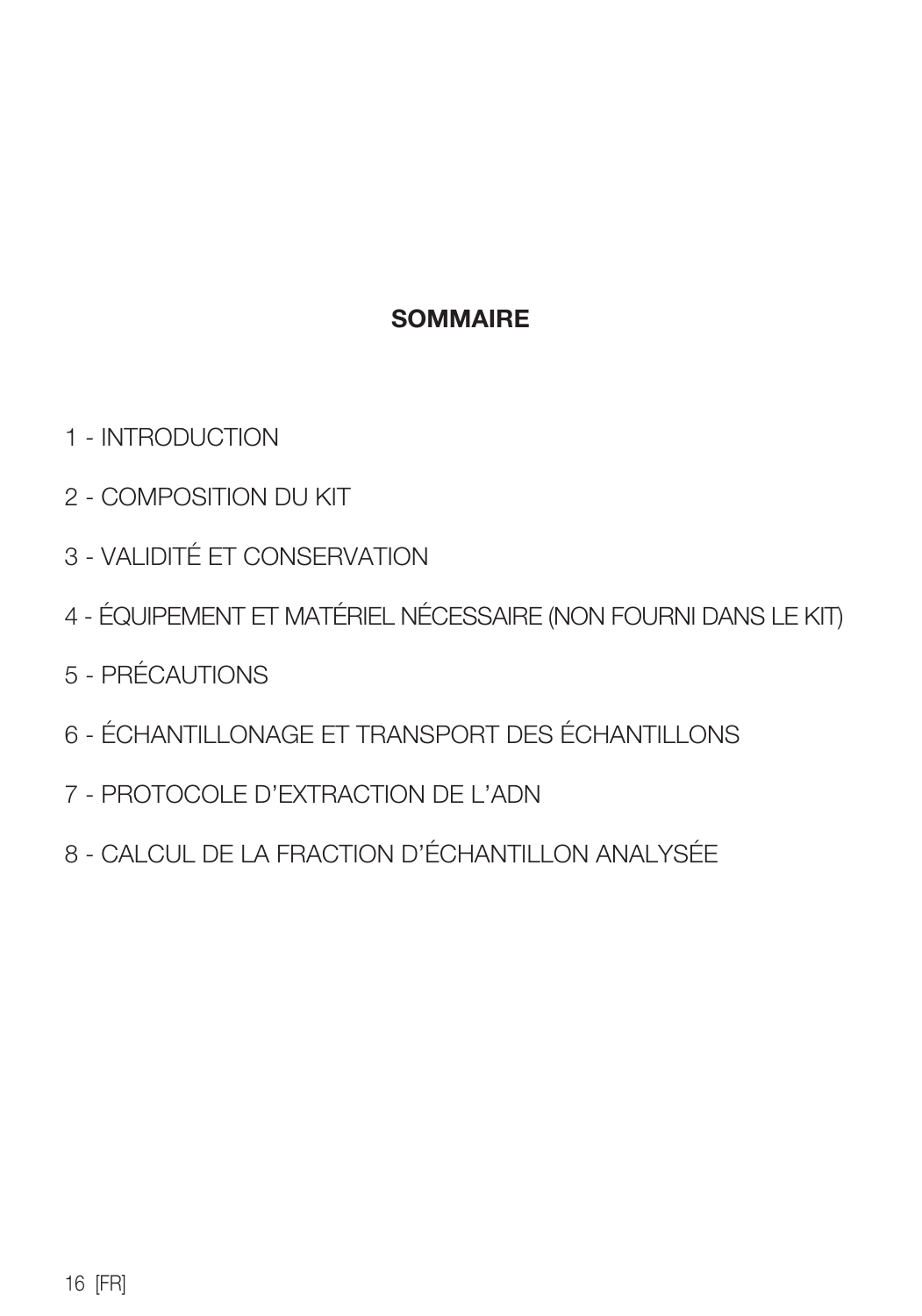## 1 - INTRODUCTION

De nombreux microorganismes sont présents dans les vins. Ils sont les acteurs majeurs des phénomènes bien connus : les fermentations alcoolique et malolactique. Ils sont malheureusement aussi responsables de nombreuses altérations. Un contrôle microbiologique est donc important pour comprendre et connaître précisément l'évolution de ces flores microbiennes au cours de l'élaboration du vin, et ainsi garantir et maîtriser sa qualité. Les étapes de vinification, d'élevage, de mise en bouteille et de vieillissement en bouteilles doivent être surveillées.

Les techniques actuelles de contrôles microbiologiques sont basées sur des approches de culture classique. Ces méthodes de détection microbiologiques conventionnelles présentent de faibles sensibilité et spécificité, et de longues périodes d'incubation. Ces paramètres ne sont pas en adéquation avec les besoins du vinificateur ou de l'œnologue pour réagir lors d'un déséquilibre des flores microbiennes.

Seule une approche de biologie moléculaire permet une vraie réactivité. La Réaction de Polymérisation en Chaîne en temps réel ou RT – PCR (real-time Polymerase Chain Reaction) permet l'obtention de résultats en moins de 24h. Elle est aujourd'hui fréquemment utilisée pour la recherche de microorganismes dans divers environnements, notamment en agroalimentaire pour la recherche de flores pathogènes. Cette méthode permet d'amplifier et de détecter des séquences d'ADN spécifiques du genre ou de l'espèce microbienne d'intérêt. Elle apporte ainsi rapidité, sensibilité et spécificité aux analyses microbiologiques.

Le produit VINEO™ Extract DNA Kit permet une extraction optimale de l'ADN des microorganismes présents dans les moûts en fermentation et dans tous types d'échantillons de vin, quelle que soit sont étape d'élaboration, pour une détection du microorganisme d'intérêt par PCR en temps réel. Le protocole détaillé ci-dessous est composé de 3 étapes : 1°) concentration et lavage des microorganismes du vin, 2°) lyse des cellules, et 3°) purification de l'ADN extrait.

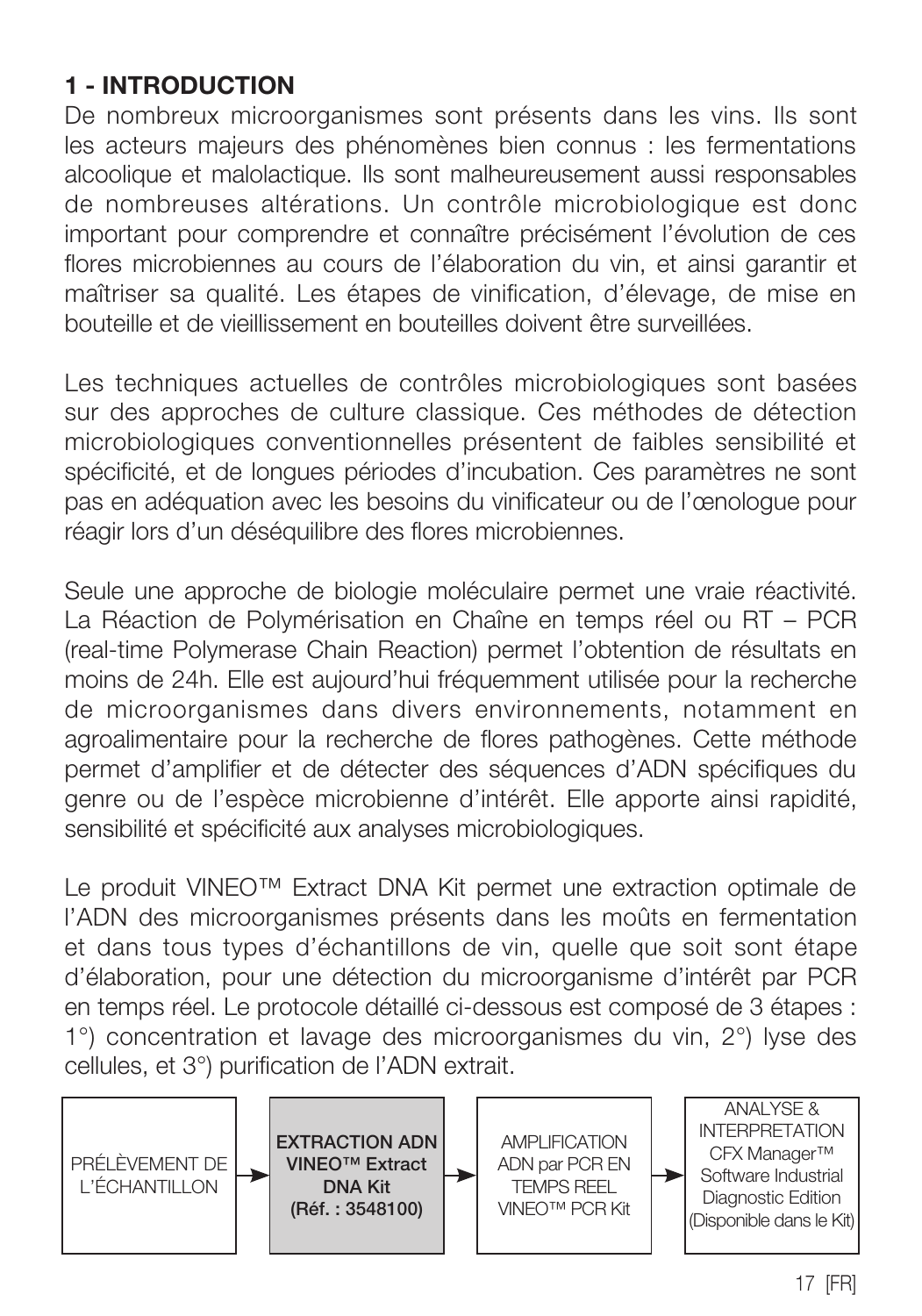## 2 - COMPOSITION DU KIT

Le produit VINEO™ Extract DNA Kit permet de réaliser 96 extractions d'ADN à partir d'échantillons de vin.

| <b>Désignation</b> | <b>Composants du kit</b>                                   | <b>Conservation</b> | Quantité par kit  |
|--------------------|------------------------------------------------------------|---------------------|-------------------|
| R1                 | Solution de Lyse - contient un barreau aimanté             | $+2/+8$ °C          | $1 \times 100$ ml |
| R <sub>2</sub>     | Tampon d'élution                                           | $+2/+8$ °C          | $1 \times 25$ ml  |
| W1                 | Solution de lavage 100X                                    | $+2/+8°C$           | 1 x 100 mL        |
| W <sub>2</sub>     | Solution de lavage - contient 12% d'acide<br>acétique (Xi) | $+2/+8$ °C          | $1 \times 10$ ml  |
|                    | Colonnes de purification                                   | $+2/+8°C$           | 1 x 96 unités     |
|                    | Flacons de récupération                                    | $+2/+8°C$           | 1 x 192 unités    |

#### *NB : Les tampons de lavage W1 et W2 sont 2 tampons de compositions différentes. En aucun cas le tampon W1 dilué à 1X ne peut être assimilé au tampon W2.*

## 3 - VALIDITÉ ET CONSERVATION

Dès réception, le kit doit être conservé entre +2°C et +8°C. Chaque réactif conservé entre +2°C et +8°C peut être utilisé jusqu'à la date de péremption indiquée. Les réactifs ne doivent pas être congelés.

*Note : ne pas mélanger les lots de réactifs.*

## 4 - ÉQUIPEMENT ET MATÉRIEL NÉCESSAIRE (NON FOURNI DANS LE KIT)

## 1 - Équipement : Confinement microbiologique/zone stérile

• Poste de sécurité microbiologique (PSM)

## Extraction de l'ADN

- Bloc chauffant de capacité  $95^{\circ}$ C  $\pm$  5°C pour tubes de 2 mL
- Vortex
- Centrifugeuse réfrigérée avec une capacité de rotation de 12 000 x g (une centrifugeuse non réfrigérée pourra être utilisée, dans ce cas, les étapes préconisées à 4°C seront réalisées à température ambiante)
- Rotors angulaires pour tubes de 50mL et adaptateurs
- Rotors angulaires pour tubes 1,5 2 mL
- Agitateur magnétique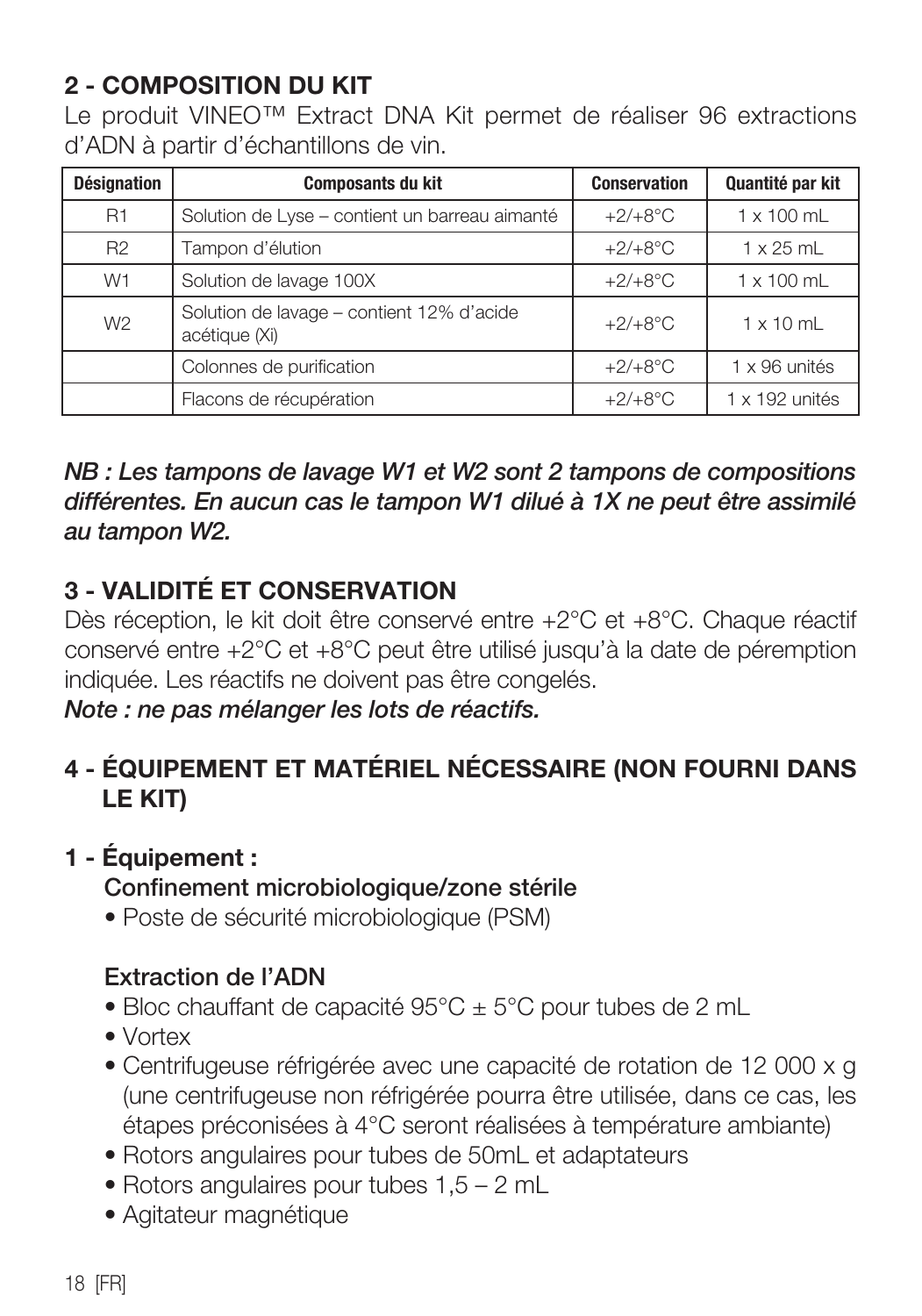#### 2 - Matériel de laboratoire Extraction de l'ADN

- Tubes à vis stériles de contenance de 50 mL (1 tube pour échantillon de 45 mL analysé)
- Tubes à vis stériles de contenance de 2 mL (1 tube par échantillon quelque soit le volume analysé)
- Micropipettes de 10 µL, 20 µL, 100 µL, 200 µL et 1000 µL
- Cônes à filtre stériles, adaptables sur les micropipettes de 10 µL, 20 µL, 100 µL, 200 µL et 1000 µL

## Autres

- Gants non poudrés
- Eau Milli Q stérile (pour la dilution du W1 100X à la dilution 1X)
- Eprouvette graduée (pour la dilution du W1 100X à la dilution 1X)
- Eau de Javel 5%
- Alcool 70°

## 5 - PRÉCAUTIONS

L'extraction doit être réalisée par des personnes ayant reçu une formation adéquate. La microbiologie et la biologie moléculaire nécessitent une grande vigilance et une grande discipline dans l'accomplissement de gestes méticuleux.

- Manipuler et éliminer les vins analysés comme des matières susceptibles de contaminer l'environnement de travail.
- Respecter scrupuleusement les Bonnes Pratiques de Laboratoire, la qualité des résultats en dépend.
- Ne pas faire circuler le matériel (pipettes, tubes etc...) d'un poste de travail à l'autre.
- Réaliser au moins un contrôle négatif d'extraction à chaque série d'extractions, de préférence en fin de série.
- Ne pas utiliser les réactifs au-delà de leur date de péremption.
- Vortexer les réactifs du kit avant leur utilisation pour travailler avec des solutions homogènes.
- Vérifier l'exactitude et la précision des pipettes ainsi que le bon fonctionnement des instruments.
- Changer de gants régulièrement et ceci dès suspicion d'une contamination.
- Nettoyer les surfaces de travail régulièrement avec de l'eau de Javel 5% et rincer la surface avec de l'eau et de l'alcool 70°.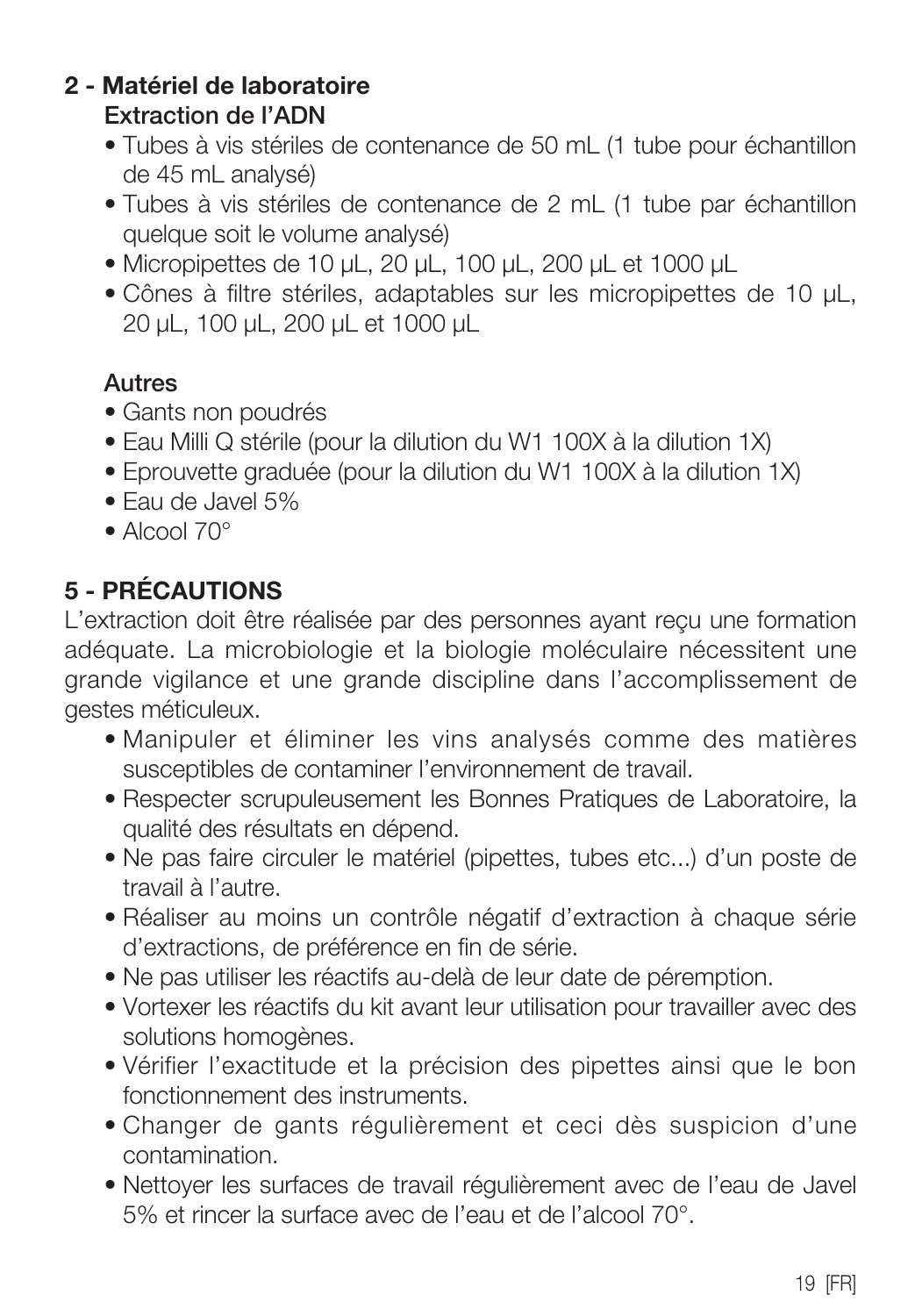Pour connaître les recommandations liées aux risques et les précautions relatives à certains produits chimiques contenus dans ce kit, consulter le(s) pictogramme(s) figurant sur les étiquettes et les informations fournies à la fin des instructions d'utilisation. La fiche technique de sécurité est disponible sur www.bio-rad.com.

## 6 - ÉCHANTILLONAGE ET TRANSPORT DES ÉCHANTILLONS

Pour l'analyse des moûts en fermentation et des vins encore non embouteillés, les échantillons devront être collectés dans des conditions aseptiques à l'aide de pipettes ou de canes de prélèvement. Le matériel de prélèvement devra être soigneusement nettoyé ou bien remplacé lors du prélèvement de plusieurs échantillons Les échantillons d'au minimum 100 mL seront prélevés dans des récipients stériles en verre, polyéthylène ou autres flacons. Les échantillons doivent être remis au laboratoire le plus rapidement possible, de préférence dans les 24H, sans dépasser 48H après le prélèvement de l'échantillon.

Pour l'analyse des vins en bouteilles, l'analyse est réalisée à partir de la bouteille.

Si les échantillons sont transportés et analysés dans les 24H, alors le transport et le stockage peuvent être effectués à température ambiante (+18°C/+30°C). Si les échantillons sont transportés et analysés dans les 48H, alors le transport et le stockage doivent s'effectuer à +2°C/+8°C.

## 7 - PROTOCOLE D'EXTRACTION DE L'ADN

Nous vous recommandons vivement de lire l'ensemble du protocole avant de commencer. Respecter scrupuleusement le protocole proposé. Le volume de l'échantillon de vin est variable selon l'intention du manipulateur et l'information attendue.

- 1,8 mL pour un moût en fermentation, un vin chargé en cours de vinification ou d'élevage.
- 45 mL pour un vin peu chargé, proche de l'embouteillage ou déjà mis en bouteille dont l'analyse nécessite un niveau de sensibilité analytique élevé.

## Préparation de l'essai

#### Préparation du matériel

• Allumer le bloc-chauffant et le régler à 95°C. Vérifier que la température soit bien stabilisée avant de procéder à l'extraction d'ADN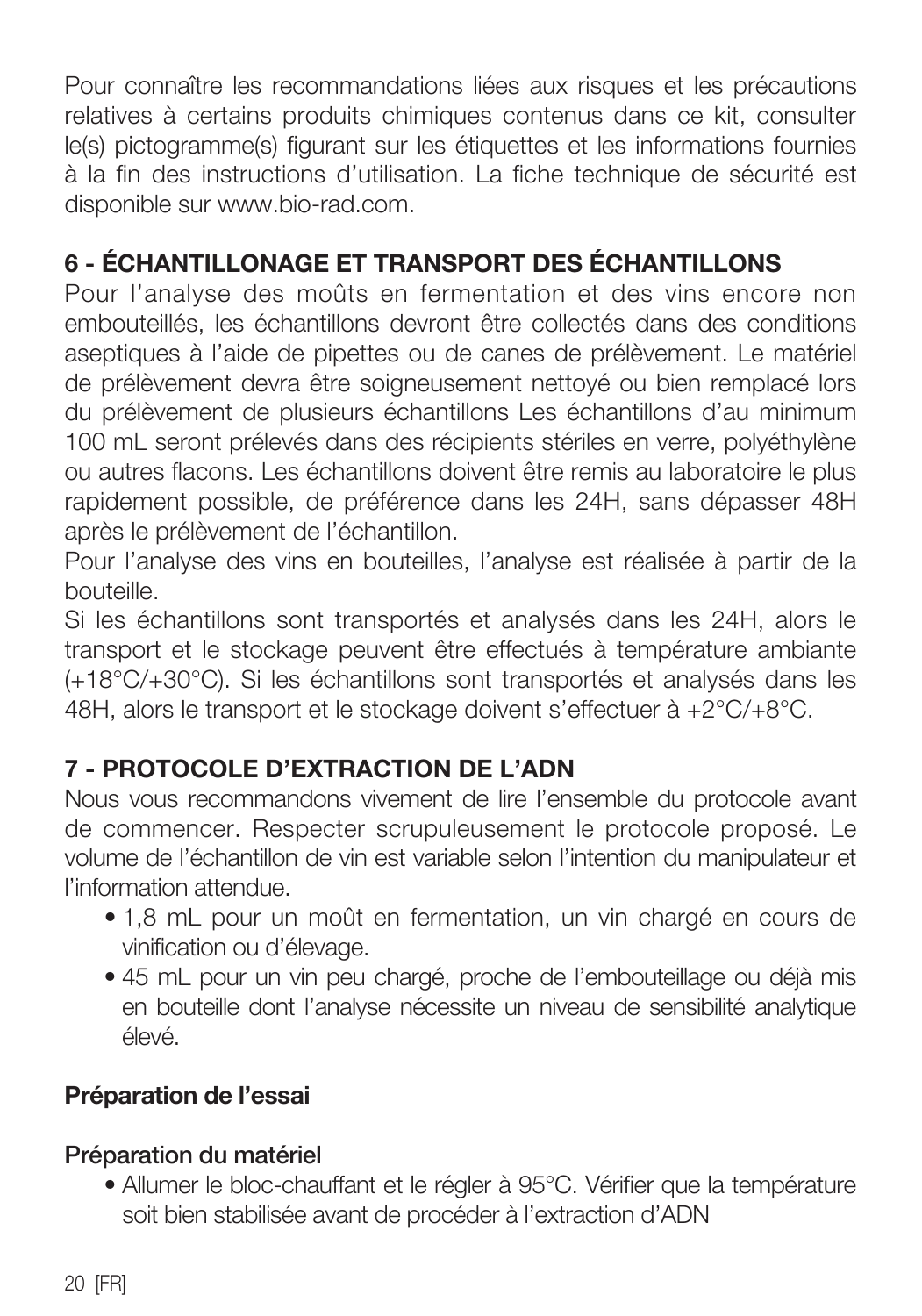• Préparer le nombre de colonnes de purification nécessaires (= Nombre d'échantillons à analyser) en plaçant chaque colonne dans un flacon de récupération

#### Préparation des réactifs

- Diluer la solution de lavage W1 au 1/100 en quantité suffisante pour les échantillons à analyser Voir les Tableaux de préparation de la quantité nécessaire de la solution de lavage W1 à la dilution 1X en fonction du nombre d'échantillons. (Annexe 1 : volume de moût/vin analysé de 1,8 mL et Annexe 2 : volume de vin analysé de 45 mL)
- Homogénéiser le tampon R1 : placer le flacon sur un agitateur magnétique. Lors du pipetage, veiller à ce que R1 soit constamment sous agitation magnétique de façon à ce que le réactif de lyse soit bien homogène. Utiliser un cône avec une ouverture suffisamment large (soit une pipette de 200 µL à 1000 µL avec le cône correspondant)

## 1°) - Concentration et lavage des cellules des microorganismes du vin

#### Protocole « 1,8 mL pour un moût en fermentation ou un vin chargé en cours de vinification ou d'élevage »

#### 1. Concentration des cellules

- Prélever 1,8 mL du moût/vin à analyser et les placer dans un tube de 2 mL à vis stérile
- Centrifuger : 5 minutes, à 6000 x g, à 4°C
- Eliminer le surnageant

#### 2. Lavage du culot

- Ajouter 1,8 mL de W1 dilué
- Vortexer 20 secondes et agiter par retournement du tube (dissolution du culot)
- Centrifuger : 5 minutes, à 6000 x g, à 4°C
- Eliminer le surnageant
- Répéter cette étape 2 fois

A cette étape suivre le protocole « 2°) - Lyse des cellules »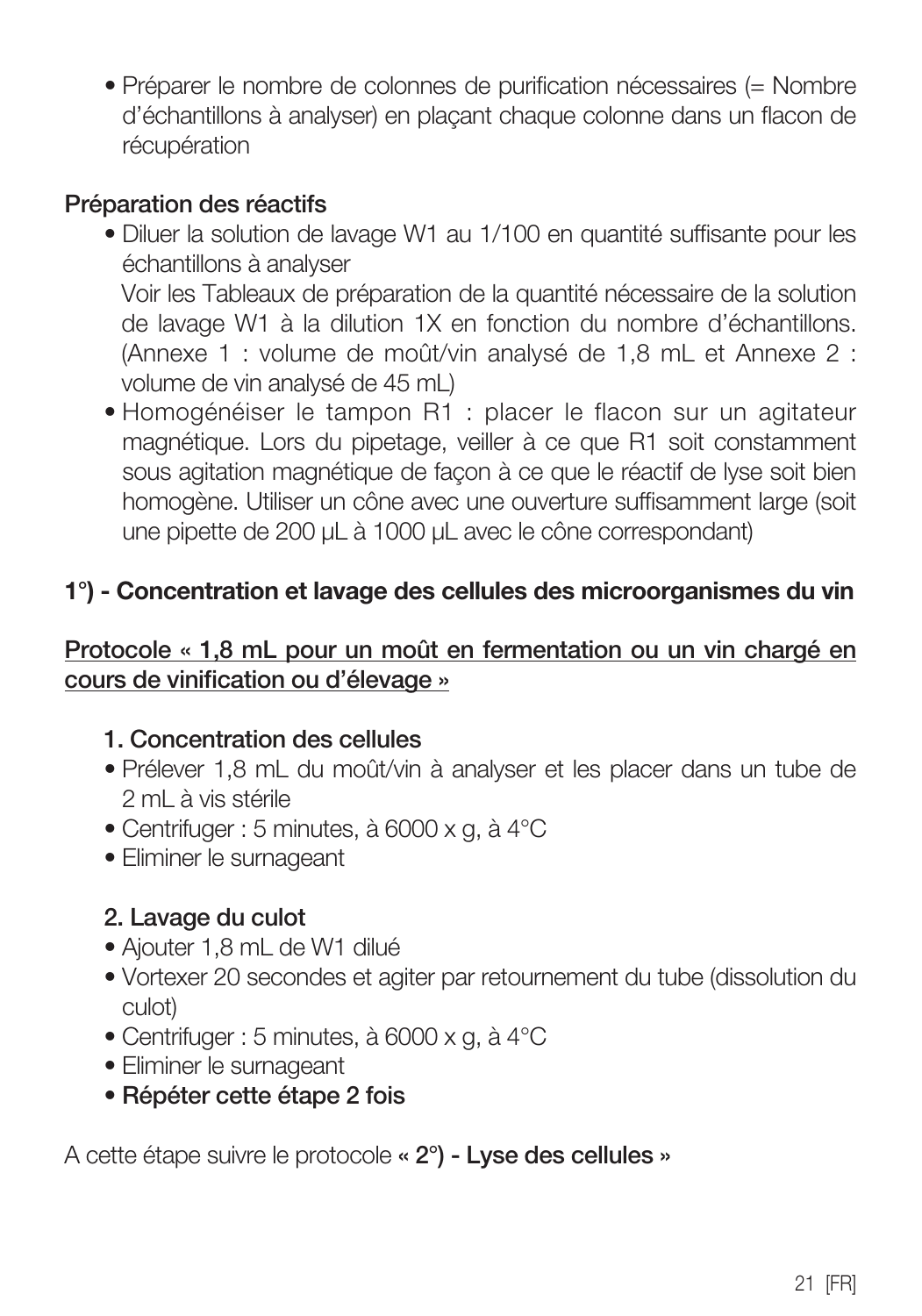#### Protocole « 45 mL pour un vin peu chargé - test « Brett free » et/ou « Zygo free » à l'embouteillage»

#### 1. Concentration des cellules

- Prélever 45 mL du vin à analyser et les placer dans un tube de 50 mL à vis stérile
- Centrifuger 5 minutes, à 6000 x g, à 4°C
- Eliminer le surnageant

#### 2. Lavage du culot

- Ajouter 45 mL de W1 dilué
- Vortexer 20 secondes et agiter par retournement du tube
- Centrifuger 5 minutes, à 6000 x g, à 4°C
- Eliminer le surnageant
- Répéter cette étape 1 fois
- Ajouter 1 mL de W1 dilué
- Vortexer 20 secondes (dissolution du culot)
- Transférer dans un tube de 2 mL à vis stérile
- Centrifuger 5 minutes, à 6000 x g, à 4°C
- Eliminer le surnageant

A cette étape suivre le protocole « 2°) - Lyse des cellules »

## 2°) - Lyse des cellules

A partir de cette étape, travailler avec des gants non poudrés.

- Ajouter 800 µL de tampon R1
- Vortexer 20 secondes et agiter par retournement du tube
- Incuber les tubes 15 min dans un bloc chauffant à 95°C
- Sortir et laisser refroidir 5 min à température ambiante
- Ajouter 100 µL de tampon W2 froid (4°C)
- Vortexer 5 secondes
- Laisser reposer le surnageant pendant 15 min à 4±2°C (réfrigérateur)
- Centrifuger : 15 minutes, à 12 000 x g, à 4°C

## 3°) - Purification de l'ADN

1. Déposer 500 µL de surnageant de la réaction de lyse sur une colonne de purification . Attention, ne pas prélever la résine au fond du tube. Fermer chaque colonne de purification avec le bouchon du tube de récupération.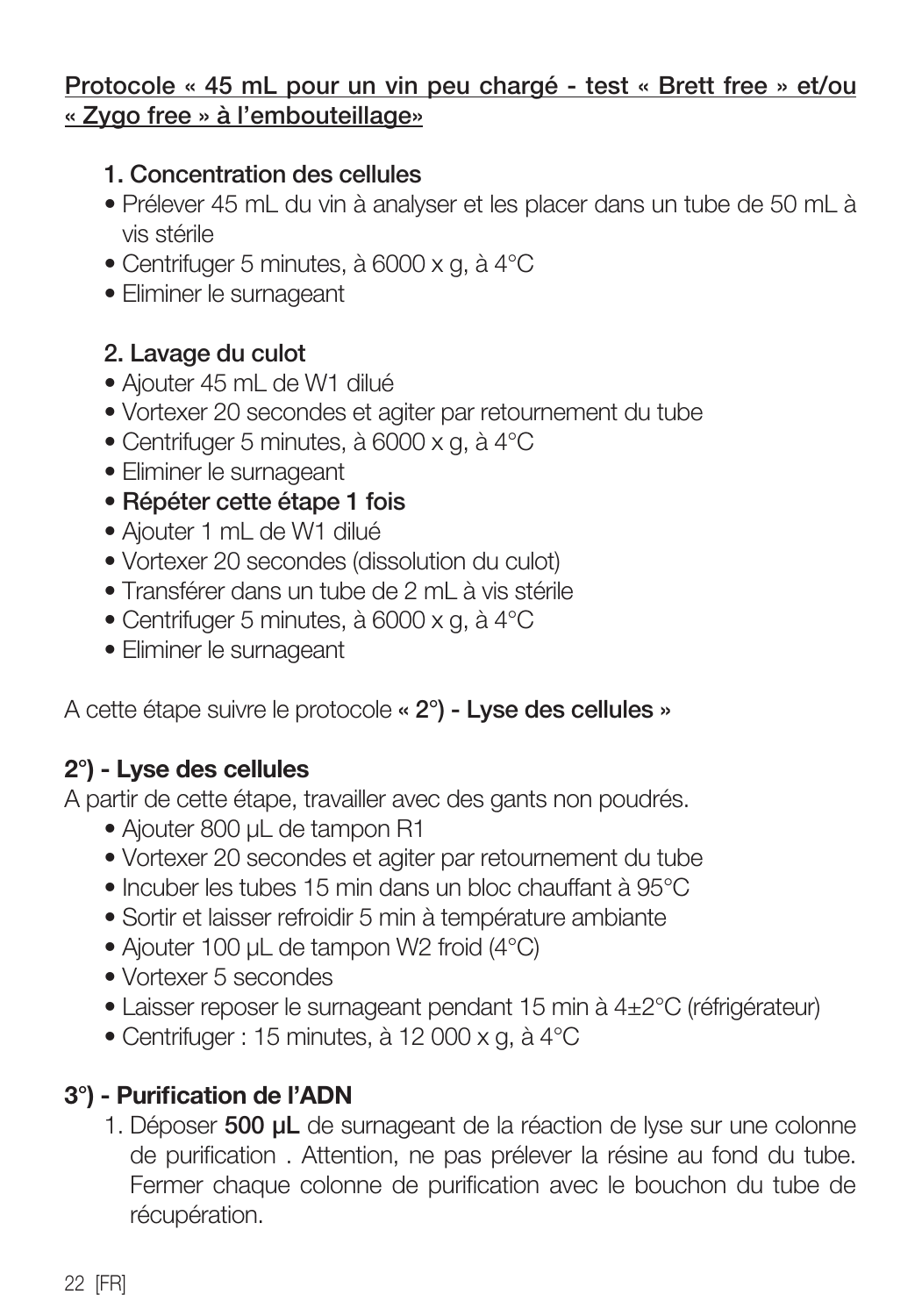*Remarque : Lors du pipetage du surnageant, si de la résine est prélevée, relâcher les 500 µL dans le tube et centrifuger à 900 x g pendant 3 min.*

2. Centrifuger : 10 minutes, à 6000 x g, à 20°C

 *Remarque : • En cas de colmatage de la colonne de purification, augmenter le temps de centrifugation sans en augmenter la vitesse.*

 *• Il est possible qu'un léger voile se forme à la surface des colonnes*  lors de l'extraction d'ADN à partir de moûts en fermentation, poursuivre *les manipulations comme indiqué dans le protocole.*

- 3. Vider le tube de récupération de son contenu.
- 4. Ajouter de nouveau 250 uL de surnageant de la réaction de lyse sur la même colonne de purification.
- 5. Centrifuger : 10 minutes, à 6000 x g, à 20°C. *Remarque : • En cas de colmatage de la colonne de purification, augmenter le temps de centrifugation* sans en augmenter la vitesse*. • Vérifier que tout le surnageant est bien passé au travers la colonne. Si ce n'est pas le cas, centrifuger de nouveau. • Il est possible qu'un léger*

*voile se forme à la surface des colonnes lors de l'extraction d'ADN à partir de moûts en fermentation, poursuivre les manipulations comme indiqué dans le protocole.*

- 6. Déposer 100 µL de réactif R2 dans la colonne de purification.
- 7. Jeter le tube de récupération.
- 8. Couvrir la colonne de purification avec un nouveau tube de récupération propre, retourner l'ensemble.
- 9. Centrifuger 3 min, à 1000 x g, à 20°C. Jeter la colonne de purification.  *Remarque : A cette étape, le bouchon ne peut être fermé.*
- 10. Conserver le tube de récupération contenant les 100 µL de solution d'ADN purifié. La solution d'ADN peut être conservée 24 h à 4°C et plusieurs mois à -20°C. Après conservation, centrifuger 3 min, à 1000 x g, à 20°C.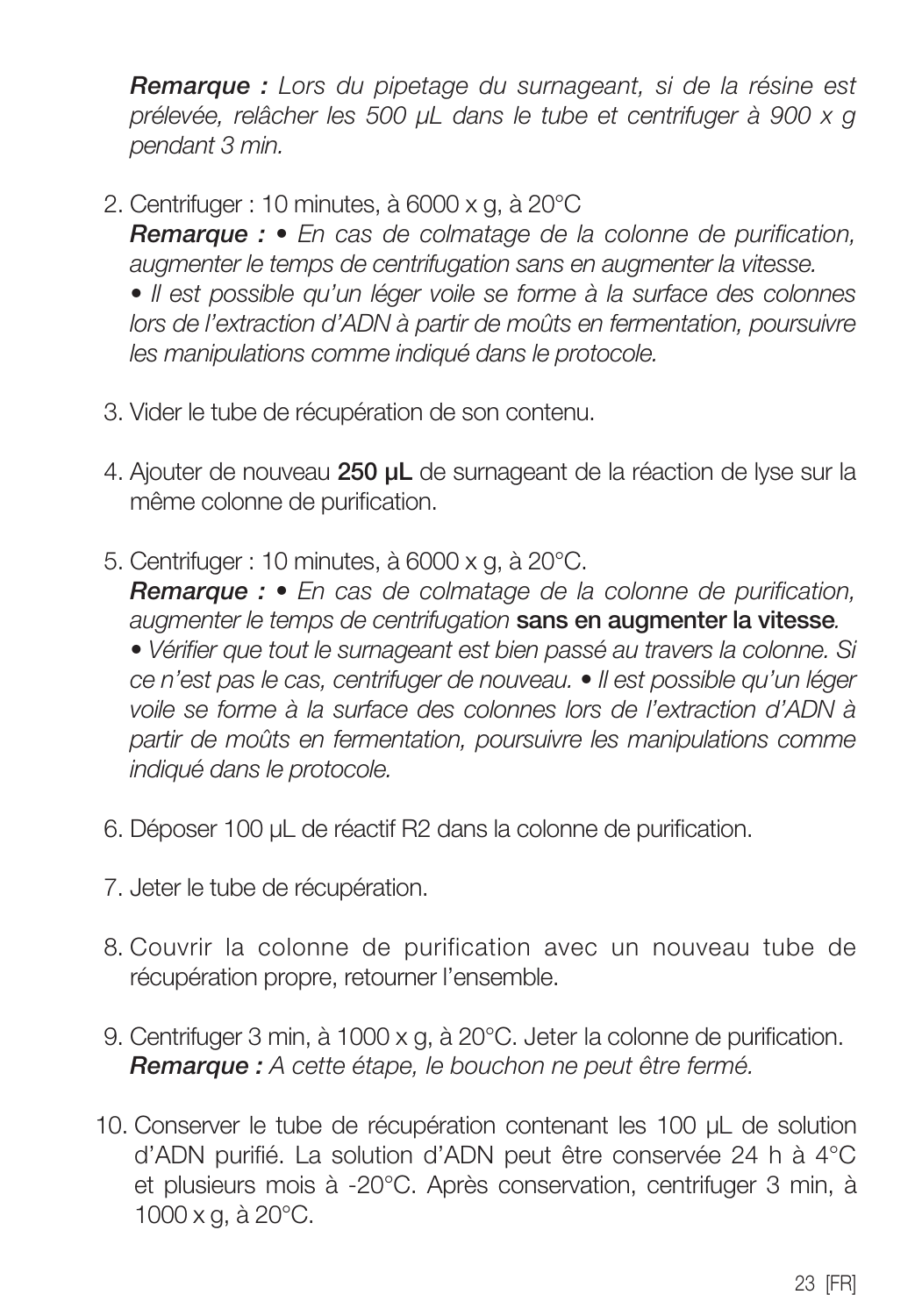L'ADN des microorganismes initialement présents dans l'échantillon de vin ainsi traité pourra être analysé par une réaction de PCR en temps réel.

## 8 - CALCUL DE LA FRACTION D'ÉCHANTILLON ANALYSÉE ET DU FACTEUR Z

Toute méthode d'analyse comprenant une étape d'extraction suivie d'une étape de détection doit être accompagnée du calcul de la fraction de l'échantillon traité réellement analysée au cours de la détection finale.

Cette valeur est prise en compte dans le calcul de la limite de détection et de quantification de la méthode globale, et permet de donner un résultat final en cas de test quantitatif. Il convient pour cela de calculer à chaque étape du protocole (concentration, élimination…) la fraction restante par rapport à l'échantillon de départ.

La valeur de Z est spécifique de chaque protocole d'extraction. Ici la fraction de l'échantillon analysée en PCR correspond à 1/24<sup>e</sup> du volume total de vin traité (1,8 ou 45 mL) dans le cas où 5 µL d'ADN extrait pur sont analysés en PCR.

Le facteur Z correspond au dénominateur de la fraction analysée.

## La valeur du facteur Z pour le présent protocole est Z = 24.

Elle est calculée de la manière suivante :

• Fraction de l'échantillon initial présente dans les 100 µL d'ADN extrait à la fin du protocole d'extraction :

La totalité des microorganismes présents dans le volume initial d'échantillon de vin (1,8 mL ou 45 mL) se retrouve dans les 900 µL de la fraction « lyse des cellules » à la fin de l'étape 2°. La fraction de cellules initialement présente est inchangée. Jusqu'à cette étape  $Z_{\Omega}=1$ .

Seule une fraction de 750 µL sur les 900 µL de ce surnageant de lyse est purifiée sur colonne et se retrouve concentrée dans les 100 µL, à la fin de l'étape 3.

La fraction conservée au cours de ce protocole est donc de 900/750, soit 1,2.  $Z_1 = 1,2.$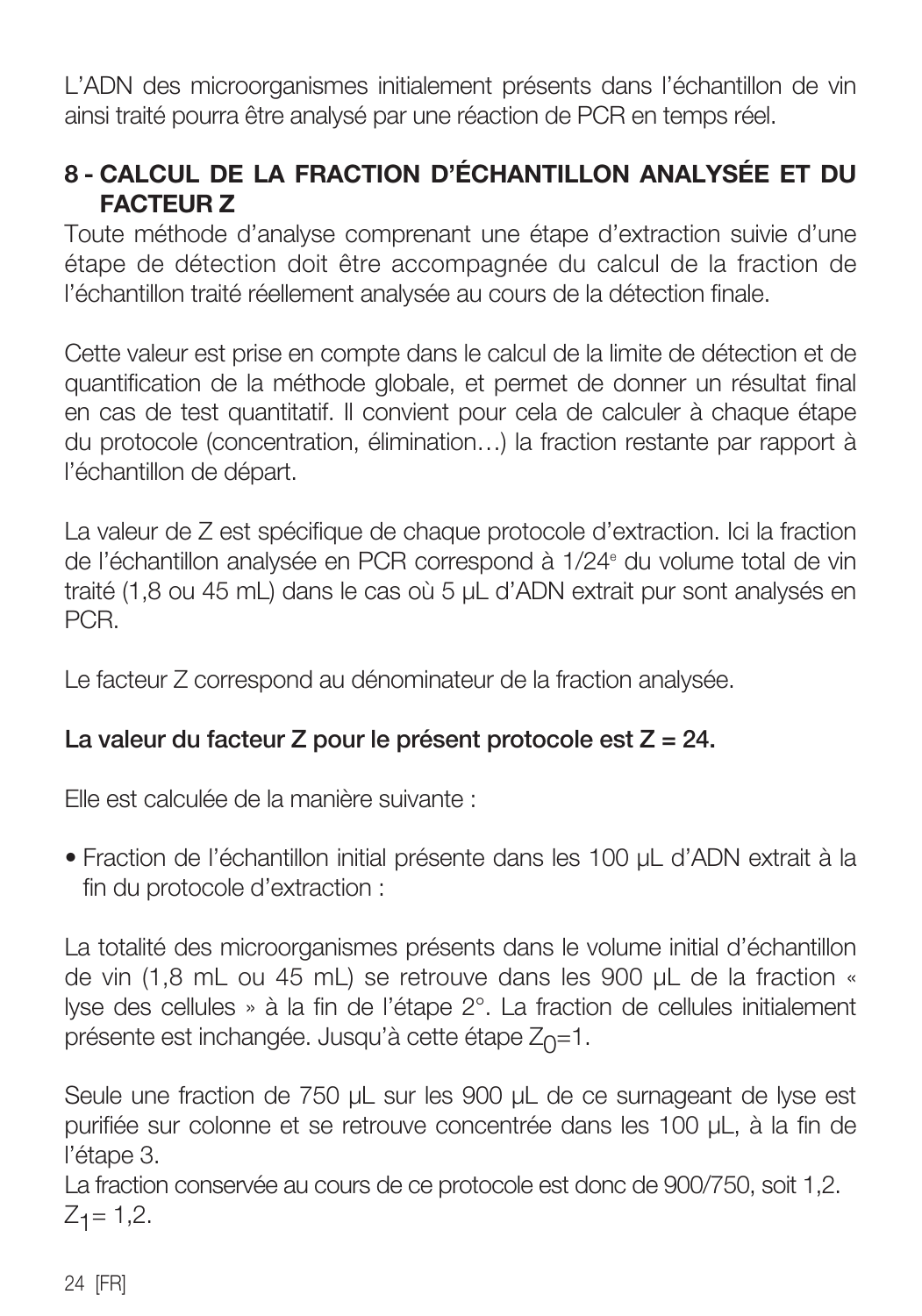• Fraction de l'échantillon initial analysée en PCR :

Seuls 5 µL sur les 100 µL d'ADN élués sont soumis à la PCR. La fraction analysée est donc de 1/20.  $Z_2 = 20$ 

• Détermination du Facteur Z global de la méthode :

$$
Z = Z_0 \times Z_1 \times Z_2 = 1 \times 1, 2 \times 20 = 24
$$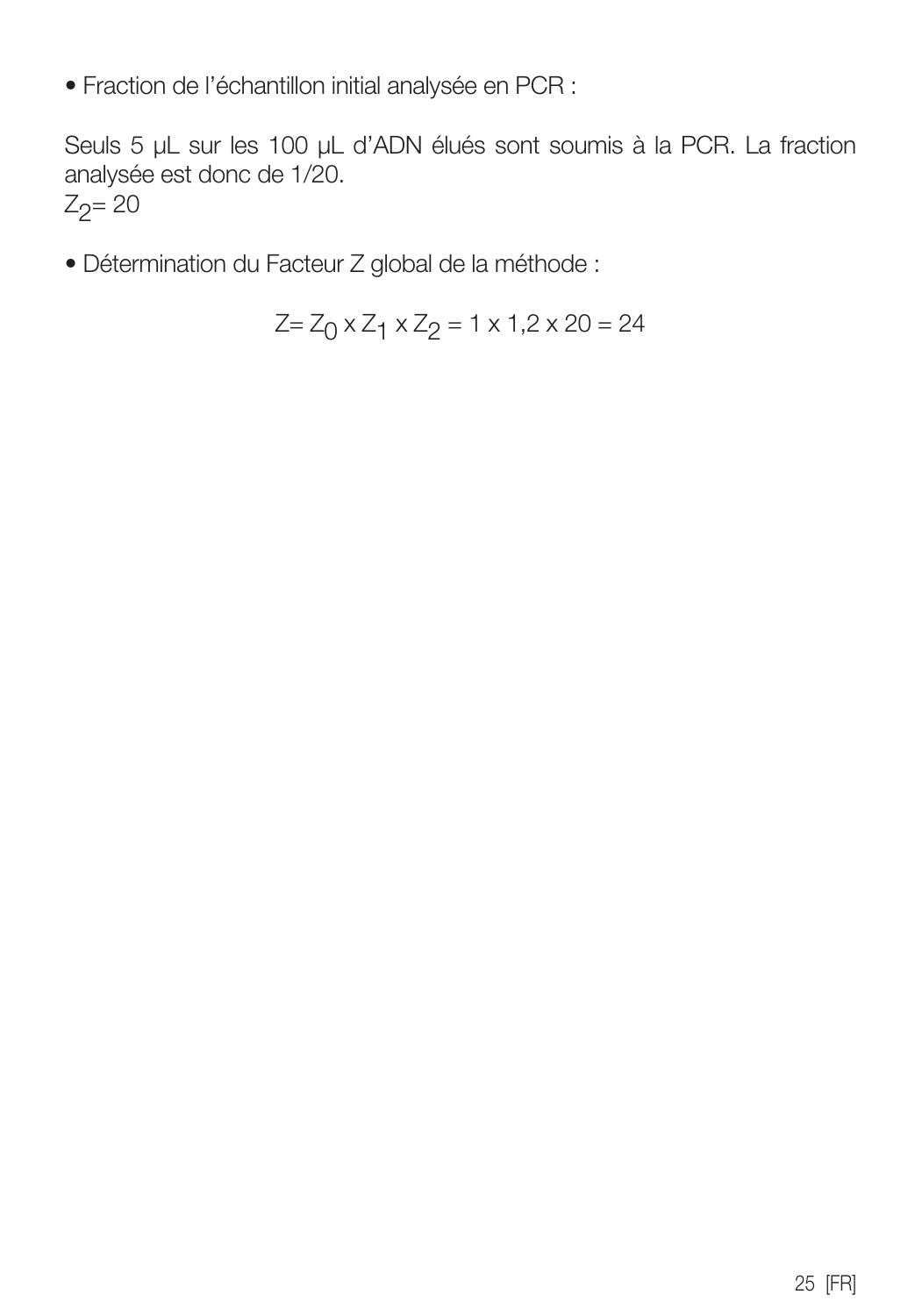#### ANNEXE 1

Préparation de la quantité nécessaire de la solution de lavage W1 à la dilution 1X pour le traitement d'échantillons de moût/vin d'un volume de 1,8 mL.

| Nombre<br>d'échantillons | Volume de W1<br>100X (mL) | Volume d'Eau Mili<br>Q stérile (mL) | Nombre<br>d'échantillons | 100X (mL) | Volume de W1 Volume d'Eau Mili<br>Q stérile (mL) |
|--------------------------|---------------------------|-------------------------------------|--------------------------|-----------|--------------------------------------------------|
| 1                        | <b>NA</b>                 | <b>NA</b>                           | 51                       | 3.83      | 378.68                                           |
| $\overline{c}$           | <b>NA</b>                 | <b>NA</b>                           | 52                       | 3.90      | 386.10                                           |
| 3                        | <b>NA</b>                 | <b>NA</b>                           | 53                       | 3.98      | 393.53                                           |
| $\overline{4}$           | <b>NA</b>                 | <b>NA</b>                           | 54                       | 4.05      | 400.95                                           |
| 5                        | <b>NA</b>                 | <b>NA</b>                           | 55                       | 4.13      | 408.38                                           |
| 6                        | <b>NA</b>                 | <b>NA</b>                           | 56                       | 4.20      | 415.80                                           |
| 7                        | <b>NA</b>                 | <b>NA</b>                           | 57                       | 4.28      | 423.23                                           |
| 8                        | <b>NA</b>                 | <b>NA</b>                           | 58                       | 4.35      | 430.65                                           |
| $\overline{9}$           | <b>NA</b>                 | <b>NA</b>                           | 59                       | 4.43      | 438.08                                           |
| 10                       | 0.75                      | 74.25                               | 60                       | 4.50      | 445.50                                           |
| 11                       | 0.83                      | 81.68                               | 61                       | 4.58      | 452.93                                           |
| 12                       | 0.90                      | 89.10                               | 62                       | 4.65      | 460.35                                           |
| 13                       | 0.98                      | 96.53                               | 63                       | 4.73      | 467.78                                           |
| 14                       | 1.05                      | 103.95                              | 64                       | 4.80      | 475.20                                           |
| 15                       | 1.13                      | 111.38                              | 65                       | 4.88      | 482.63                                           |
| 16                       | 1.20                      | 118.80                              | 66                       | 4.95      | 490.05                                           |
| 17                       | 1.28                      | 126.23                              | 67                       | 5.03      | 497.48                                           |
| 18                       | 1.35                      | 133.65                              | 68                       | 5.10      | 504.90                                           |
| 19                       | 1.43                      | 141.08                              | 69                       | 5.18      | 512.33                                           |
| 20                       | 1.50                      | 148.50                              | 70                       | 5.25      | 519.75                                           |
| 21                       | 1.58                      | 155.93                              | 71                       | 5.33      | 527.18                                           |
| 22                       | 1.65                      | 163.35                              | $\overline{72}$          | 5.40      | 534.60                                           |
| 23                       | 1.73                      | 170.78                              | 73                       | 5.48      | 542.03                                           |
| 24                       | 1.80                      | 178.20                              | 74                       | 5.55      | 549.45                                           |
| 25                       | 1.88                      | 185.63                              | 75                       | 5.63      | 556.88                                           |
| 26                       | 1.95                      | 193.05                              | 76                       | 5.70      | 564.30                                           |
| 27                       | 2.03                      | 200.48                              | 77                       | 5.78      | 571.73                                           |
| 28                       | 2.10                      | 207.90                              | 78                       | 5.85      | 579.15                                           |
| 29                       | 2.18                      | 215.33                              | 79                       | 5.93      | 586.58                                           |
| 30                       | 2.25                      | 222.75                              | 80                       | 6.00      | 594.00                                           |
| 31                       | 2.33                      | 230.18                              | 81                       | 6.08      | 601.43                                           |
| 32                       | 2.40                      | 237.60                              | 82                       | 6.15      | 608.85                                           |
| 33                       | 2.48                      | 245.03                              | 83                       | 6.23      | 616.28                                           |
| 34                       | 2.55                      | 252.45                              | 84                       | 6.30      | 623.70                                           |
| 35                       | 2.63                      | 259.88                              | 85                       | 6.38      | 631.13                                           |
| 36                       | 2.70                      | 267.30                              | 86                       | 6.45      | 638.55                                           |
| 37                       | 2.78                      | 274.73                              | 87                       | 6.53      | 645.98                                           |
| 38                       | 2.85                      | 282.15                              | 88                       | 6.60      | 653.40                                           |
| 39                       | 2.93                      | 289.58                              | 89                       | 6.68      | 660.83                                           |
| 40                       | 3.00                      | 297.00                              | 90                       | 6.75      | 668.25                                           |
| 41                       | 3.08                      | 304.43                              | 91                       | 6.83      | 675.68                                           |
| 42                       | 3.15                      | 311.85                              | 92                       | 6.90      | 683.10                                           |
| 43                       | 3.23                      | 319.28                              | 93                       | 6.98      | 690.53                                           |
| 44                       | 3.30                      | 326.70                              | 94                       | 7.05      | 697.95                                           |
| 45                       | 3.38                      | 334.13                              | 95                       | 7.13      | 705.38                                           |
| 46                       | 3.45                      | 341.55                              | 96                       | 7.20      | 712.80                                           |
| 47                       | 3.53                      | 348.98                              | 97                       | 7.28      | 720.23                                           |
| 48                       | 3.60                      | 356.40                              | 98                       | 7.35      | 727.65                                           |
| 49                       | 3.68                      | 363.83                              | 99                       | 7.43      | 735.08                                           |
| 50                       | 3.75                      | 371.25                              | 100                      | 7.50      | 742.50                                           |

NA : La solution doit être préparée pour un minimum de 10 échantillons.

Une fois reconstituée la solution de lavage W1 à 1X et peut être conservée 7 jours à  $4 + 2^{\circ}C$ .

26 [FR]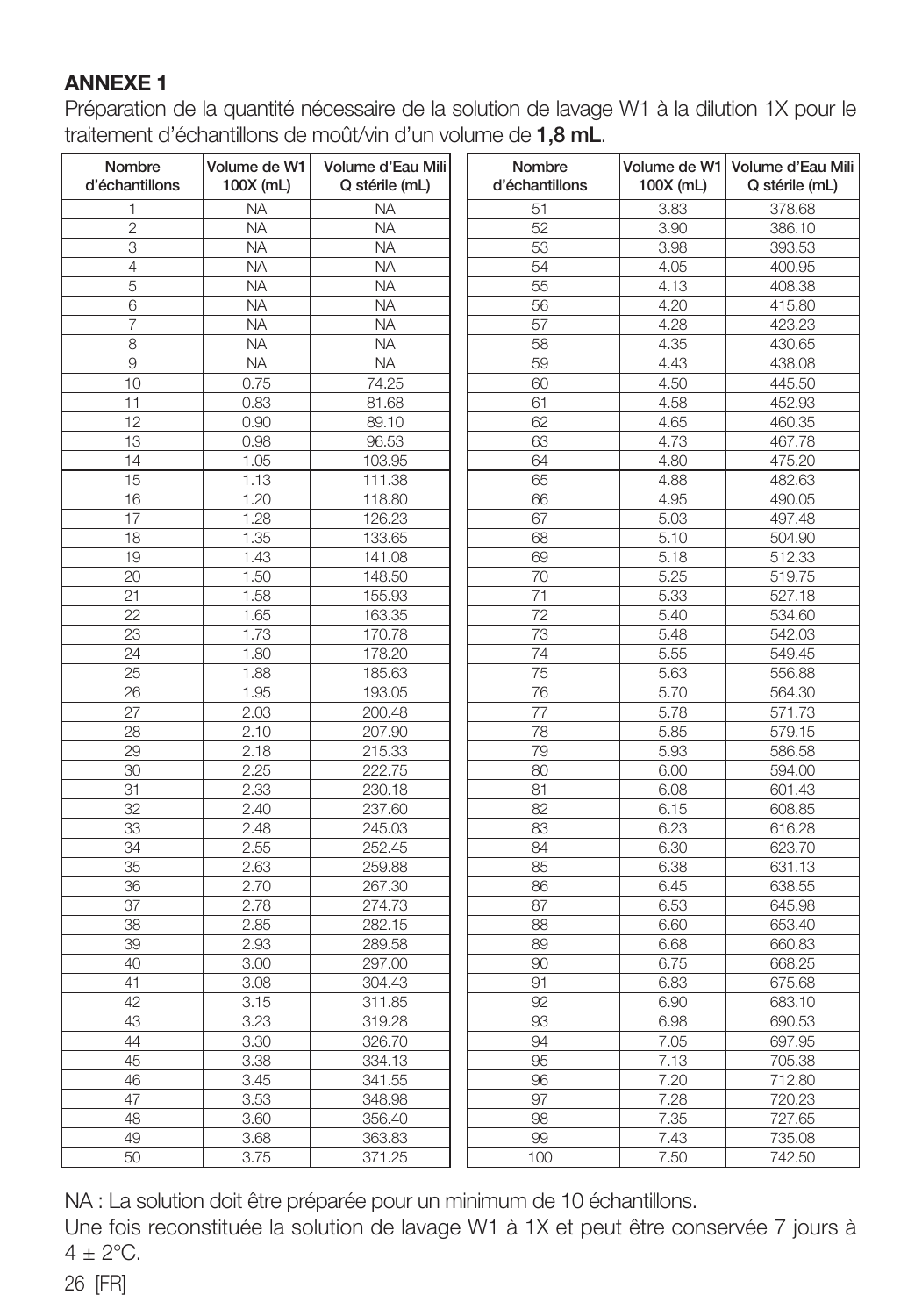#### ANNEXE 2

Préparation de la quantité nécessaire de la solution de lavage W1 à la dilution 1X pour le traitement d'échantillons de vin d'un volume de 45 mL.

| Nombre<br>d'échantillons | Volume de W1<br>100X (mL) | Volume d'Eau Mili<br>Q stérile (mL) | Nombre<br>d'échantillons | 100X (mL)       | Volume de W1   Volume d'Eau Mili<br>Q stérile (mL) |
|--------------------------|---------------------------|-------------------------------------|--------------------------|-----------------|----------------------------------------------------|
| 1                        | 1                         | 99                                  | 51                       | 51              | 5049                                               |
| $\overline{c}$           | $\overline{c}$            | 198                                 | 52                       | 52              | 5148                                               |
| 3                        | 3                         | 297                                 | 53                       | 53              | 5247                                               |
| 4                        | 4                         | 396                                 | 54                       | 54              | 5346                                               |
| 5                        | 5                         | 495                                 | 55                       | 55              | 5445                                               |
| 6                        | 6                         | 594                                 | 56                       | 56              | 5544                                               |
| 7                        | 7                         | 693                                 | 57                       | 57              | 5643                                               |
| 8                        | 8                         | 792                                 | 58                       | 58              | 5742                                               |
| 9                        | 9                         | 891                                 | 59                       | 59              | 5841                                               |
| 10                       | 10                        | 990                                 | 60                       | 60              | 5940                                               |
| 11                       | 11                        | 1089                                | 61                       | 61              | 6039                                               |
| 12                       | 12                        | 1188                                | 62                       | 62              | 6138                                               |
| 13                       | 13                        | 1287                                | 63                       | 63              | 6237                                               |
| 14                       | 14                        | 1386                                | 64                       | 64              | 6336                                               |
| 15                       | 15                        | 1485                                | 65                       | 65              | 6435                                               |
| 16                       | 16                        | 1584                                | 66                       | 66              | 6534                                               |
| 17                       | 17                        | 1683                                | 67                       | 67              | 6633                                               |
| 18                       | 18                        | 1782                                | 68                       | 68              | 6732                                               |
| 19                       | 19                        | 1881                                | 69                       | 69              | 6831                                               |
| 20                       | 20                        | 1980                                | 70                       | 70              | 6930                                               |
| 21                       | 21                        | 2079                                | 71                       | 71              | 7029                                               |
| 22                       | 22                        | 2178                                | 72                       | $\overline{72}$ | 7128                                               |
| 23                       | 23                        | 2277                                | 73                       | 73              | 7227                                               |
| 24                       | 24                        | 2376                                | 74                       | 74              | 7326                                               |
| 25                       | 25                        | 2475                                | 75                       | 75              | 7425                                               |
| 26                       | 26                        | 2574                                | 76                       | 76              | 7524                                               |
| 27                       | 27                        | 2673                                | 77                       | 77              | 7623                                               |
| 28                       | 28                        | 2772                                | 78                       | 78              | 7722                                               |
| 29                       | 29                        | 2871                                | 79                       | 79              | 7821                                               |
| 30                       | 30                        | 2970                                | 80                       | 80              | 7920                                               |
| 31                       | 31                        | 3069                                | 81                       | 81              | 8019                                               |
| 32                       | 32                        | 3168                                | 82                       | 82              | 8118                                               |
| 33                       | 33                        | 3267                                | 83                       | 83              | 8217                                               |
| 34                       | 34                        | 3366                                | 84                       | 84              | 8316                                               |
| 35                       | 35                        | 3465                                | 85                       | 85              | 8415                                               |
| 36                       | 36                        | 3564                                | 86                       | 86              | 8514                                               |
| 37                       | 37                        | 3663                                | 87                       | 87              | 8613                                               |
| 38                       | 38                        | 3762                                | 88                       | 88              | 8712                                               |
| 39                       | 39                        | 3861                                | 89                       | 89              | 8811                                               |
| 40                       | 40                        | 3960                                | 90                       | 90              | 8910                                               |
| 41                       | 41                        | 4059                                | 91                       | 91              | 9009                                               |
| 42                       | 42                        | 4158                                | 92                       | 92              | 9108                                               |
| 43                       | 43                        | 4257                                | 93                       | 93              | 9207                                               |
| 44                       | 44                        | 4356                                | 94                       | 94              | 9306                                               |
| 45                       | 45                        | 4455                                | 95                       | 95              | 9405                                               |
| 46                       | 46                        | 4554                                | 96                       | 96              | 9504                                               |
| 47                       | 47                        | 4653                                | 97                       | 97              | 9603                                               |
| 48                       | 48                        | 4752                                | 98                       | 98              | 9702                                               |
| 49                       | 49                        | 4851                                | 99                       | 99              | 9801                                               |
| 50                       | 50                        | 4950                                | 100                      | 100             | 9900                                               |
|                          |                           |                                     |                          |                 |                                                    |

Une fois reconstituée la solution de lavage W1 à 1X et peut être conservée 7 jours à  $4 \pm 2$ °C.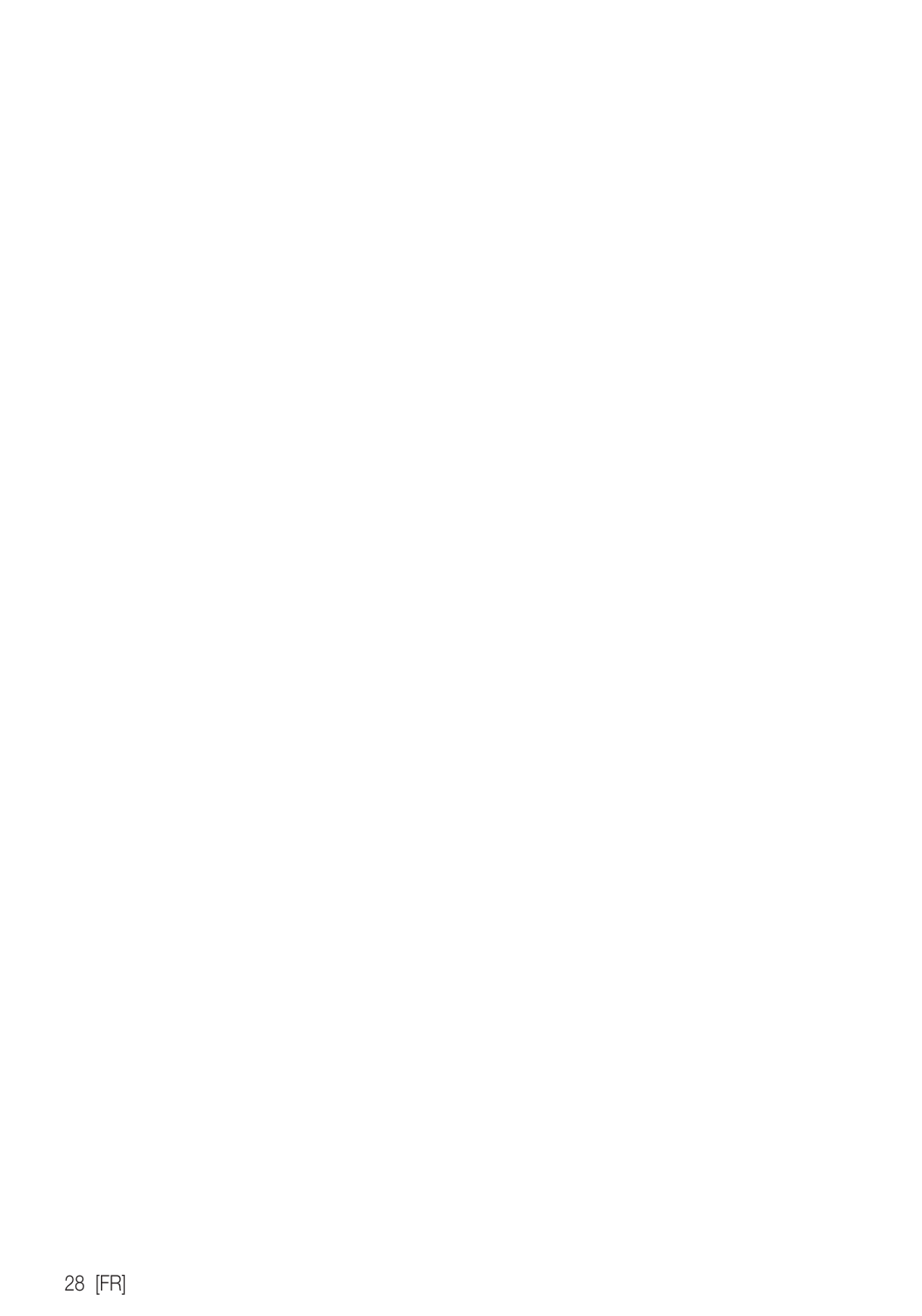# VINEO™ Extract DNA Kit **REF** 3548100

## Instrucciones de uso

## KIT PARA LA EXTRACCIÓN DEL ADN DE LOS MICROORGANISMOS PRESENTES EN EL VINO

 $\vert \mathbf{i} \vert$  881182 - 2015/06

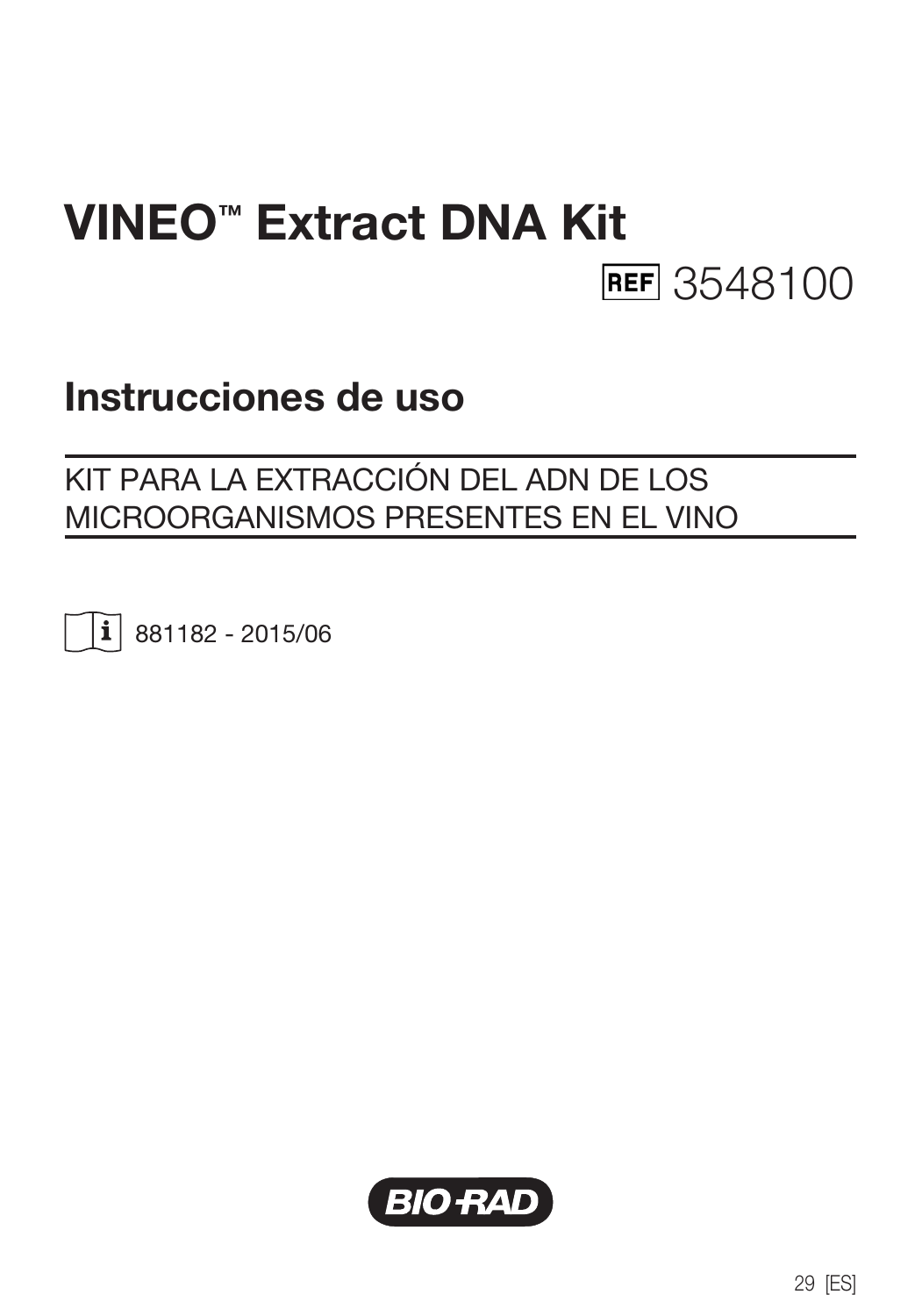## ÍNDICE

- 1 INTRODUCCIÓN
- 2 COMPOSICIÓN DEL KIT
- 3 CADUCIDAD Y CONSERVACIÓN
- 4 EQUIPO Y MATERIAL NECESARIOS NO SUMINISTRADOS CON EL KIT
- 5 PRECAUCIONES
- 6 MUESTREO Y TRANSPORTE DE LAS MUESTRAS
- 7 PROTOCOLO DE EXTRACCIÓN DEL ADN
- 8 CÁLCULO DE LA FRACCIÓN DE MUESTRA ANALIZADA Y DEL FACTOR Z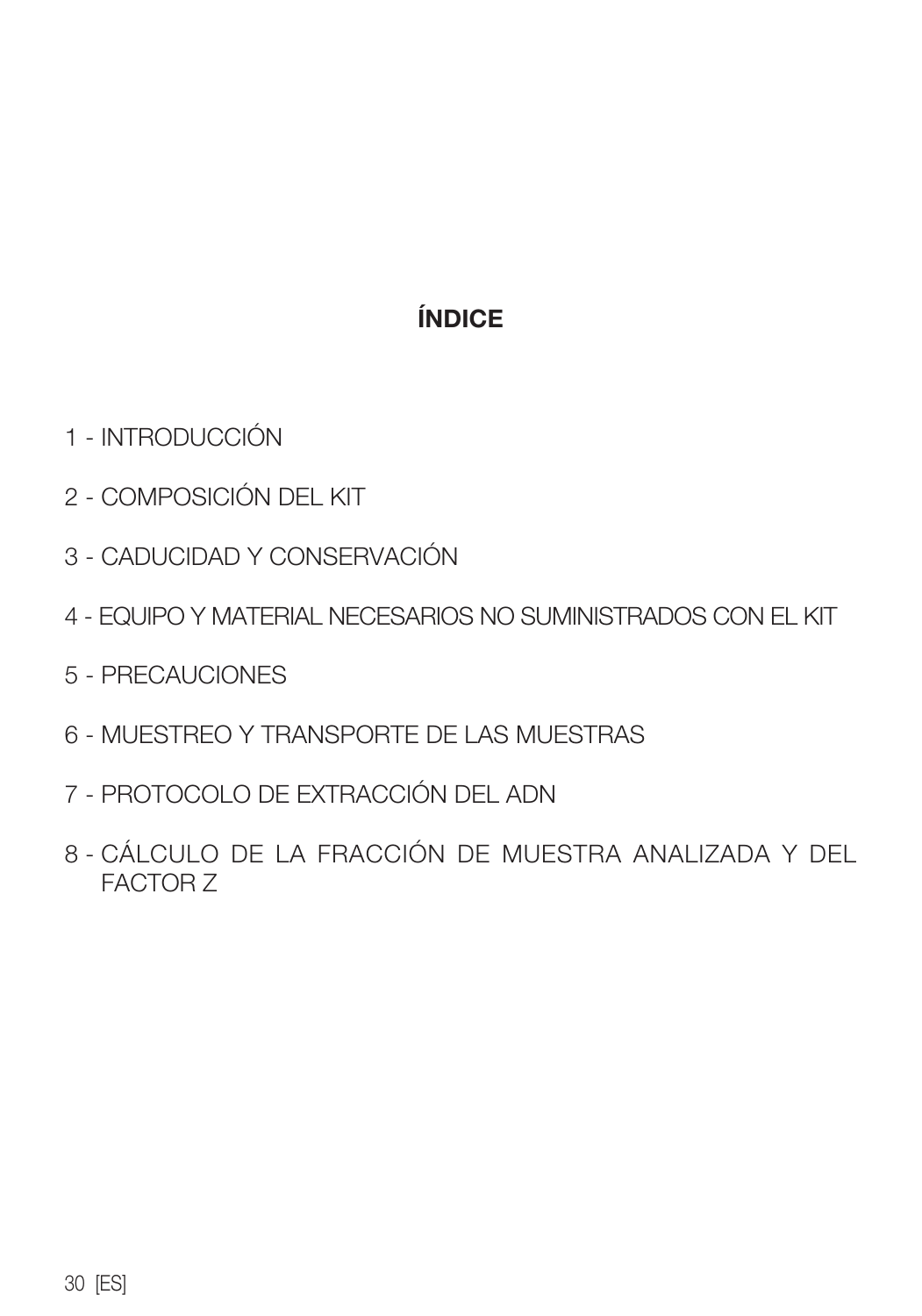## 1 - INTRODUCCIÓN

En los vinos hay presentes numerosos microorganismos, que son los principales causantes de fenómenos bien conocidos como las fermentaciones alcohólica y maloláctica. Desafortunadamente, también son los causantes de numerosas alteraciones. Por tanto, es importante el control microbiológico para comprender y conocer de forma precisa la evolución de estas floras microbianas a lo largo de la elaboración del vino, para así garantizar y controlar su calidad. Deben supervisarse las etapas de vinificación, crianza, embotellado y envejecimiento en botella.

Las técnicas actuales de control microbiológico se basan en métodos de cultivo clásico. Estos métodos de detección microbiológica convencionales tienen una sensibilidad y una especificidad bajas y precisan de periodos de incubación largos. Estos parámetros no son adecuados a las necesidades del vinicultor o del enólogo para reaccionar cuando se produce un desequilibrio de las floras microbianas.

Sólo en método de biología molecular permite una auténtica reactividad. La reacción en cadena de la polimerasa en tiempo real o RT-PCR (del inglés «Real-time Polymerase Chain Reaction») permite obtener resultados en menos de 24 horas. Actualmente suele utilizarse para la búsqueda de microorganismos en distintos entornos, especialmente en el sector agroalimentario para buscar floras patógenas. Este método permite amplificar y detectar secuencias de ADN específicas del género o especie microbiana de interés. Aporta por tanto rapidez, sensibilidad y especificidad a los análisis microbiológicos.

El producto VINEO™ Extract DNA Kit permite extraer de forma óptima el ADN de los microorganismos presentes en los mostos en fermentación y en todo tipo de muestras de vino, sea cual sea la etapa de elaboración en que se encuentren, para detectar mediante PCR en tiempo real el microorganismo de interés. El protocolo que se detalla a continuación consta de tres etapas: 1) concentración y lavado de los microorganismos del vino, 2) lisis de las células y 3) purificación del ADN extraído.

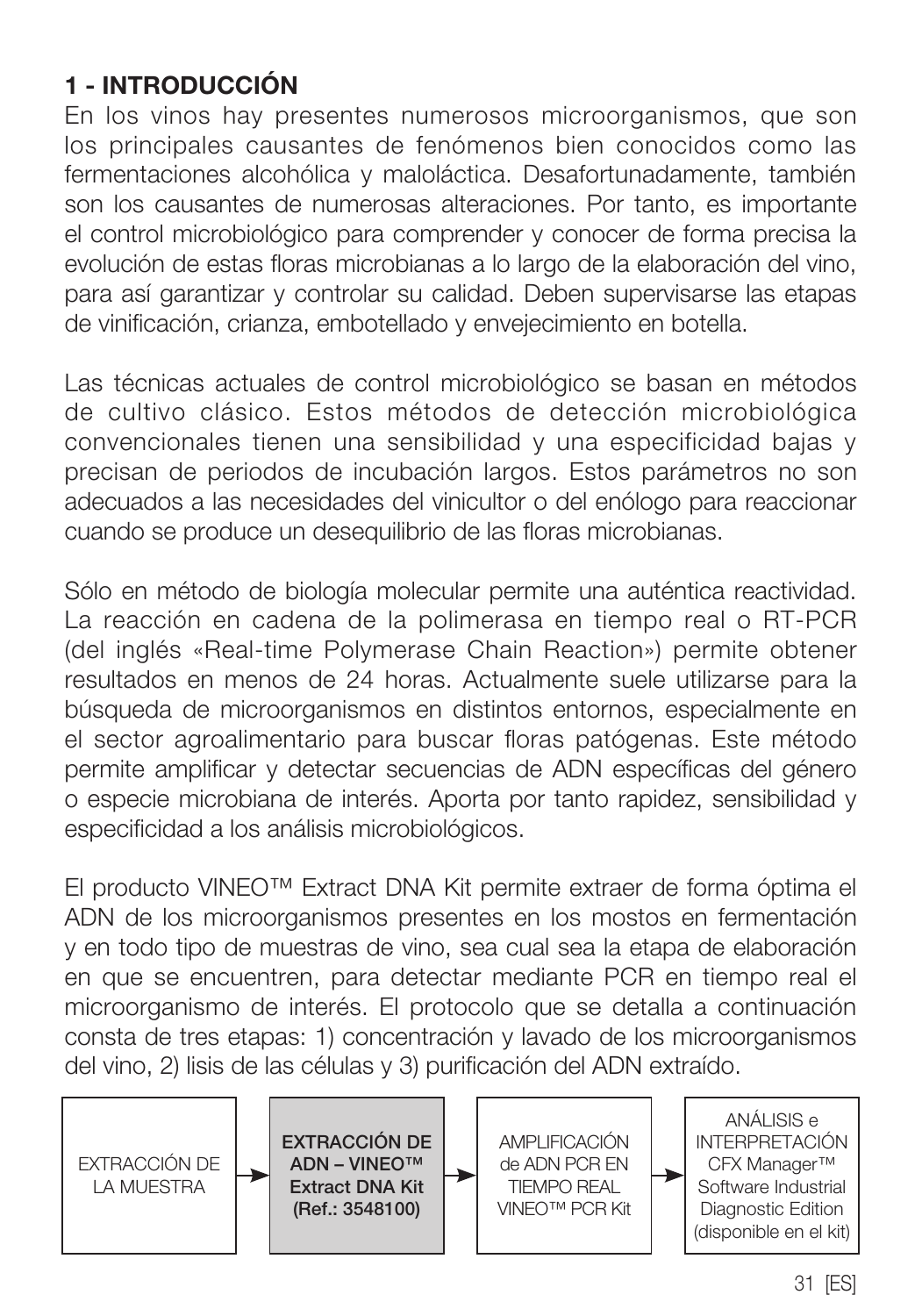## 2 - COMPOSICIÓN DEL KIT

El producto VINEO™ Extract DNA Kit permite realizar 96 extracciones de ADN a partir de muestras de vino.

| Denominación   | <b>Componentes del kit</b>                                 | Conservación        | <b>Cantidad por kit</b> |
|----------------|------------------------------------------------------------|---------------------|-------------------------|
| <b>R1</b>      | Solución de lisis; contiene una barra<br>imantada          | $+2/+8$ °C          | $1 \times 100$ ml       |
| R <sub>2</sub> | Tampón de elución                                          | $+2/+8°C$           | $1 \times 25$ ml        |
| W <sub>1</sub> | Solución de lavado 100X                                    | $+2/+8°C$           | $1 \times 100$ ml       |
| W <sub>2</sub> | Solución de lavado: contiene 12 % de ácido<br>acético (Xi) | $+2/+8$ °C          | $1 \times 10$ ml        |
|                | Columnas de purificación                                   | $+18/+30^{\circ}$ C | 1 x 96 unidades         |
|                | Frascos de recuperación                                    | $+18/+30°C$         | $1 \times 192$ unidades |

*Nota: Los tampones de lavado W1 y W2 tienen composiciones diferentes. El tampón W1 diluido a 1x nunca puede ser semejante al tampón W2.*

## 3 - CADUCIDAD Y CONSERVACIÓN

Desde el momento de su recepción, el kit debe conservarse entre +2°C y +8°C. Cada reactivo conservado entre +2°C y +8°C puede ser utilizado hasta la fecha de caducidad indicada. No deben congelarse los reactivos. *Nota: No mezclar lotes de reactivos.*

## 4 - EQUIPO Y MATERIAL NECESARIOS NO SUMINISTRADOS CON EL KIT

## 1 - Equipo: Contención microbiológica/ zona estéril

• Cabina de seguridad microbiológica

## Extracción del ADN

- Bloque térmico con capacidad de hasta  $95^{\circ}$ C  $\pm$  5°C para tubos de 2 mL
- Vórtex
- Centrífuga refrigerada con una capacidad de rotación de 12 000 x g (podrá usarse una centrífuga no refrigerada, en cuyo caso las etapas en que se recomiende una temperatura de 4°C se realizarán a temperatura ambiente)
- Rotores angulares para tubos de 50 mL y adaptadores
- Rotores angulares para tubos de 1,5 2 mL
- Agitador magnético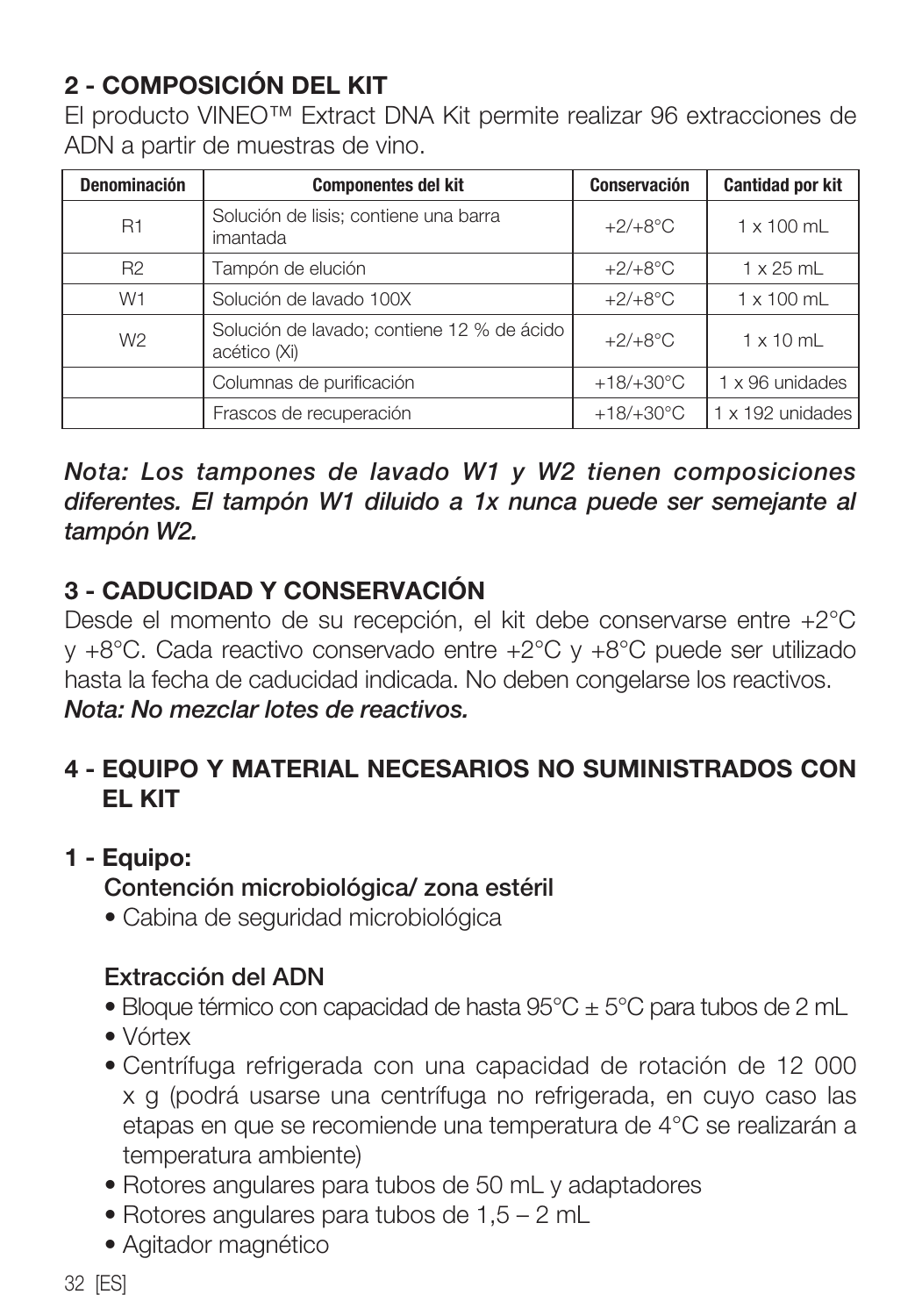#### 2 - Material de laboratorio: Extracción del ADN

- Tubos con tapa de tornillo estériles de 50 mL de capacidad (1 tubo para cada muestra de 45 mL analizada)
- Tubos con tapa de tornillo estériles de 2 mL de capacidad (1 tubo por muestra, sea cual sea el volumen analizado)
- Micropipetas de 10 µL, 20 µL, 100 µL, 200 µL y 1000 µL
- Conos con filtro estériles, adaptables a las micropipetas de 10 µL, 20 µL, 100 µL, 200 µL y 1000 µL

## **Otros**

- Guantes sin polvo
- Agua Milli-Q estéril (para la dilución del W1 100X a 1x)
- Probeta graduada (para la dilución del W1 100X a 1x)
- Lejía diluida al 5%
- Alcohol 70°

## 5 - PRECAUCIONES

La extracción debe ser realizada por personas que hayan recibido una formación adecuada. La microbiología y la biología molecular precisan de una gran vigilancia y una gran disciplina a la hora de realizar movimientos meticulosos.

- Manipular y eliminar los vinos analizados como si fueran materias susceptibles de contaminar el entorno de trabajo.
- Cumplir escrupulosamente las buenas prácticas de laboratorio: la calidad de los resultados depende de ello.
- No cambiar el material (pipetas, tubos, etc.) de puesto de trabajo.
- Realizar al menos un control negativo de extracción con cada serie de extracciones, preferiblemente al final de la serie.
- No utilizar los reactivos después de la fecha de caducidad.
- Agitar con vórtex los reactivos del kit antes de utilizarlos para trabajar con soluciones homogéneas.
- Comprobar la exactitud y la precisión de las pipetas, así como el correcto funcionamiento del instrumental.
- Cambiarse los guantes de forma regular y en cuanto se sospeche que puedan estar contaminados.
- Limpiar regularmente las superficies de trabajo con lejía diluida al 5 % y aclarar la superficie con agua y alcohol de 70°.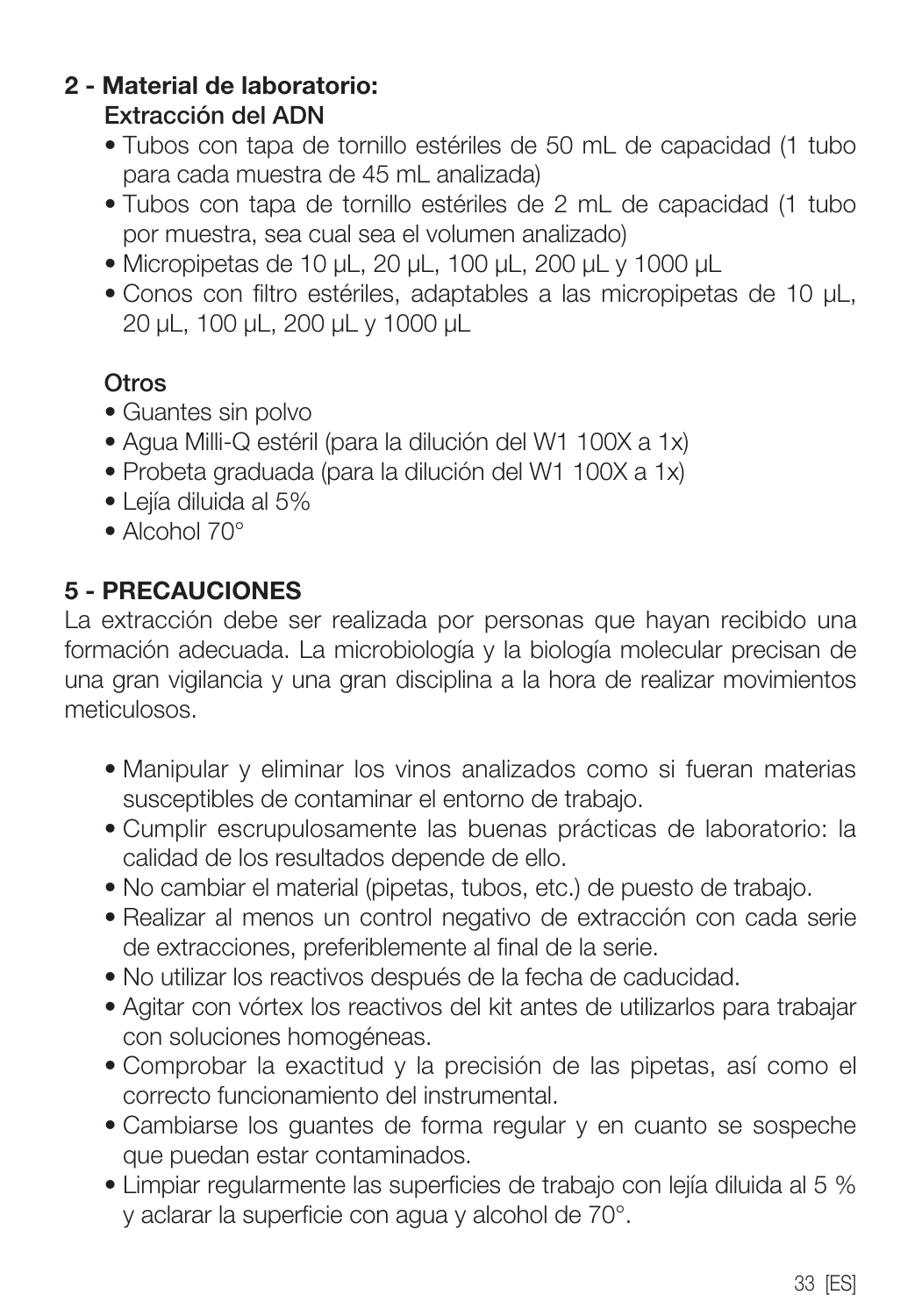Para más información acerca de las recomendaciones relacionadas con algunos componentes químicos de este kit de prueba, consultar los pictograma(s) de las etiquetas y la información proporcionada al final de las instrucciones de uso. Podrá consultar la Hoja de datos de seguridad de materiales en www.bio-rad.com.

## 6 - MUESTREO Y TRANSPORTE DE LAS MUESTRAS

Para analizar los mostos en fermentación y los vinos que aún no se han embotellado, las muestras deberán recogerse en condiciones asépticas con pipetas o varillas de muestreo. El material usado para la obtención de las muestras se limpiará a fondo o será sustituido cuando vayan a extraerse varias muestras. Las muestras superiores a 100 mL se recogerán en recipientes estériles de vidrio, polietileno o en otros frascos. Las muestras deben enviarse al laboratorio lo más rápidamente posible, preferentemente antes de 24 horas y sin superar las 48 horas tras su extracción.

Para analizar los vinos embotellados, el análisis se realiza a partir de la botella.

Si las muestras se transportan y analizan en un plazo de 24 horas, el transporte y almacenamiento pueden realizarse a temperatura ambiente (entre +18 C y +30 C). Si las muestras se transportan y analizan en un plazo de 48 horas, el transporte y almacenamiento deben realizarse a una temperatura de entre +2°C y +8°C.

## 7 - PROTOCOLO DE EXTRACCIÓN DEL ADN

Recomendamos encarecidamente leer el protocolo completo antes de empezar. Cumpla escrupulosamente el protocolo propuesto. El volumen de la muestra de vino varía según la intención del manipulador y la información que se espere.

- 1,8 mL para un mosto en fermentación o un vino pesado durante la vinificación o la crianza.
- 45 mL para un vino poco pesado, próximo al embotellado o ya embotellado cuyo análisis precise de un nivel elevado de sensibilidad analítica.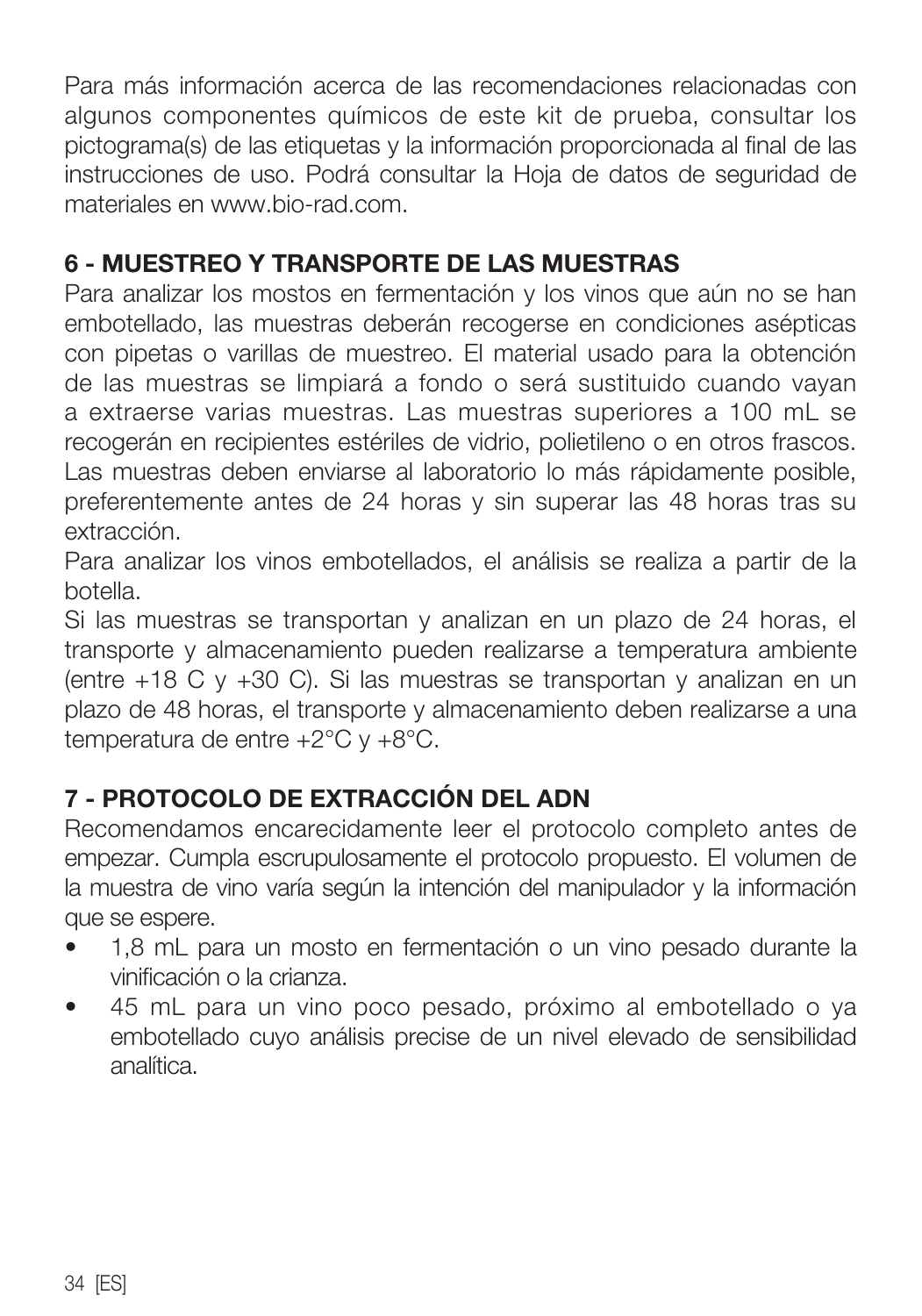#### Preparación del ensayo

#### Preparación del material

- Encender el bloque térmico y ponerlo a 95°C. Comprobar que la temperatura se haya estabilizado antes de proceder a la extracción del ADN.
- Preparar el número de columnas de purificación necesarias (= número de muestras que va a analizarse) colocando cada columna en un frasco de recuperación.

#### Preparación de los reactivos

- Diluir la solución de lavado W1 en relación 1:100 en cantidad suficiente para las muestras que van a analizarse. Ver las tablas de preparación de la cantidad necesaria de la solución de lavado W1 en dilución 1x en función del número de muestras (Anexo 1: volumen para analizar muestras de mosto/vino de 1,8 mL; Anexo 2: volumen para analizar muestras de vino de 45 mL).
- Homogeneizar el tampón R1: colocar el frasco en un agitador magnético. Durante el pipeteado, asegurarse de que el R1 esté constantemente sometido a agitación magnética de modo que el reactivo de lisis sea muy homogéneo. Usar un cono con un orificio lo suficientemente ancho (es decir, una pipeta de entre 200 µL y 1000 µL con el cono correspondiente).

#### 1°) - Concentración y lavado de las células del vino

#### Protocolo «1,8 mL para un mosto en fermentación o un mosto-vino pesado durante el proceso de vinificación o la crianza»

#### 1. Concentración de las células

- Sacar 1,8 mL del mosto/vino que se desee analizar y ponerlos en un tubo de 2 mL con tapa de tornillo estéril.
- Centrifugar durante 5 minutos a 6000 x g y 4°C.
- Eliminar el sobrenadante.

#### 2. Lavado del residuo

- Añadir 1,8 mL de W1 diluida.
- Agitar con vórtex durante 20 segundos y dándole la vuelta al tubo (disolución del residuo).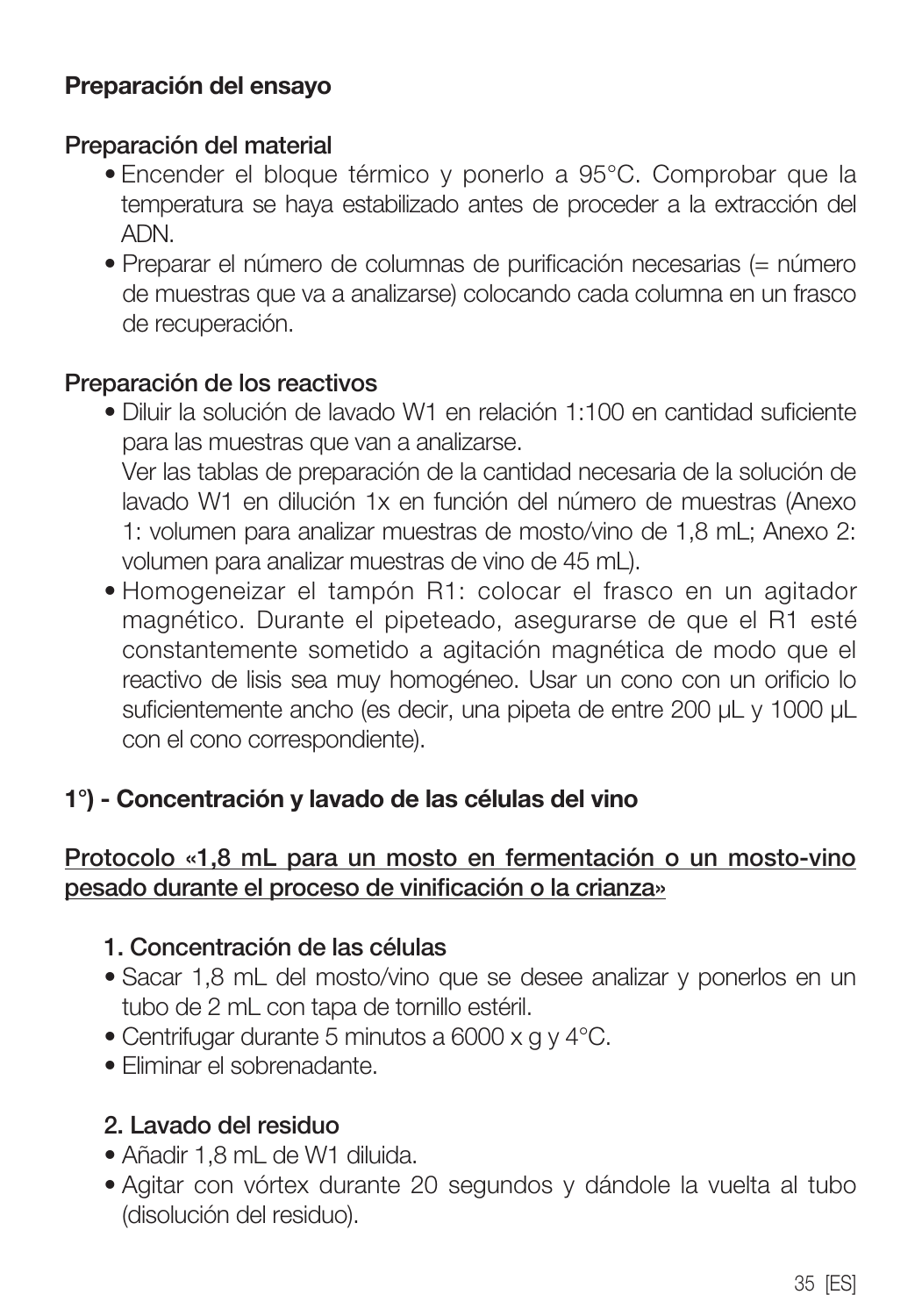- Centrifugar durante 5 minutos a 6000 x g y 4°C.
- Eliminar el sobrenadante.
- Repetir esta etapa 2 veces.

A partir de aquí, seguir el protocolo «2) Lisis de las células».

#### Protocolo «45 mL para un vino poco pesado» prueba para comprobar la ausencia de *Brettanomyces* y/o *Zygosaccharomyces* en el momento del embotellado

- 1. Concentración de las células
- Sacar 45 mL del vino que se desee analizar y ponerlos en un tubo de 50 mL con tapa de tornillo estéril.
- Centrifugar durante 5 minutos a 6000 x g y 4°C.
- Eliminar el sobrenadante.

## 2. Lavado del residuo

- Añadir 45 mL de W1 diluida.
- Agitar con vórtex durante 20 segundos y dándole la vuelta al tubo.
- Centrifugar durante 5 minutos a 6000 x g y 4°C.
- Eliminar el sobrenadante.
- Repetir esta etapa 1 vez.
- Añadir 1 mL de W1 diluida.
- Agitar con vórtex durante 20 segundos (disolución del residuo).
- Transferir a un tubo de 2 mL con tapa de tornillo estéril.
- Centrifugar durante 5 minutos a 6000 x g y 4°C.
- Eliminar el sobrenadante.

A partir de aquí, seguir el protocolo «2) Lisis de las células».

## 2°) - Lisis de las células

A partir de esta etapa, trabajar con guantes sin polvo.

- Añadir 800 µL de tampón R1.
- Agitar con vórtex durante 20 segundos y dándole la vuelta al tubo.
- Incubar los tubos 15 minutos en un bloque térmico a 95°C.
- Sacarlos del bloque térmico y dejar enfriar a temperatura ambiente durante 5 minutos.
- Añadir 100 µL de solución W2 fría (4°C).
- Agitar con vórtex durante 5 segundos.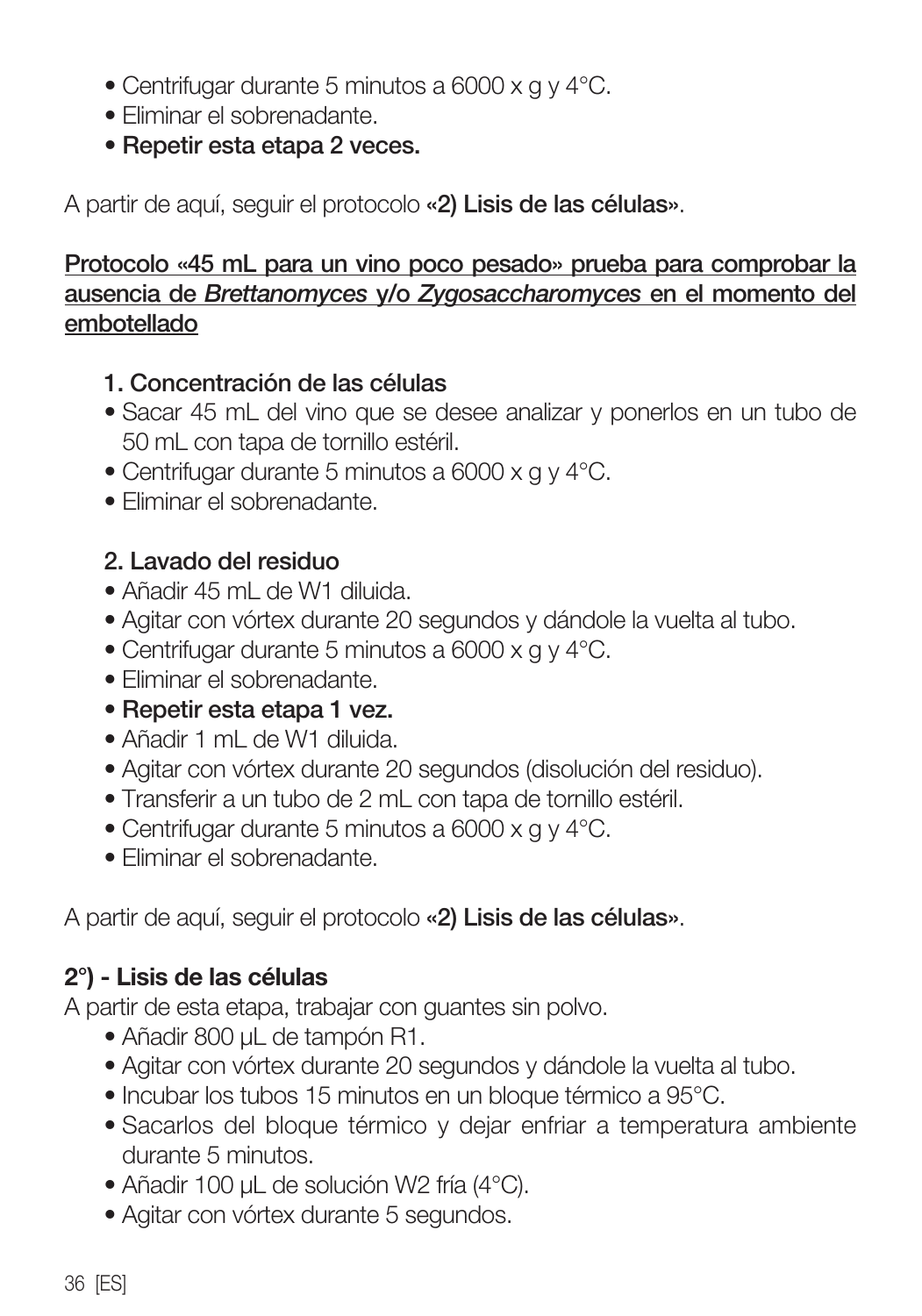- Dejar reposar el sobrenadante durante 15 minutos a  $4 \pm 2^{\circ}$ C (frigorífico).
- Centrifugar durante 15 minutos a 12 000 x g y 4°C.

#### 3°) - Purificación del ADN

1. Depositar 500 µL de sobrenadante de la reacción de lisis sobre una columna de purificación. Atención: no tomar la resina del fondo del tubo. Cerrar cada columna de purificación con el tapón del tubo de recuperación.

 *Observación: Si se tomara resina durante el pipeteado del sobrenadante, soltar los 500 µL en el tubo y centrifugar a 900 x g durante 3 minutos.* 

2. Centrifugar durante 10 minutos a 6000 x g y 20°C.

 *Observaciones: • En caso de obturación de la columna de purificación, aumentar el tiempo de centrifugación sin aumentar la velocidad. • Es posible que se forme un pequeño velo en la superficie de las columnas durante la extracción de ADN a partir de mostos en fermentación; la manipulación puede continuarse según lo indicado en el protocolo.*

- 3.Vaciar el tubo de recuperación.
- 4. Añadir 250 µL de sobrenadante de la reacción de lisis sobre la misma columna de purificación.
- 5. Centrifugar durante 10 minutos a 6000 x g y 20°C.

 *Observaciones: • En caso de obturación de la columna de purificación, aumentar el tiempo de centrifugación sin aumentar la velocidad. • Comprobar que todo el sobrenadante haya atravesado completamente la columna. Si no fuera así, volver a centrifugar. • Es posible que se forme un pequeño velo en la superficie de las columnas durante la extracción de ADN a partir de mostos en fermentación; la manipulación puede continuarse según lo indicado en el protocolo.*

- 6. Depositar 100 µL de reactivo R2 en la columna de purificación.
- 7. Desechar el tubo de recuperación.
- 8. Cubrir la columna de purificación con un nuovo tubo de recuperación limpio y dar la vuelta a todo.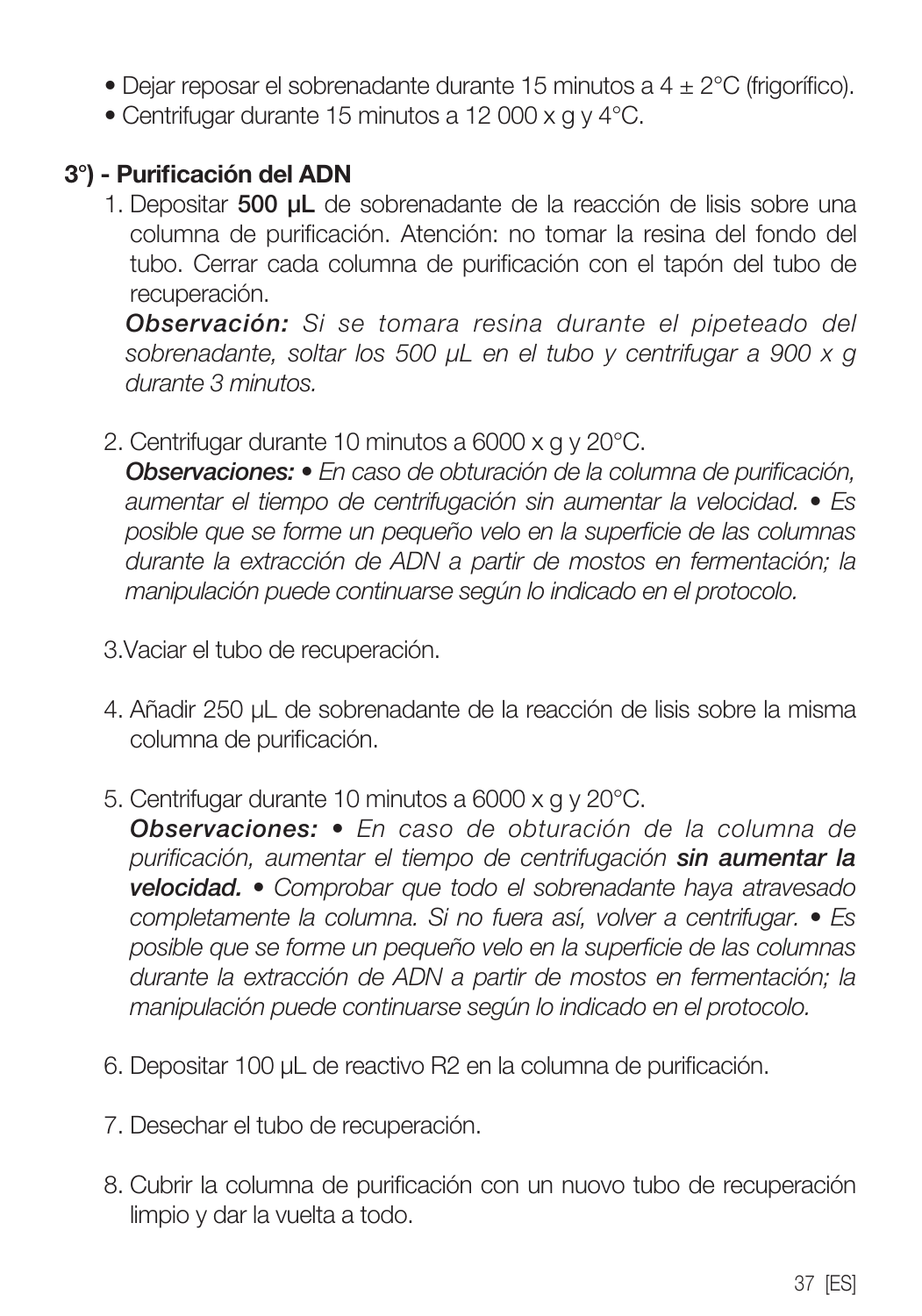- 9. Centrifugar durante 3 minutos a 1000 x g y 20°C. Desechar la columna de purificación. *Observación: A esta etapa el tapón no puede cerrarse.*
- 10. Conservar el tubo de recuperación con los 100 µL de solución de ADN purificado. La solución de ADN puede conservarse durante 24 horas a 4°C y varios meses a -20°C. Tras el almacenamiento, centrifugar durante 3 minutos a 1000 x g y 20°C.

El ADN de los microorganismos presentes inicialmente en la muestra de vino que se ha procesado de esta forma podrá ser analizado mediante PCR en tiempo real.

## 8 - CÁLCULO DE LA FRACCIÓN DE MUESTRA ANALIZADA Y DEL FACTOR Z

Todo método de análisis que incluya una etapa de extracción seguida de una etapa de detección debe ir acompañado del cálculo de la fracción de la muestra tratada realmente analizada durante la detección final.

Este valor se toma en cuenta en el cálculo del límite de detección y de cuantificación del método global y permite ofrecer un resultado final en caso de pruebas cuantitativas. Conviene para ello calcular en cada etapa del protocolo (concentración, eliminación...) la fracción restante en relación a la muestra inicial.

El valor de Z es específico para cada protocolo de extracción. Aquí, la fracción de la muestra analizada mediante PCR corresponde a 1/24 del volumen total del vino tratado (1,8 o 45 mL) en el caso de que se analicen mediante PCR 5 uL de ADN extraído puro.

El factor Z corresponde al denominador de la fracción analizada.

## El valor del factor Z para el protocolo actual es Z=24.

Se calcula de la forma siguiente:

• Fracción de la muestra inicial presente en los 100 µL de ADN extraído al final del protocolo de extracción: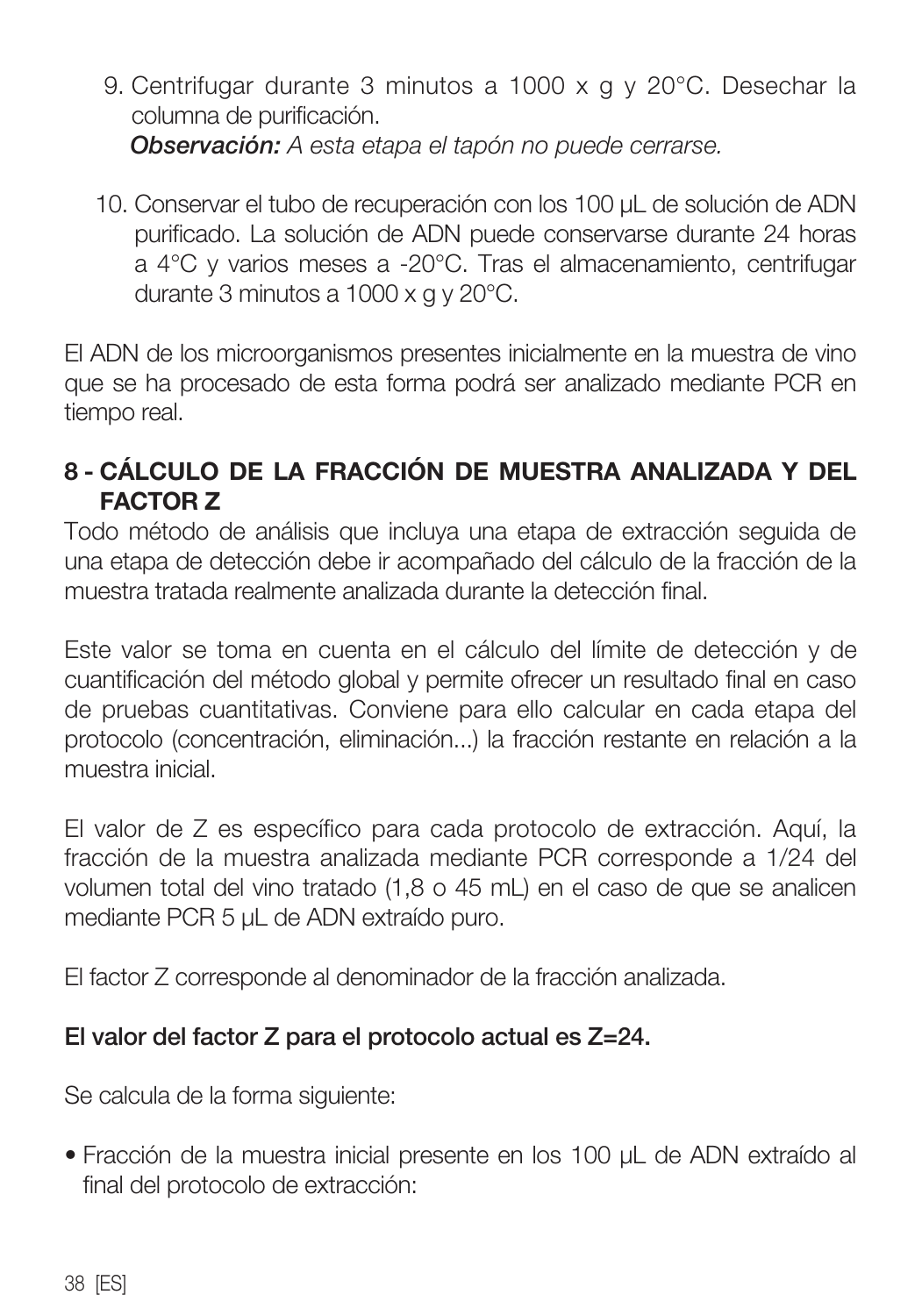La totalidad de los microorganismos presentes en el volumen inicial de la muestra de vino (1,8 mL o 45 mL) vuelve a aparecer en los 900 µL de la fracción «lisis de las células» al final de la etapa 2. La fracción de células presente al inicio no ha cambiado. Hasta esta etapa  $Z_0=1$ .

Sólo una fracción de 750 µL de los 900 µL del sobrenadante de la lisis se purifica en la columna y aparece concentrada en los 100 µL al final de la etapa 3.

La fracción conservada a lo largo del protocolo es por tanto de 900/700, es decir: 1,2.

 $Z_1 = 1,2.$ 

• Fracción de la muestra inicial analizada mediante PCR:

Sólo 5 µL de los 100 µL de ADN eluidos son sometidos a la PCR. La fracción analizada es por tanto de 1/20.  $Z_2 = 20$ 

• Determinación del factor Z global del método:

 $Z = Z_0 \times Z_1 \times Z_2 = 1 \times 1,2 \times 20 = 24$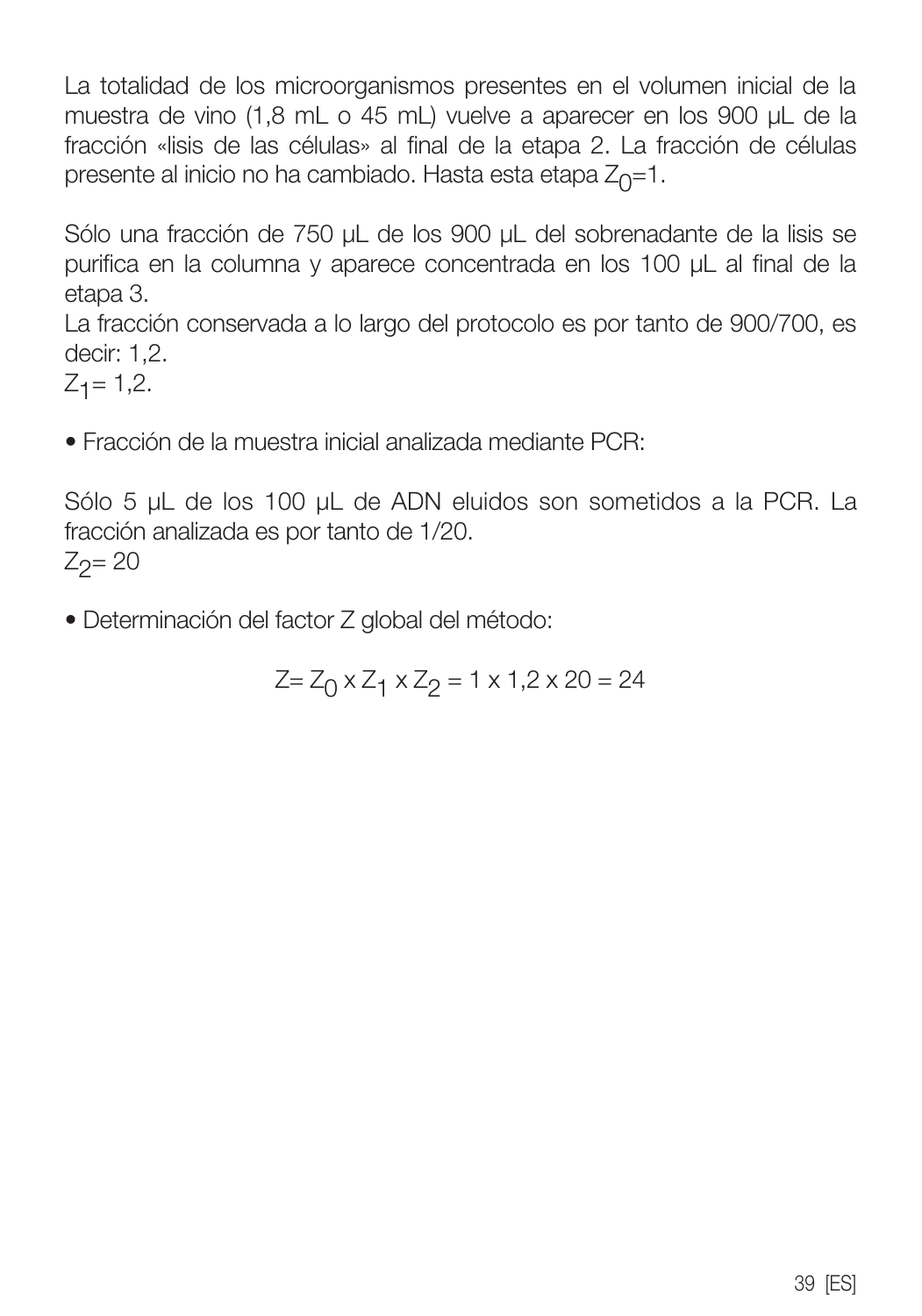#### ANEXO 1

Preparación de la cantidad necesaria de la solución de lavado W1 en dilución 1x para el tratamiento de muestras de mosto/vino de 1,8 mL.

| Número de<br>muestras | Volumen de<br>W1 100X (mL) | Volumen de agua<br>Milli Q estéril (mL) | Número de<br>muestras | Volumen de<br>W1 100X (mL) | Volumen de aqua<br>Milli Q estéril (mL) |
|-----------------------|----------------------------|-----------------------------------------|-----------------------|----------------------------|-----------------------------------------|
| 1                     | <b>NA</b>                  | <b>NA</b>                               | 51                    | 3.83                       | 378.68                                  |
| $\overline{c}$        | <b>NA</b>                  | <b>NA</b>                               | 52                    | 3.90                       | 386.10                                  |
| 3                     | <b>NA</b>                  | <b>NA</b>                               | 53                    | 3.98                       | 393.53                                  |
| $\overline{4}$        | <b>NA</b>                  | <b>NA</b>                               | 54                    | 4.05                       | 400.95                                  |
| 5                     | <b>NA</b>                  | <b>NA</b>                               | 55                    | 4.13                       | 408.38                                  |
| 6                     | <b>NA</b>                  | <b>NA</b>                               | 56                    | 4.20                       | 415.80                                  |
| 7                     | <b>NA</b>                  | <b>NA</b>                               | 57                    | 4.28                       | 423.23                                  |
| 8                     | <b>NA</b>                  | <b>NA</b>                               | 58                    | 4.35                       | 430.65                                  |
| $\overline{9}$        | <b>NA</b>                  | <b>NA</b>                               | 59                    | 4.43                       | 438.08                                  |
| 10                    | 0.75                       | 74.25                                   | 60                    | 4.50                       | 445.50                                  |
| 11                    | 0.83                       | 81.68                                   | 61                    | 4.58                       | 452.93                                  |
| $\overline{12}$       | 0.90                       | 89.10                                   | 62                    | 4.65                       | 460.35                                  |
| 13                    | 0.98                       | 96.53                                   | 63                    | 4.73                       | 467.78                                  |
| 14                    | 1.05                       | 103.95                                  | 64                    | 4.80                       | 475.20                                  |
| 15                    | 1.13                       | 111.38                                  | 65                    | 4.88                       | 482.63                                  |
| 16                    | 1.20                       | 118.80                                  | 66                    | 4.95                       | 490.05                                  |
| 17                    | 1.28                       | 126.23                                  | 67                    | 5.03                       | 497.48                                  |
| 18                    | 1.35                       | 133.65                                  | 68                    | 5.10                       | 504.90                                  |
| 19                    | 1.43                       | 141.08                                  | 69                    | 5.18                       | 512.33                                  |
| 20                    | 1.50                       | 148.50                                  | 70                    | 5.25                       | 519.75                                  |
| 21                    | 1.58                       | 155.93                                  | 71                    | 5.33                       | 527.18                                  |
| $\overline{22}$       | 1.65                       | 163.35                                  | $\overline{72}$       | 5.40                       | 534.60                                  |
| 23                    | 1.73                       | 170.78                                  | 73                    | 5.48                       | 542.03                                  |
| 24                    | 1.80                       | 178.20                                  | 74                    | 5.55                       | 549.45                                  |
| 25                    | 1.88                       | 185.63                                  | 75                    | 5.63                       | 556.88                                  |
| 26                    | 1.95                       | 193.05                                  | 76                    | 5.70                       | 564.30                                  |
| 27                    | 2.03                       | 200.48                                  | 77                    | 5.78                       | 571.73                                  |
| 28                    | 2.10                       | 207.90                                  | 78                    | 5.85                       | 579.15                                  |
| 29                    | 2.18                       | 215.33                                  | 79                    | 5.93                       | 586.58                                  |
| 30                    | 2.25                       | 222.75                                  | 80                    | 6.00                       | 594.00                                  |
| 31                    | 2.33                       | 230.18                                  | 81                    | 6.08                       | 601.43                                  |
| 32                    | 2.40                       | 237.60                                  | 82                    | 6.15                       | 608.85                                  |
| 33                    | 2.48                       | 245.03                                  | 83                    | 6.23                       | 616.28                                  |
| 34                    | 2.55                       | 252.45                                  | 84                    | 6.30                       | 623.70                                  |
| 35                    | 2.63                       | 259.88                                  | 85                    | 6.38                       | 631.13                                  |
| 36                    | 2.70                       | 267.30                                  | 86                    | 6.45                       | 638.55                                  |
| 37                    | 2.78                       | 274.73                                  | 87                    | 6.53                       | 645.98                                  |
| 38                    | 2.85                       | 282.15                                  | 88                    | 6.60                       | 653.40                                  |
| 39                    | 2.93                       | 289.58                                  | 89                    | 6.68                       | 660.83                                  |
| 40                    | 3.00                       | 297.00                                  | 90                    | 6.75                       | 668.25                                  |
| 41                    | 3.08                       | 304.43                                  | 91                    | 6.83                       | 675.68                                  |
| 42                    | 3.15                       | 311.85                                  | 92                    | 6.90                       | 683.10                                  |
| 43                    | 3.23                       | 319.28                                  | 93                    | 6.98                       | 690.53                                  |
| 44                    | 3.30                       | 326.70                                  | 94                    | 7.05                       | 697.95                                  |
| 45                    | 3.38                       | 334.13                                  | 95                    | 7.13                       | 705.38                                  |
| 46                    | 3.45                       | 341.55                                  | 96                    | 7.20                       | 712.80                                  |
| 47                    | 3.53                       | 348.98                                  | 97                    | 7.28                       | 720.23                                  |
| 48                    | 3.60                       | 356.40                                  | 98                    | 7.35                       | 727.65                                  |
| 49                    | 3.68                       | 363.83                                  | 99                    | 7.43                       | 735.08                                  |
| 50                    | 3.75                       |                                         | 100                   | 7.50                       | 742.50                                  |
|                       |                            | 371.25                                  |                       |                            |                                         |

NA: La solución debe prepararse para un mínimo de 10 muestras. Una vez reconstituida la solución de lavado W1 a 1x, puede conservarse 7 días a 4 ± 2°C.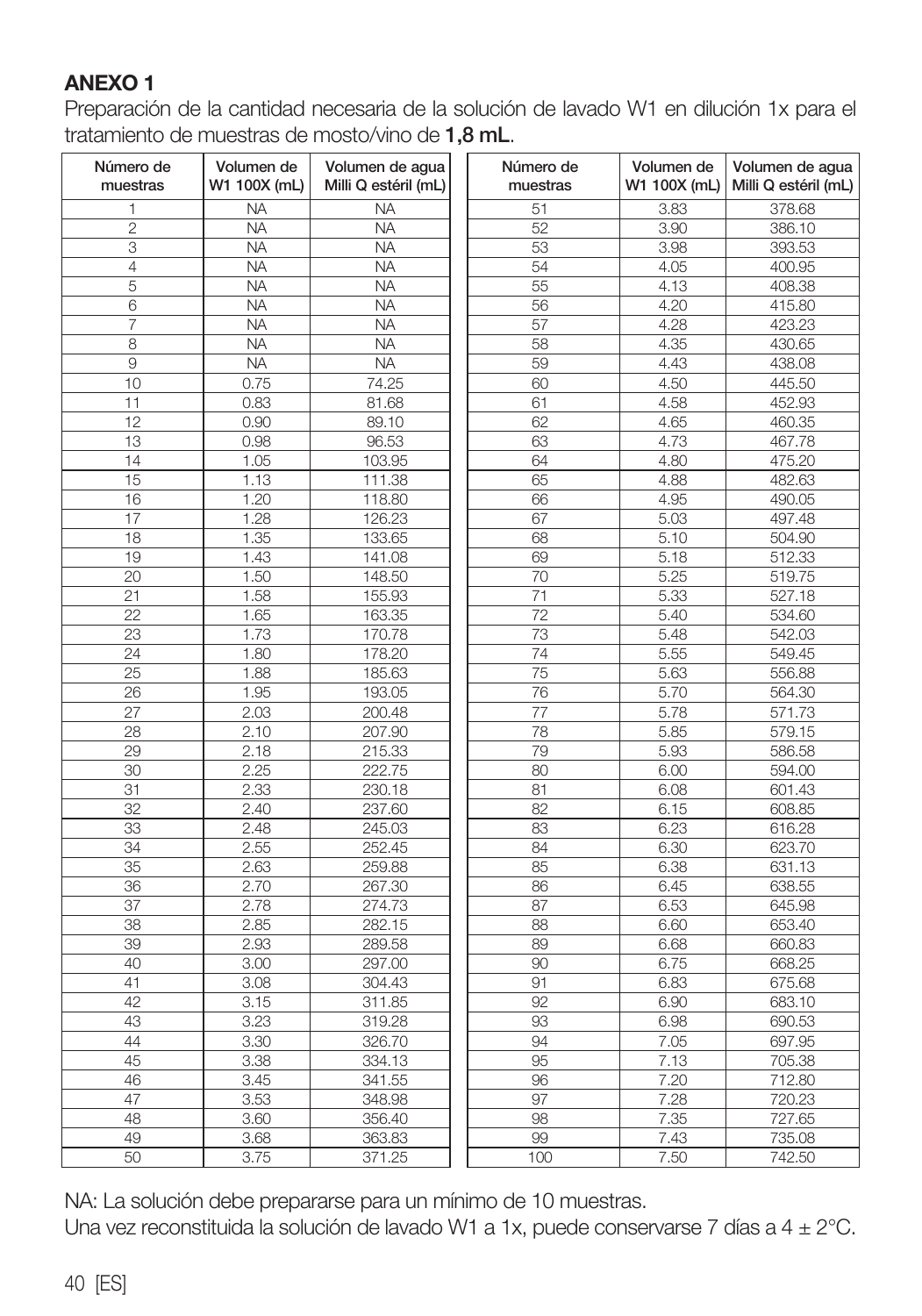#### ANEXO 2

Preparación de la cantidad necesaria de la solución de lavado W1 en dilución 1x para el tratamiento de muestras de vino de 45 mL.

| 99<br>5049<br>1<br>1<br>51<br>51<br>$\overline{c}$<br>$\overline{c}$<br>198<br>52<br>52<br>5148<br>3<br>297<br>3<br>53<br>53<br>5247<br>4<br>4<br>54<br>54<br>396<br>5346<br>5<br>5<br>495<br>5445<br>55<br>55<br>6<br>5544<br>6<br>594<br>56<br>56<br>$\overline{7}$<br>7<br>693<br>57<br>57<br>5643<br>8<br>8<br>792<br>58<br>58<br>5742<br>$\overline{9}$<br>9<br>59<br>59<br>891<br>5841<br>10<br>10<br>990<br>60<br>60<br>5940<br>11<br>11<br>1089<br>61<br>61<br>6039<br>12<br>12<br>1188<br>62<br>62<br>6138<br>1287<br>6237<br>13<br>13<br>63<br>63<br>14<br>14<br>1386<br>64<br>64<br>6336<br>15<br>15<br>1485<br>65<br>65<br>6435<br>16<br>66<br>16<br>1584<br>66<br>6534<br>17<br>17<br>1683<br>67<br>67<br>6633<br>18<br>18<br>1782<br>68<br>68<br>6732<br>19<br>19<br>1881<br>69<br>69<br>6831<br>20<br>20<br>1980<br>70<br>70<br>6930<br>21<br>21<br>2079<br>71<br>71<br>7029<br>22<br>22<br>72<br>72<br>2178<br>7128<br>23<br>23<br>2277<br>73<br>73<br>7227<br>7326<br>24<br>24<br>2376<br>74<br>74<br>$\overline{75}$<br>25<br>25<br>75<br>7425<br>2475<br>76<br>7524<br>26<br>26<br>2574<br>76<br>27<br>27<br>2673<br>77<br>77<br>7623<br>28<br>28<br>2772<br>78<br>78<br>7722<br>29<br>29<br>7821<br>2871<br>79<br>79<br>30<br>30<br>2970<br>80<br>80<br>7920<br>31<br>31<br>3069<br>81<br>81<br>8019<br>32<br>32<br>3168<br>82<br>82<br>8118<br>33<br>33<br>3267<br>83<br>83<br>8217<br>84<br>34<br>34<br>3366<br>84<br>8316<br>35<br>85<br>35<br>3465<br>85<br>8415<br>3564<br>36<br>36<br>86<br>86<br>8514<br>37<br>87<br>87<br>37<br>3663<br>8613<br>3762<br>8712<br>38<br>38<br>88<br>88<br>39<br>39<br>3861<br>89<br>89<br>8811<br>40<br>40<br>3960<br>90<br>90<br>8910<br>41<br>41<br>4059<br>91<br>91<br>9009<br>42<br>92<br>92<br>42<br>4158<br>9108<br>43<br>43<br>4257<br>93<br>93<br>9207<br>44<br>44<br>4356<br>94<br>94<br>9306<br>45<br>4455<br>95<br>9405<br>45<br>95<br>46<br>46<br>4554<br>9504<br>96<br>96<br>47<br>47<br>4653<br>97<br>97<br>9603<br>48<br>48<br>4752<br>98<br>98<br>9702<br>49<br>49<br>4851<br>99<br>99<br>9801<br>50<br>50<br>100<br>100<br>4950<br>9900 | Número de<br>muestras | Volumen de<br>W1 100X (mL) | Volumen de agua<br>Milli Q estéril (mL) | Número de<br>muestras | Volumen de<br>W1 100X (mL) | Volumen de agua<br>Milli Q estéril (mL) |
|--------------------------------------------------------------------------------------------------------------------------------------------------------------------------------------------------------------------------------------------------------------------------------------------------------------------------------------------------------------------------------------------------------------------------------------------------------------------------------------------------------------------------------------------------------------------------------------------------------------------------------------------------------------------------------------------------------------------------------------------------------------------------------------------------------------------------------------------------------------------------------------------------------------------------------------------------------------------------------------------------------------------------------------------------------------------------------------------------------------------------------------------------------------------------------------------------------------------------------------------------------------------------------------------------------------------------------------------------------------------------------------------------------------------------------------------------------------------------------------------------------------------------------------------------------------------------------------------------------------------------------------------------------------------------------------------------------------------------------------------------------------------------------------------------------------------------------------------------------------------------------------------------------------------------------------------------------------------------------------------------------------------------------------------------------------------------------------------------------------------|-----------------------|----------------------------|-----------------------------------------|-----------------------|----------------------------|-----------------------------------------|
|                                                                                                                                                                                                                                                                                                                                                                                                                                                                                                                                                                                                                                                                                                                                                                                                                                                                                                                                                                                                                                                                                                                                                                                                                                                                                                                                                                                                                                                                                                                                                                                                                                                                                                                                                                                                                                                                                                                                                                                                                                                                                                                    |                       |                            |                                         |                       |                            |                                         |
|                                                                                                                                                                                                                                                                                                                                                                                                                                                                                                                                                                                                                                                                                                                                                                                                                                                                                                                                                                                                                                                                                                                                                                                                                                                                                                                                                                                                                                                                                                                                                                                                                                                                                                                                                                                                                                                                                                                                                                                                                                                                                                                    |                       |                            |                                         |                       |                            |                                         |
|                                                                                                                                                                                                                                                                                                                                                                                                                                                                                                                                                                                                                                                                                                                                                                                                                                                                                                                                                                                                                                                                                                                                                                                                                                                                                                                                                                                                                                                                                                                                                                                                                                                                                                                                                                                                                                                                                                                                                                                                                                                                                                                    |                       |                            |                                         |                       |                            |                                         |
|                                                                                                                                                                                                                                                                                                                                                                                                                                                                                                                                                                                                                                                                                                                                                                                                                                                                                                                                                                                                                                                                                                                                                                                                                                                                                                                                                                                                                                                                                                                                                                                                                                                                                                                                                                                                                                                                                                                                                                                                                                                                                                                    |                       |                            |                                         |                       |                            |                                         |
|                                                                                                                                                                                                                                                                                                                                                                                                                                                                                                                                                                                                                                                                                                                                                                                                                                                                                                                                                                                                                                                                                                                                                                                                                                                                                                                                                                                                                                                                                                                                                                                                                                                                                                                                                                                                                                                                                                                                                                                                                                                                                                                    |                       |                            |                                         |                       |                            |                                         |
|                                                                                                                                                                                                                                                                                                                                                                                                                                                                                                                                                                                                                                                                                                                                                                                                                                                                                                                                                                                                                                                                                                                                                                                                                                                                                                                                                                                                                                                                                                                                                                                                                                                                                                                                                                                                                                                                                                                                                                                                                                                                                                                    |                       |                            |                                         |                       |                            |                                         |
|                                                                                                                                                                                                                                                                                                                                                                                                                                                                                                                                                                                                                                                                                                                                                                                                                                                                                                                                                                                                                                                                                                                                                                                                                                                                                                                                                                                                                                                                                                                                                                                                                                                                                                                                                                                                                                                                                                                                                                                                                                                                                                                    |                       |                            |                                         |                       |                            |                                         |
|                                                                                                                                                                                                                                                                                                                                                                                                                                                                                                                                                                                                                                                                                                                                                                                                                                                                                                                                                                                                                                                                                                                                                                                                                                                                                                                                                                                                                                                                                                                                                                                                                                                                                                                                                                                                                                                                                                                                                                                                                                                                                                                    |                       |                            |                                         |                       |                            |                                         |
|                                                                                                                                                                                                                                                                                                                                                                                                                                                                                                                                                                                                                                                                                                                                                                                                                                                                                                                                                                                                                                                                                                                                                                                                                                                                                                                                                                                                                                                                                                                                                                                                                                                                                                                                                                                                                                                                                                                                                                                                                                                                                                                    |                       |                            |                                         |                       |                            |                                         |
|                                                                                                                                                                                                                                                                                                                                                                                                                                                                                                                                                                                                                                                                                                                                                                                                                                                                                                                                                                                                                                                                                                                                                                                                                                                                                                                                                                                                                                                                                                                                                                                                                                                                                                                                                                                                                                                                                                                                                                                                                                                                                                                    |                       |                            |                                         |                       |                            |                                         |
|                                                                                                                                                                                                                                                                                                                                                                                                                                                                                                                                                                                                                                                                                                                                                                                                                                                                                                                                                                                                                                                                                                                                                                                                                                                                                                                                                                                                                                                                                                                                                                                                                                                                                                                                                                                                                                                                                                                                                                                                                                                                                                                    |                       |                            |                                         |                       |                            |                                         |
|                                                                                                                                                                                                                                                                                                                                                                                                                                                                                                                                                                                                                                                                                                                                                                                                                                                                                                                                                                                                                                                                                                                                                                                                                                                                                                                                                                                                                                                                                                                                                                                                                                                                                                                                                                                                                                                                                                                                                                                                                                                                                                                    |                       |                            |                                         |                       |                            |                                         |
|                                                                                                                                                                                                                                                                                                                                                                                                                                                                                                                                                                                                                                                                                                                                                                                                                                                                                                                                                                                                                                                                                                                                                                                                                                                                                                                                                                                                                                                                                                                                                                                                                                                                                                                                                                                                                                                                                                                                                                                                                                                                                                                    |                       |                            |                                         |                       |                            |                                         |
|                                                                                                                                                                                                                                                                                                                                                                                                                                                                                                                                                                                                                                                                                                                                                                                                                                                                                                                                                                                                                                                                                                                                                                                                                                                                                                                                                                                                                                                                                                                                                                                                                                                                                                                                                                                                                                                                                                                                                                                                                                                                                                                    |                       |                            |                                         |                       |                            |                                         |
|                                                                                                                                                                                                                                                                                                                                                                                                                                                                                                                                                                                                                                                                                                                                                                                                                                                                                                                                                                                                                                                                                                                                                                                                                                                                                                                                                                                                                                                                                                                                                                                                                                                                                                                                                                                                                                                                                                                                                                                                                                                                                                                    |                       |                            |                                         |                       |                            |                                         |
|                                                                                                                                                                                                                                                                                                                                                                                                                                                                                                                                                                                                                                                                                                                                                                                                                                                                                                                                                                                                                                                                                                                                                                                                                                                                                                                                                                                                                                                                                                                                                                                                                                                                                                                                                                                                                                                                                                                                                                                                                                                                                                                    |                       |                            |                                         |                       |                            |                                         |
|                                                                                                                                                                                                                                                                                                                                                                                                                                                                                                                                                                                                                                                                                                                                                                                                                                                                                                                                                                                                                                                                                                                                                                                                                                                                                                                                                                                                                                                                                                                                                                                                                                                                                                                                                                                                                                                                                                                                                                                                                                                                                                                    |                       |                            |                                         |                       |                            |                                         |
|                                                                                                                                                                                                                                                                                                                                                                                                                                                                                                                                                                                                                                                                                                                                                                                                                                                                                                                                                                                                                                                                                                                                                                                                                                                                                                                                                                                                                                                                                                                                                                                                                                                                                                                                                                                                                                                                                                                                                                                                                                                                                                                    |                       |                            |                                         |                       |                            |                                         |
|                                                                                                                                                                                                                                                                                                                                                                                                                                                                                                                                                                                                                                                                                                                                                                                                                                                                                                                                                                                                                                                                                                                                                                                                                                                                                                                                                                                                                                                                                                                                                                                                                                                                                                                                                                                                                                                                                                                                                                                                                                                                                                                    |                       |                            |                                         |                       |                            |                                         |
|                                                                                                                                                                                                                                                                                                                                                                                                                                                                                                                                                                                                                                                                                                                                                                                                                                                                                                                                                                                                                                                                                                                                                                                                                                                                                                                                                                                                                                                                                                                                                                                                                                                                                                                                                                                                                                                                                                                                                                                                                                                                                                                    |                       |                            |                                         |                       |                            |                                         |
|                                                                                                                                                                                                                                                                                                                                                                                                                                                                                                                                                                                                                                                                                                                                                                                                                                                                                                                                                                                                                                                                                                                                                                                                                                                                                                                                                                                                                                                                                                                                                                                                                                                                                                                                                                                                                                                                                                                                                                                                                                                                                                                    |                       |                            |                                         |                       |                            |                                         |
|                                                                                                                                                                                                                                                                                                                                                                                                                                                                                                                                                                                                                                                                                                                                                                                                                                                                                                                                                                                                                                                                                                                                                                                                                                                                                                                                                                                                                                                                                                                                                                                                                                                                                                                                                                                                                                                                                                                                                                                                                                                                                                                    |                       |                            |                                         |                       |                            |                                         |
|                                                                                                                                                                                                                                                                                                                                                                                                                                                                                                                                                                                                                                                                                                                                                                                                                                                                                                                                                                                                                                                                                                                                                                                                                                                                                                                                                                                                                                                                                                                                                                                                                                                                                                                                                                                                                                                                                                                                                                                                                                                                                                                    |                       |                            |                                         |                       |                            |                                         |
|                                                                                                                                                                                                                                                                                                                                                                                                                                                                                                                                                                                                                                                                                                                                                                                                                                                                                                                                                                                                                                                                                                                                                                                                                                                                                                                                                                                                                                                                                                                                                                                                                                                                                                                                                                                                                                                                                                                                                                                                                                                                                                                    |                       |                            |                                         |                       |                            |                                         |
|                                                                                                                                                                                                                                                                                                                                                                                                                                                                                                                                                                                                                                                                                                                                                                                                                                                                                                                                                                                                                                                                                                                                                                                                                                                                                                                                                                                                                                                                                                                                                                                                                                                                                                                                                                                                                                                                                                                                                                                                                                                                                                                    |                       |                            |                                         |                       |                            |                                         |
|                                                                                                                                                                                                                                                                                                                                                                                                                                                                                                                                                                                                                                                                                                                                                                                                                                                                                                                                                                                                                                                                                                                                                                                                                                                                                                                                                                                                                                                                                                                                                                                                                                                                                                                                                                                                                                                                                                                                                                                                                                                                                                                    |                       |                            |                                         |                       |                            |                                         |
|                                                                                                                                                                                                                                                                                                                                                                                                                                                                                                                                                                                                                                                                                                                                                                                                                                                                                                                                                                                                                                                                                                                                                                                                                                                                                                                                                                                                                                                                                                                                                                                                                                                                                                                                                                                                                                                                                                                                                                                                                                                                                                                    |                       |                            |                                         |                       |                            |                                         |
|                                                                                                                                                                                                                                                                                                                                                                                                                                                                                                                                                                                                                                                                                                                                                                                                                                                                                                                                                                                                                                                                                                                                                                                                                                                                                                                                                                                                                                                                                                                                                                                                                                                                                                                                                                                                                                                                                                                                                                                                                                                                                                                    |                       |                            |                                         |                       |                            |                                         |
|                                                                                                                                                                                                                                                                                                                                                                                                                                                                                                                                                                                                                                                                                                                                                                                                                                                                                                                                                                                                                                                                                                                                                                                                                                                                                                                                                                                                                                                                                                                                                                                                                                                                                                                                                                                                                                                                                                                                                                                                                                                                                                                    |                       |                            |                                         |                       |                            |                                         |
|                                                                                                                                                                                                                                                                                                                                                                                                                                                                                                                                                                                                                                                                                                                                                                                                                                                                                                                                                                                                                                                                                                                                                                                                                                                                                                                                                                                                                                                                                                                                                                                                                                                                                                                                                                                                                                                                                                                                                                                                                                                                                                                    |                       |                            |                                         |                       |                            |                                         |
|                                                                                                                                                                                                                                                                                                                                                                                                                                                                                                                                                                                                                                                                                                                                                                                                                                                                                                                                                                                                                                                                                                                                                                                                                                                                                                                                                                                                                                                                                                                                                                                                                                                                                                                                                                                                                                                                                                                                                                                                                                                                                                                    |                       |                            |                                         |                       |                            |                                         |
|                                                                                                                                                                                                                                                                                                                                                                                                                                                                                                                                                                                                                                                                                                                                                                                                                                                                                                                                                                                                                                                                                                                                                                                                                                                                                                                                                                                                                                                                                                                                                                                                                                                                                                                                                                                                                                                                                                                                                                                                                                                                                                                    |                       |                            |                                         |                       |                            |                                         |
|                                                                                                                                                                                                                                                                                                                                                                                                                                                                                                                                                                                                                                                                                                                                                                                                                                                                                                                                                                                                                                                                                                                                                                                                                                                                                                                                                                                                                                                                                                                                                                                                                                                                                                                                                                                                                                                                                                                                                                                                                                                                                                                    |                       |                            |                                         |                       |                            |                                         |
|                                                                                                                                                                                                                                                                                                                                                                                                                                                                                                                                                                                                                                                                                                                                                                                                                                                                                                                                                                                                                                                                                                                                                                                                                                                                                                                                                                                                                                                                                                                                                                                                                                                                                                                                                                                                                                                                                                                                                                                                                                                                                                                    |                       |                            |                                         |                       |                            |                                         |
|                                                                                                                                                                                                                                                                                                                                                                                                                                                                                                                                                                                                                                                                                                                                                                                                                                                                                                                                                                                                                                                                                                                                                                                                                                                                                                                                                                                                                                                                                                                                                                                                                                                                                                                                                                                                                                                                                                                                                                                                                                                                                                                    |                       |                            |                                         |                       |                            |                                         |
|                                                                                                                                                                                                                                                                                                                                                                                                                                                                                                                                                                                                                                                                                                                                                                                                                                                                                                                                                                                                                                                                                                                                                                                                                                                                                                                                                                                                                                                                                                                                                                                                                                                                                                                                                                                                                                                                                                                                                                                                                                                                                                                    |                       |                            |                                         |                       |                            |                                         |
|                                                                                                                                                                                                                                                                                                                                                                                                                                                                                                                                                                                                                                                                                                                                                                                                                                                                                                                                                                                                                                                                                                                                                                                                                                                                                                                                                                                                                                                                                                                                                                                                                                                                                                                                                                                                                                                                                                                                                                                                                                                                                                                    |                       |                            |                                         |                       |                            |                                         |
|                                                                                                                                                                                                                                                                                                                                                                                                                                                                                                                                                                                                                                                                                                                                                                                                                                                                                                                                                                                                                                                                                                                                                                                                                                                                                                                                                                                                                                                                                                                                                                                                                                                                                                                                                                                                                                                                                                                                                                                                                                                                                                                    |                       |                            |                                         |                       |                            |                                         |
|                                                                                                                                                                                                                                                                                                                                                                                                                                                                                                                                                                                                                                                                                                                                                                                                                                                                                                                                                                                                                                                                                                                                                                                                                                                                                                                                                                                                                                                                                                                                                                                                                                                                                                                                                                                                                                                                                                                                                                                                                                                                                                                    |                       |                            |                                         |                       |                            |                                         |
|                                                                                                                                                                                                                                                                                                                                                                                                                                                                                                                                                                                                                                                                                                                                                                                                                                                                                                                                                                                                                                                                                                                                                                                                                                                                                                                                                                                                                                                                                                                                                                                                                                                                                                                                                                                                                                                                                                                                                                                                                                                                                                                    |                       |                            |                                         |                       |                            |                                         |
|                                                                                                                                                                                                                                                                                                                                                                                                                                                                                                                                                                                                                                                                                                                                                                                                                                                                                                                                                                                                                                                                                                                                                                                                                                                                                                                                                                                                                                                                                                                                                                                                                                                                                                                                                                                                                                                                                                                                                                                                                                                                                                                    |                       |                            |                                         |                       |                            |                                         |
|                                                                                                                                                                                                                                                                                                                                                                                                                                                                                                                                                                                                                                                                                                                                                                                                                                                                                                                                                                                                                                                                                                                                                                                                                                                                                                                                                                                                                                                                                                                                                                                                                                                                                                                                                                                                                                                                                                                                                                                                                                                                                                                    |                       |                            |                                         |                       |                            |                                         |
|                                                                                                                                                                                                                                                                                                                                                                                                                                                                                                                                                                                                                                                                                                                                                                                                                                                                                                                                                                                                                                                                                                                                                                                                                                                                                                                                                                                                                                                                                                                                                                                                                                                                                                                                                                                                                                                                                                                                                                                                                                                                                                                    |                       |                            |                                         |                       |                            |                                         |
|                                                                                                                                                                                                                                                                                                                                                                                                                                                                                                                                                                                                                                                                                                                                                                                                                                                                                                                                                                                                                                                                                                                                                                                                                                                                                                                                                                                                                                                                                                                                                                                                                                                                                                                                                                                                                                                                                                                                                                                                                                                                                                                    |                       |                            |                                         |                       |                            |                                         |
|                                                                                                                                                                                                                                                                                                                                                                                                                                                                                                                                                                                                                                                                                                                                                                                                                                                                                                                                                                                                                                                                                                                                                                                                                                                                                                                                                                                                                                                                                                                                                                                                                                                                                                                                                                                                                                                                                                                                                                                                                                                                                                                    |                       |                            |                                         |                       |                            |                                         |
|                                                                                                                                                                                                                                                                                                                                                                                                                                                                                                                                                                                                                                                                                                                                                                                                                                                                                                                                                                                                                                                                                                                                                                                                                                                                                                                                                                                                                                                                                                                                                                                                                                                                                                                                                                                                                                                                                                                                                                                                                                                                                                                    |                       |                            |                                         |                       |                            |                                         |
|                                                                                                                                                                                                                                                                                                                                                                                                                                                                                                                                                                                                                                                                                                                                                                                                                                                                                                                                                                                                                                                                                                                                                                                                                                                                                                                                                                                                                                                                                                                                                                                                                                                                                                                                                                                                                                                                                                                                                                                                                                                                                                                    |                       |                            |                                         |                       |                            |                                         |
|                                                                                                                                                                                                                                                                                                                                                                                                                                                                                                                                                                                                                                                                                                                                                                                                                                                                                                                                                                                                                                                                                                                                                                                                                                                                                                                                                                                                                                                                                                                                                                                                                                                                                                                                                                                                                                                                                                                                                                                                                                                                                                                    |                       |                            |                                         |                       |                            |                                         |
|                                                                                                                                                                                                                                                                                                                                                                                                                                                                                                                                                                                                                                                                                                                                                                                                                                                                                                                                                                                                                                                                                                                                                                                                                                                                                                                                                                                                                                                                                                                                                                                                                                                                                                                                                                                                                                                                                                                                                                                                                                                                                                                    |                       |                            |                                         |                       |                            |                                         |
|                                                                                                                                                                                                                                                                                                                                                                                                                                                                                                                                                                                                                                                                                                                                                                                                                                                                                                                                                                                                                                                                                                                                                                                                                                                                                                                                                                                                                                                                                                                                                                                                                                                                                                                                                                                                                                                                                                                                                                                                                                                                                                                    |                       |                            |                                         |                       |                            |                                         |

Una vez reconstituida la solución de lavado W1 a 1x, puede conservarse 7 días a 4 ± 2°C.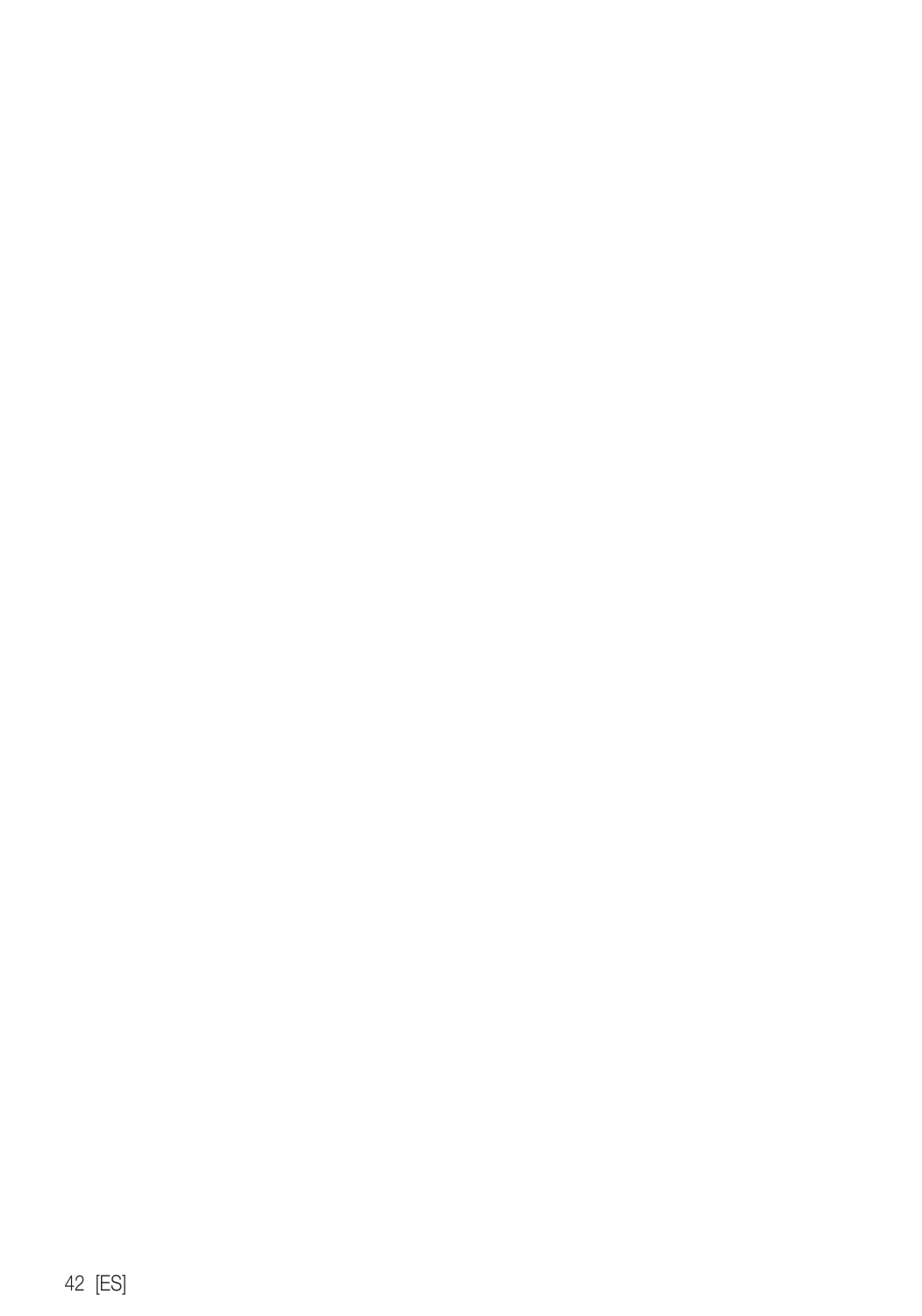# VINEO™ Extract DNA Kit **REF** 3548100

# Istruzioni per l'uso

## VALIGETTA PER L'ESTRAZIONE DEL DNA DEI MICRORGANISMI PRESENTI NEL VINO

 $\vert \mathbf{i} \vert$  881182 - 2015/06

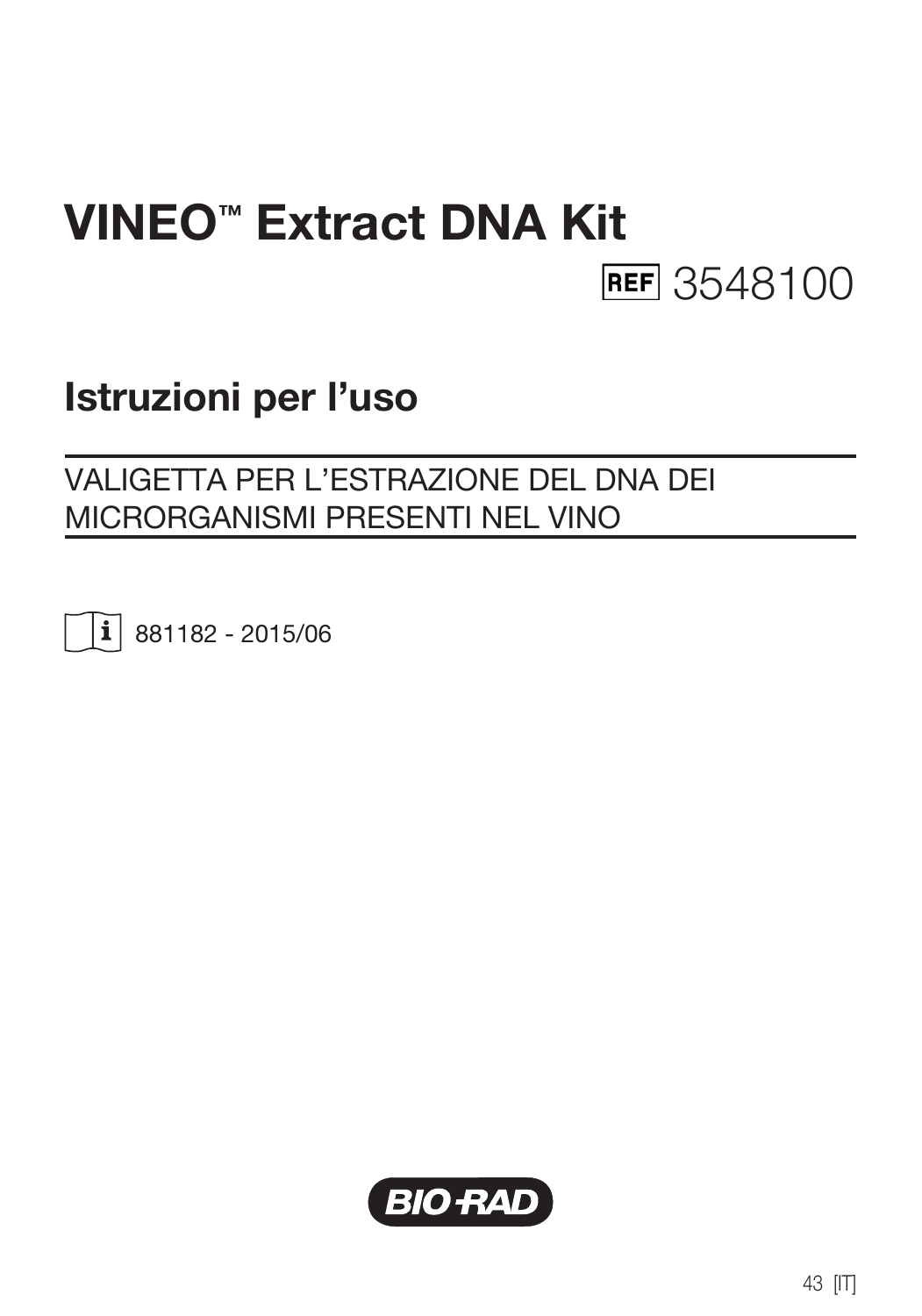#### SOMMARIO

- 1 INTRODUZIONE
- 2 COMPOSIZIONE DEL KIT
- 3 PERIODO DI VALIDITÀ E CONSERVAZIONE
- 4 ATTREZZATURA E MATERIALE NECESSARIO (NON FORNITO CON IL KIT)
- 5 PRECAUZIONI
- 6 PRELIEVO E TRASPORTO DEI CAMPIONI
- 7 PROTOCOLLO DI ESTRAZIONE DEL DNA
- 8 CALCOLO DELLA FRAZIONE DI CAMPIONE ANALIZZATO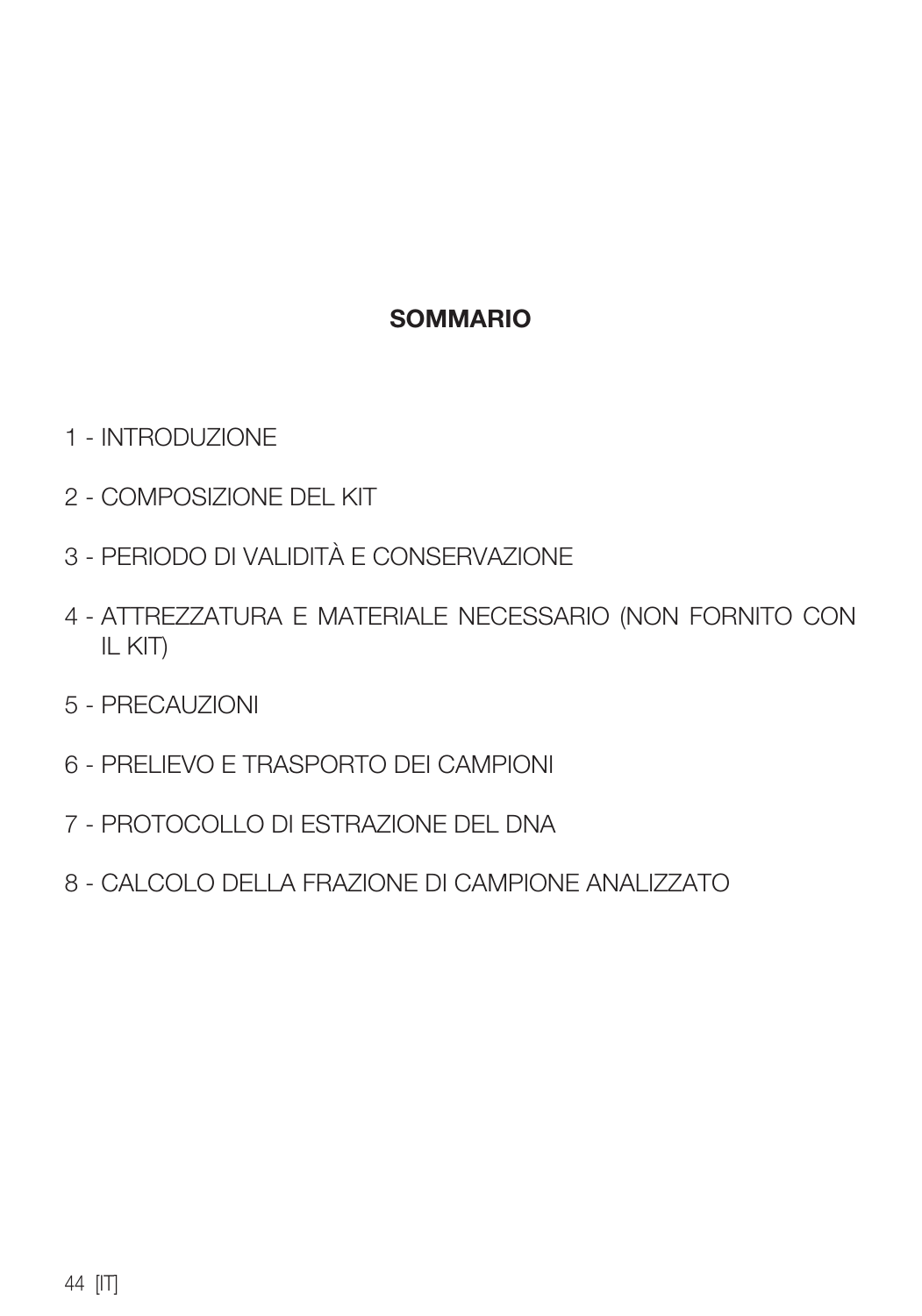## 1 - INTRODUZIONE

Nel vino sono presenti numerosi microrganismi. Sono i protagonisti principali di fenomeni ben conosciuti: la fermentazione alcolica e malolattica. Malauguratamente, sono anche responsabili di numerose alterazioni. È quindi importante un controllo microbiologico per comprendere e conoscere con precisione l'evoluzione di questa flora microbica nel corso della vinificazione, e garantire e controllare in tal modo la qualità del vino. Le fasi di vinificazione, affinamento, imbottigliamento e invecchiamento in bottiglia devono essere controllate.

Le tecniche attuali per i controlli microbiologici si basano su approcci di coltura classica. Questi metodi di rilevazione microbiologici convenzionali presentano scarsa sensibilità e specificità e lunghi periodi di incubazione. Questi parametri non sono adeguati ai bisogni del vinificatore o dell'enologo per adottare delle misure in caso di squilibrio della flora microbica.

Solo un approccio di biologia molecolare consente una vera reattività. La Reazione di Polimerizzazione a Catena in tempo reale o RT – PCR (realtime Polymerase Chain Reaction) permette di ottenere dei risultati in meno di 24 ore. Al giorno d'oggi viene frequentemente utilizzata per la ricerca di microrganismi in diversi ambienti, soprattutto nel settore agroalimentare per la ricerca di flora patogena. Questo metodo consente di amplificare e di rilevare sequenze di DNA specifiche del genere o della specie microbica di interesse. Apporta così rapidità, sensibilità e specificità alle analisi microbiologiche.

Il prodotto VINEO™ Extract DNA kit permette di estrarre in modo ottimale il DNA dei microrganismi presenti nei mosti in fermentazione e in tutti i tipi di campioni di vino, qualunque sia la fase di vinificazione, per la rilevazione del microrganismo che interessa mediante PCR in tempo reale. Il protocollo dettagliato qui di seguito si compone di 3 fasi: 1°) concentrazione e lavaggio dei microrganismi del vino, 2°) lisi delle cellule, e 3°) purificazione del DNA estratto.

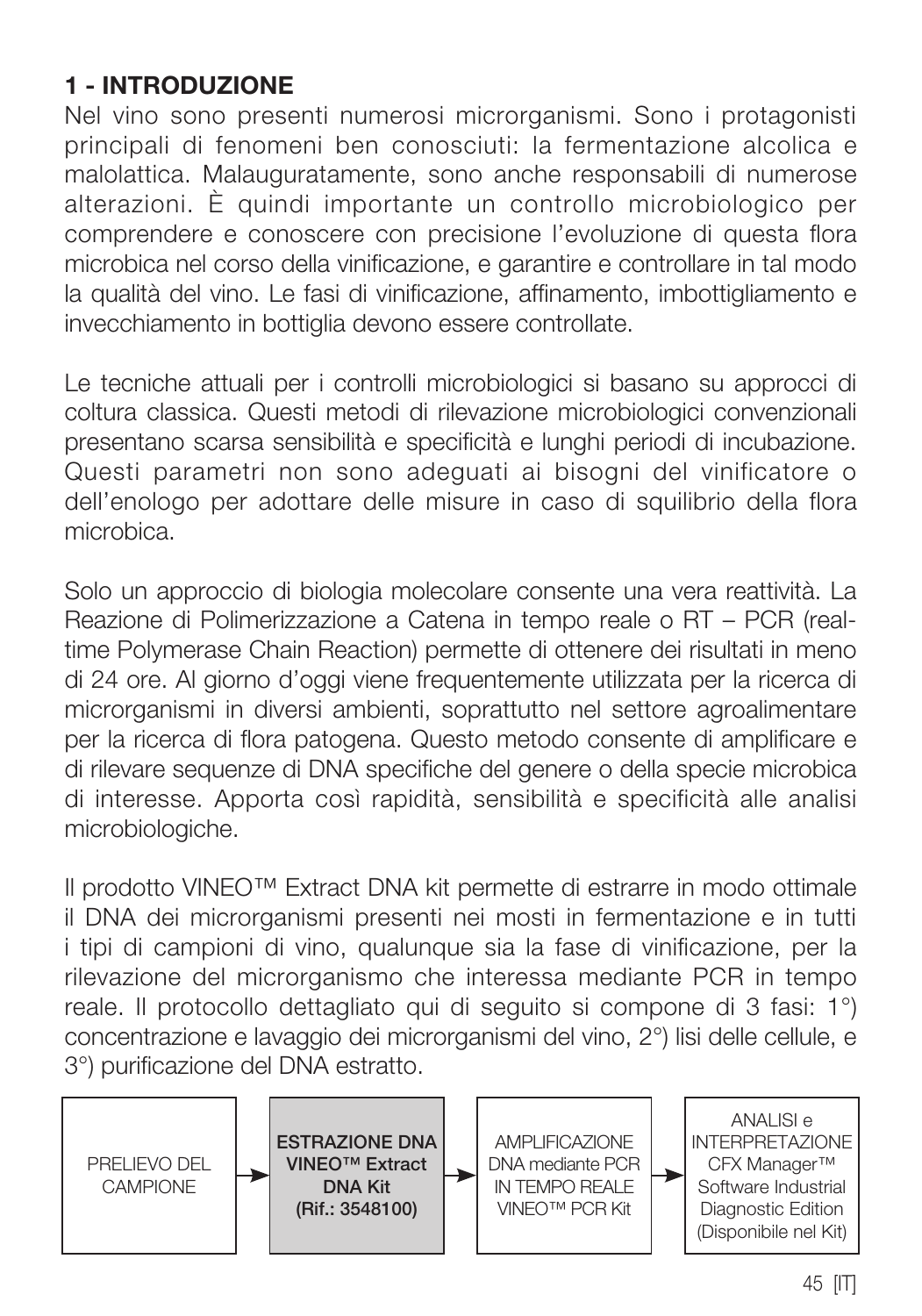## 2 - COMPOSIZIONE DEL KIT

Il prodotto VINEO™ Extract DNA Kit permette di effettuare 96 estrazioni di DNA a partire da campioni di vino.

| Designazione   | Componenti del kit                                               | Conservazione       | Quantità per kit    |
|----------------|------------------------------------------------------------------|---------------------|---------------------|
| <b>R1</b>      | Soluzione di Lisi - contiene un magnete a barra                  | $+2/+8$ °C          | $1 \times 100$ mL   |
| R <sub>2</sub> | Tampone di eluizione                                             | $+2/+8$ °C          | $1 \times 25$ ml    |
| W <sub>1</sub> | Soluzione di lavaggio 100X                                       | $+2/+8°C$           | $1 \times 100$ mL   |
| W <sub>2</sub> | Soluzione di lavaggio - contiene il 12% di acido<br>acetico (Xi) | $+2/+8$ °C          | $1 \times 10$ ml    |
|                | Colonne di purificazione                                         | $+18/+30^{\circ}$ C | $1 \times 96$ unità |
|                | Flaconi di recupero                                              | $+18/+30^{\circ}$ C | 1 x 192 unità       |

*NB: I tamponi di lavaggio W1 e W2 sono 2 tamponi di composizione diversa. In nessun caso il tampone W1 diluito a 1X può essere assimilato al tampone W2.*

## 3 - PERIODO DI VALIDITÀ E CONSERVAZIONE

Dal momento della ricezione, il kit deve essere conservato ad una temperatura tra +2°C e +8°C. Ogni reagente conservato ad una temperatura tra +2°C e +8°C può essere utilizzato fino alla data di scadenza indicata. I reagenti non devono essere congelati.

*Nota: non mischiare i lotti di reagenti.*

## 4 - ATTREZZATURA E MATERIALE NECESSARIO (NON FORNITO CON IL KIT)

#### 1 - Attrezzatura:

#### Contenimento microbiologico/zona sterile

• Postazione di sicurezza microbiologica (PSM)

#### Estrazione del DNA

- Blocco riscaldante di capacità 95°C ± 5°C per provette da 2 mL
- Vortex
- Centrifuga refrigerata con una capacità di rotazione di 12000 x g (potrà essere utilizzata una centrifuga non refrigerata, in questo caso, le fasi che si consiglia di effettuare a 4°C saranno realizzate a temperatura ambiente)
- Rotor angolari per provette da 50 mL e adattatori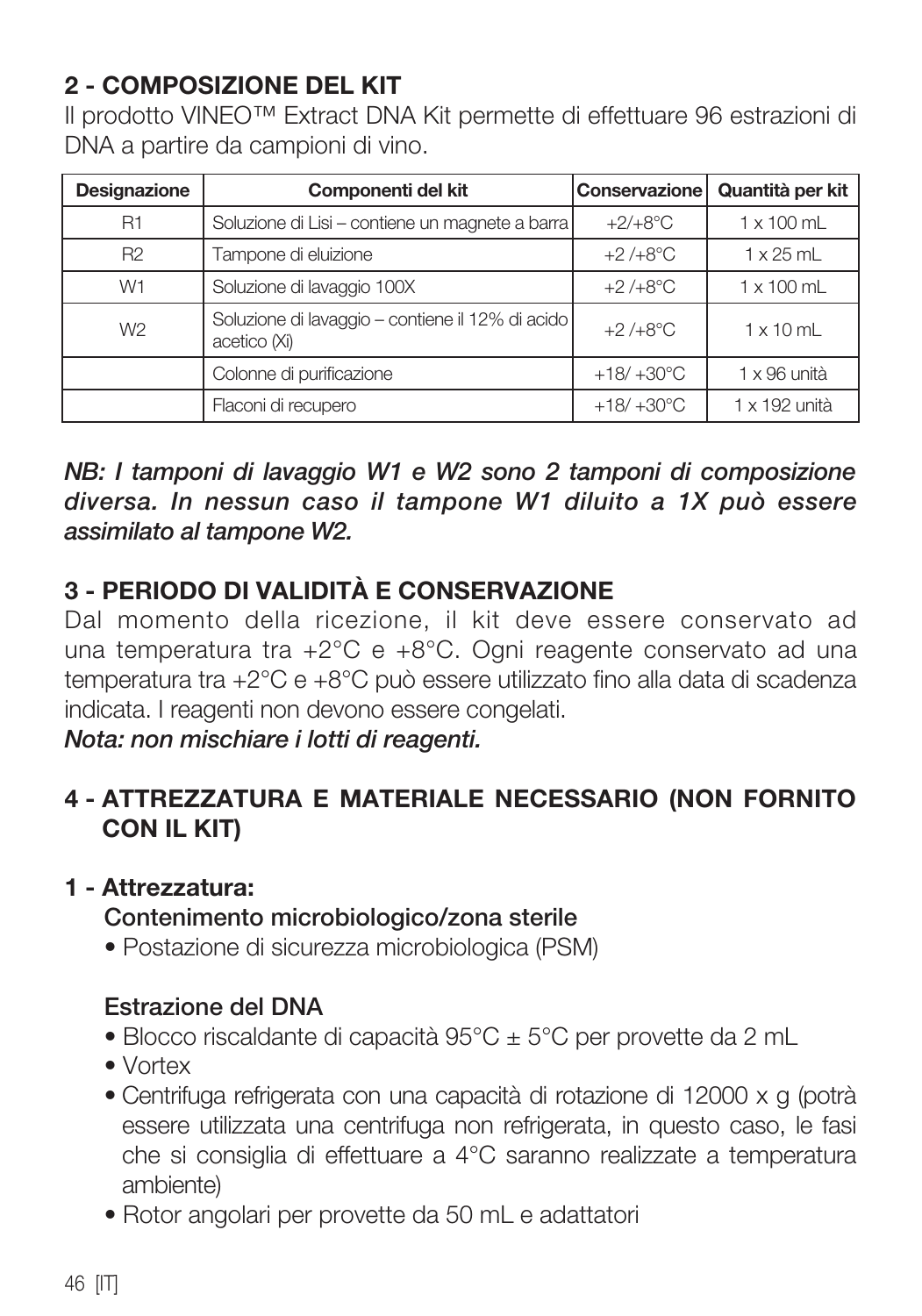- Rotor angolari per provette da 1,5 2 mL
- Agitatore magnetico

#### 2 - Materiale di laboratorio Estrazione del DNA

- Provette con tappo a vite sterili di capacità 50 mL (1 provetta per campione da 45 mL analizzato)
- Provette con tappo a vite sterili di capacità 2 mL (1 provetta per campione indipendentemente dalla quantità analizzata)
- Micropipette da 10 µL, 20 µL, 100 µL, 200 µL e 1000 µL
- Coni con filtro sterili, adattabili alle micropipette da 10 µL, 20 µL, 100 µL, 200 µL e 1000 µL

## Altri

- Guanti non talcati
- Acqua Milli Q sterile (per la diluizione del W1 100X alla diluizione 1X)
- Cilindro graduato (per la diluizione del W1 100X alla diluizione 1X)
- Candeggina al 5%
- Alcool a 70°

## 5 - PRECAUZIONI

L'estrazione va effettuata da persone che hanno ricevuto una formazione adeguata. La microbiologia e la biologia molecolare richiedono molta vigilanza e molta disciplina nella realizzazione di gesti meticolosi.

- Maneggiare ed eliminare i vini analizzati come materie suscettibili di contaminare l'ambiente di lavoro.
- Rispettare scrupolosamente le Buone Prassi di Laboratorio, ne va della qualità dei risultati.
- Non far circolare il materiale (pipette, provette, ecc....) da una postazione di lavoro all'altra.
- Effettuare almeno un controllo negativo di estrazione per ogni serie di estrazioni, preferibilmente alla fine della serie.
- Non utilizzare i reagenti oltre la loro data di scadenza.
- Agitare con il vortex i reagenti del kit prima di utilizzarli in modo da lavorare con soluzioni omogenee.
- Verificare l'accuratezza e la precisione delle pipette e il corretto funzionamento degli strumenti.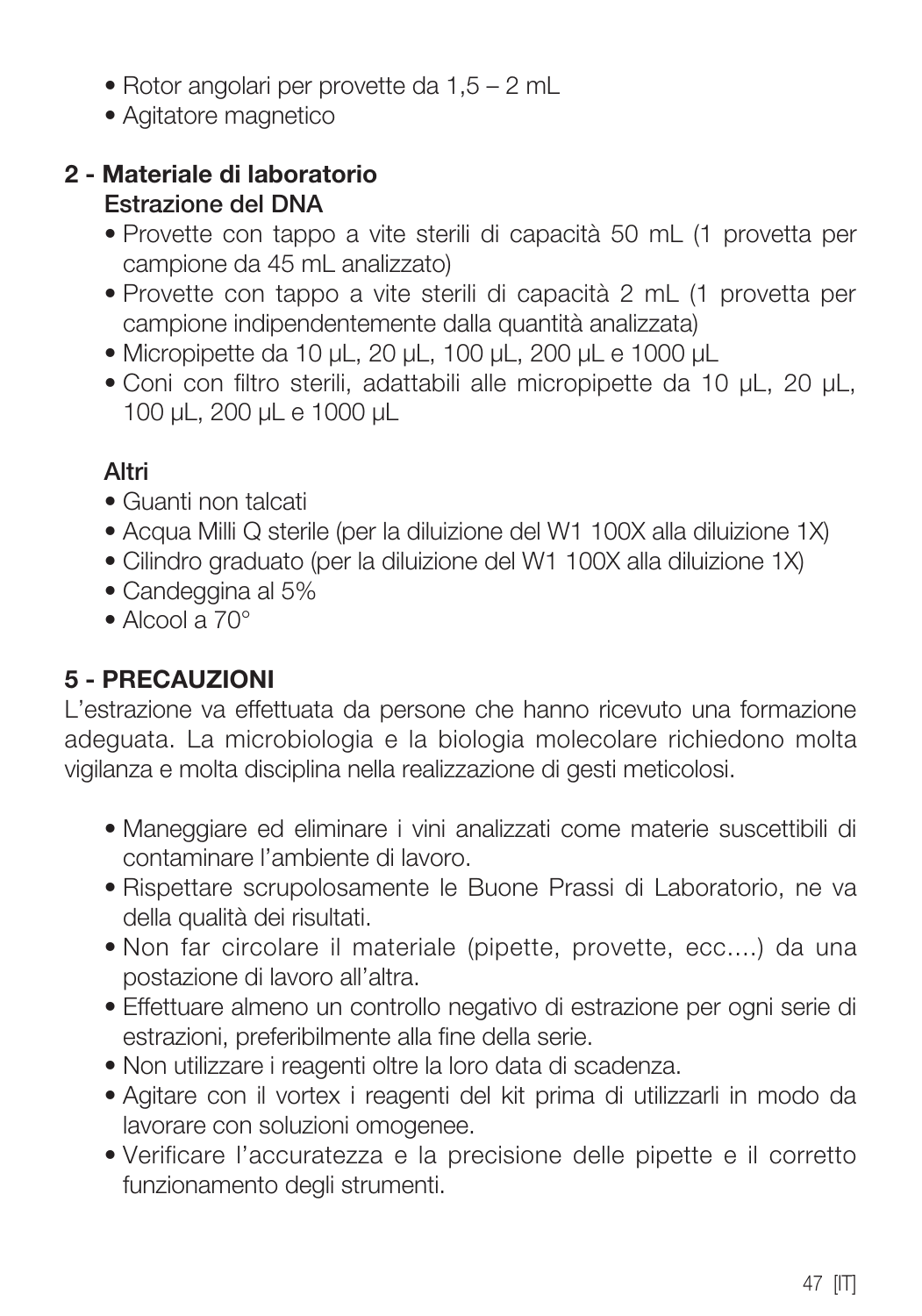- Sostituire i guanti regolarmente e ogniqualvolta si sospetti una contaminazione.
- Pulire le superfici di lavoro regolarmente con candeggina al 5% e risciacquare la superficie con acqua e alcool a 70°.

Per le raccomandazioni su precauzioni e rischi correlati ad alcuni componenti chimici del presente kit, consultare i simboli riportati sulle etichette e le informazioni fornite alla fine delle istruzioni per l'uso. La Scheda di Sicurezza è disponibile su www.bio-rad.com.

## 6 - PRELIEVO E TRASPORTO DEI CAMPIONI

Per l'analisi dei mosti in fermentazione e dei vini ancora non imbottigliati, i campioni andranno raccolti in condizioni di asepsi per mezzo di pipette o di bastoncini da prelievo. Il materiale utilizzato per il prelievo dovrà essere accuratamente pulito o sostituito in caso di prelievo di molti campioni. I campioni di minimo 100 mL verranno prelevati in recipienti sterili di vetro, di polietilene o in altri flaconi. I campioni devono essere consegnati al laboratorio il più rapidamente possibile, preferibilmente entro le 24 ore, senza superare le 48 ore dal prelievo del campione.

Per l'analisi dei vini in bottiglia, l'analisi viene effettuata a partire dalla bottiglia.

Se i campioni vengono trasportati e analizzati entro le 24 ore, allora il trasporto e la conservazione possono essere effettuati a temperatura ambiente (+18°C/+30°C). Se i campioni vengono trasportati e analizzati nelle 48 ore, allora il trasporto e la conservazione devono essere effettuati a +2°C/+8°C.

## 7 - PROTOCOLLO DI ESTRAZIONE DEL DNA

Vi consigliamo vivamente di leggere tutto il protocollo prima di iniziare. Rispettare scrupolosamente il protocollo proposto. Il volume del campione di vino varia a seconda dell'intenzione di colui che esegue l'analisi e dell'informazione attesa.

- 1,8 mL per un mosto in fermentazione, un vino carico in corso di vinificazione o di affinamento
- 45 mL per un vino poco carico, prossimo ad essere imbottigliato o già imbottigliato la cui analisi richiede un livello di sensibilità analitica elevato.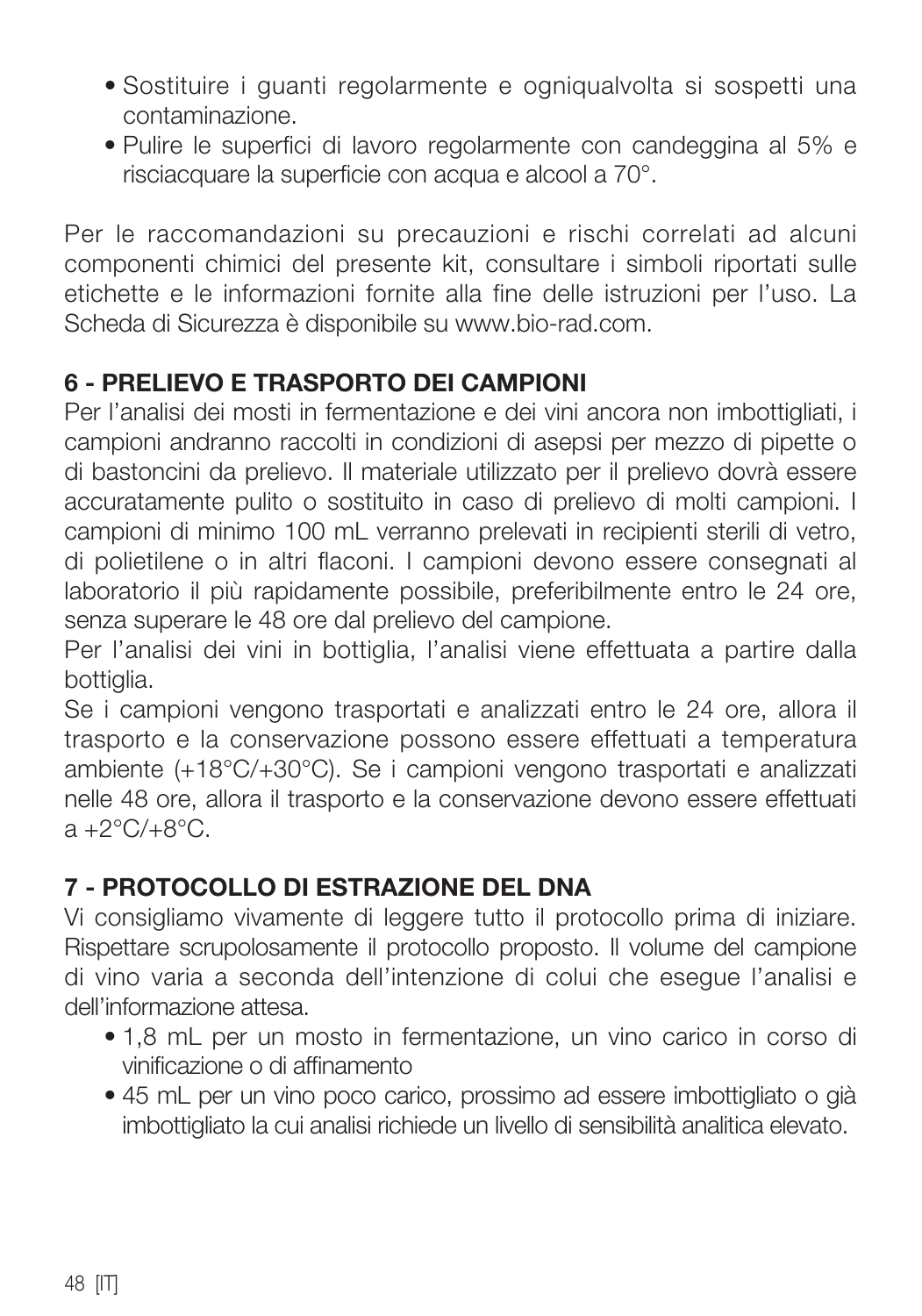## Preparazione del saggio

#### Preparazione del materiale

- Accendere il blocco riscaldante e regolarlo a 95°C. Verificare che la temperatura sia stabilizzata prima di procedere all'estrazione del DNA
- Preparare il numero di colonne di purificazione necessarie (= Numero di campioni da analizzare) mettendo ogni colonna in un flacone di recupero.

#### Preparazione dei reagenti

• Diluire la soluzione di lavaggio W1 a 1/100 in quantità sufficiente per i campioni da analizzare.

 Vedere le Tabelle di preparazione della quantità necessaria della soluzione di lavaggio W1 alla diluizione 1X in funzione del numero di campioni. (Allegato 1: volume di mosto/vino analizzato di 1,8 mL e Allegato 2: volume di vino analizzato di 45 mL).

• Omogeneizzare il tampone R1: porre il flacone su un agitatore magnetico. Al momento del pipettaggio, controllare che R1 sia costantemente sotto agitazione magnetica in modo che il reagente di lisi sia omogeneo. Utilizzare un cono con un'apertura sufficientemente ampia (o una pipetta da 200 µL a 1000 µL con il cono corrispondente)

## 1°) - Concentrazione e lavaggio delle cellule dei microrganismi del vino

#### Protocollo "1,8 mL per un mosto in fermentazione o un vino carico in corso di vinificazione o di affinamento"

#### 1. Concentrazione delle cellule

- Prelevare 1,8 mL del mosto/vino da analizzare e porli in una provetta da 2 mL con tappo a vite sterile
- Centrifugare: 5 minuti, a 6000 x g, a 4°C
- Eliminare il surnatante

#### 2. Lavaggio del sedimento

- Aggiungere 1,8 mL di W1 diluito
- Agitare con il Vortex per 20 secondi e agitare capovolgendo la provetta (dissoluzione del sedimento)
- Centrifugare: 5 minuti, a 6000 x g, a 4°C
- Eliminare il surnatante
- Ripetere questa fase 2 volte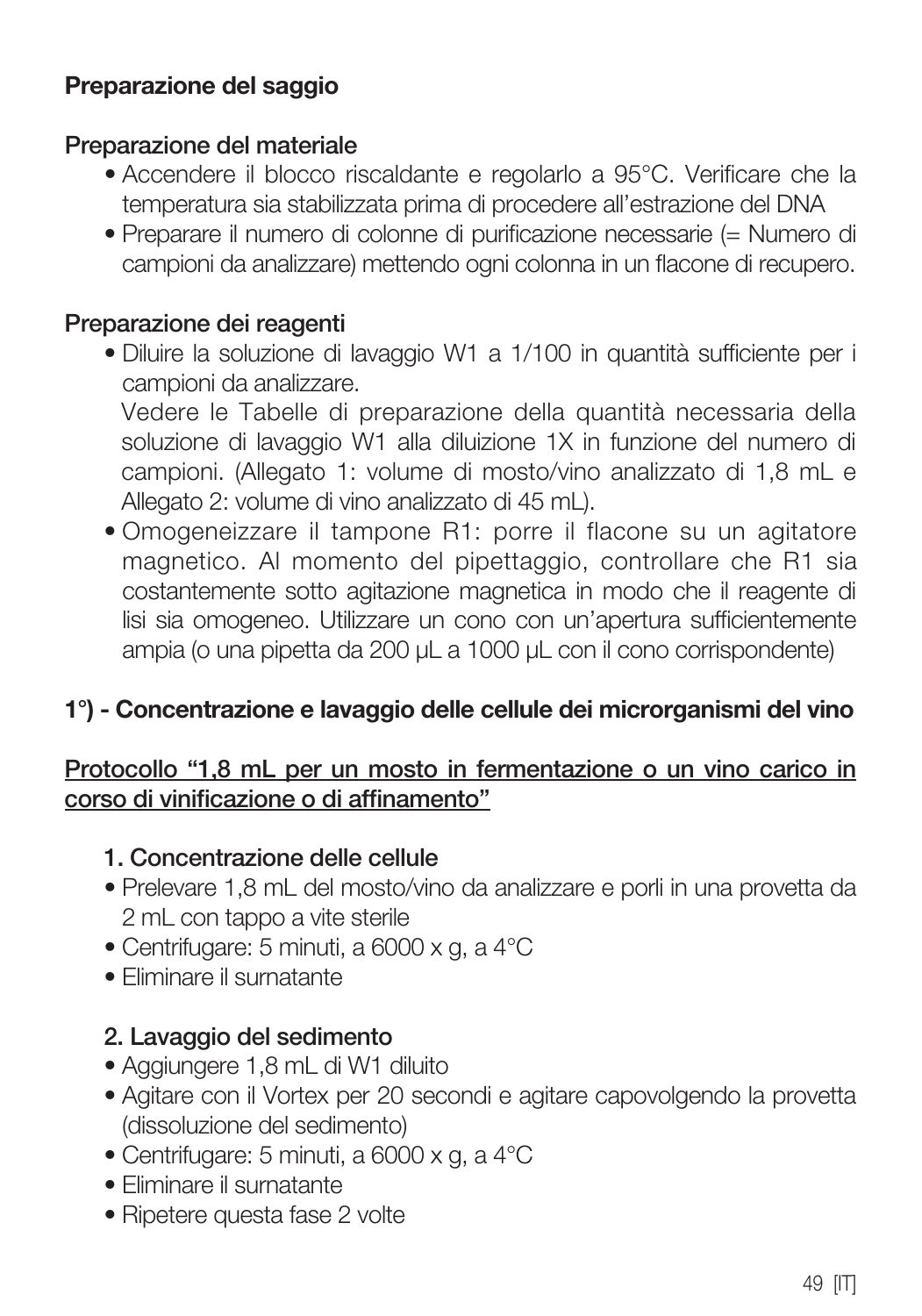In questa fase seguire il protocollo "2°) – Lisi delle cellule"

#### Protocollo 45 mL per un vino poco carico – test "Brett free" e/o "Zygo free" all'imbottigliamento"

#### 1. Concentrazione delle cellule

- Prelevare 45 mL del vino da analizzare e porli in una provetta da 50 mL con tappo a vite sterile
- Centrifugare 5 minuti, a 6000 x g, a 4°C
- Eliminare il surnatante

#### 2. Lavaggio del sedimento

- Aggiungere 45 mL di W1 diluito
- Agitare con il Vortex per 20 secondi e agitare capovolgendo la provetta
- Centrifugare 5 minuti, a 6000 x g, a 4°C
- Eliminare il surnatante
- Ripetere questa fase 1 volta
- Aggiungere 1 mL di W1 diluito
- Agitare con il Vortex per 20 secondi (dissoluzione del sedimento)
- Trasferire in una provetta da 2 mL con tappo a vite sterile
- Centrifugare 5 minuti, a 6000 x g, a 4°C
- Eliminare il surnatante

In questa fase seguire il protocollo "2°) - Lisi delle cellule"

## 2°) - Lisi delle cellule

A partire da questa fase, lavorare con guanti non talcati.

- Aggiungere 800 µL di tampone R1
- Agitare con il Vortex per 20 secondi e agitare capovolgendo la provetta
- Incubare le provette 15 min in un blocco riscaldate a 95°C
- Tirarle fuori dal blocco e farle raffreddare per 5 min a temperatura ambiente
- Aggiungere 100 µL di tampone W2 freddo (4°C)
- Agitare con il Vortex per 5 secondi
- Far riposare il surnatante per 15 min a 4 ± 2°C (frigorifero)
- Centrifugare: 15 minuti a 12000 x g, a 4°C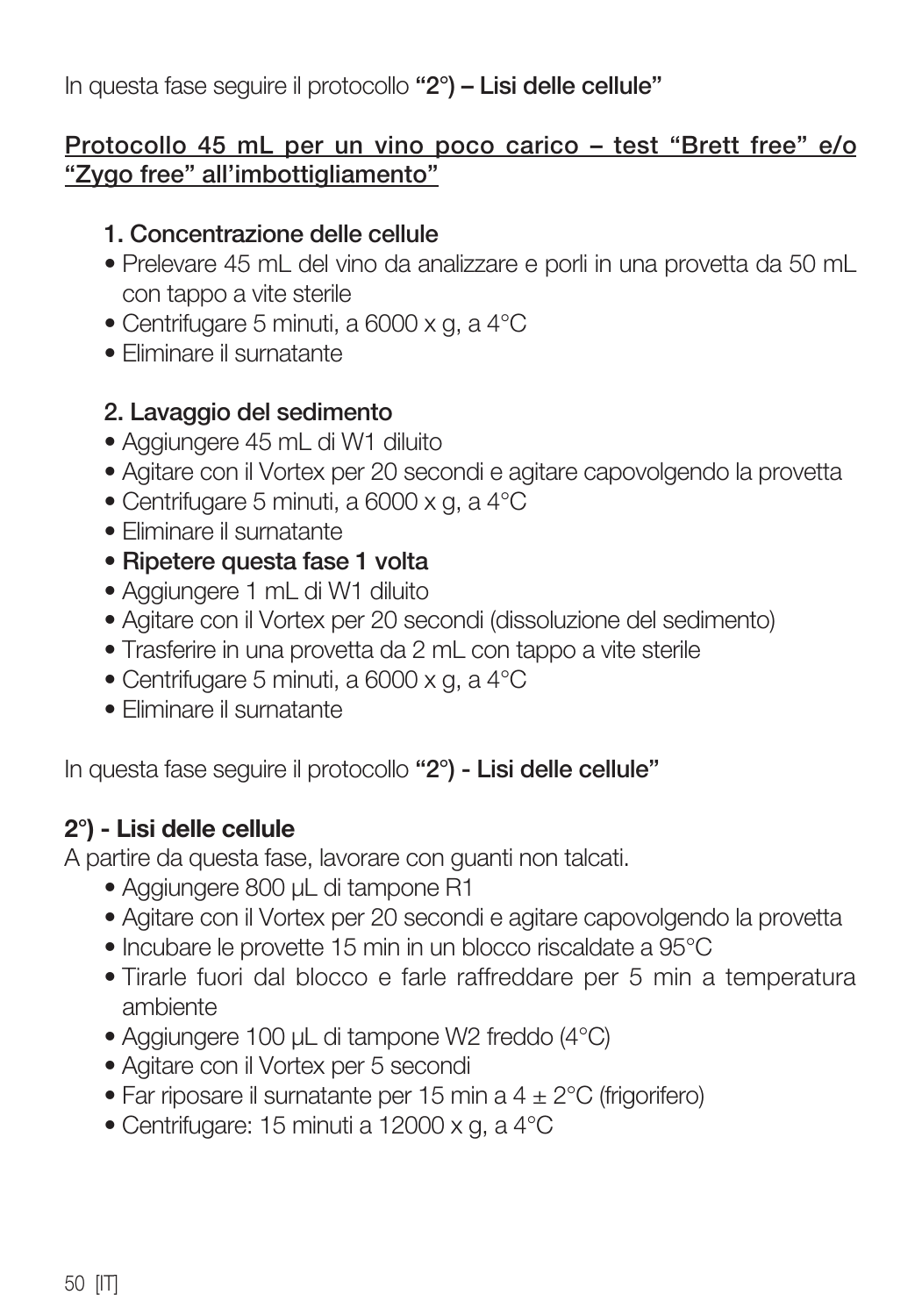## 3°) - Purificazione del DNA

1. Deporre 500 µL di surnatante della reazione di lisi su una colonna di purificazione. Attenzione, non prelevare la resina al fondo della provetta. Chiudere ciascuna colonna di purificazione con il tappo della provetta di recupero.

 *Nota: Al momento del pipettaggio del surnatante, se viene prelevata della resina, rilasciarne 500 µL nella provetta e centrifugare a 900 x g per 3 minuti.*

2. Centrifugare: 10 minuti, a 6000 x g, a 20°C

 *Nota: • In caso di ostruzione della colonna di purificazione, aumentare il tempo di centrifugazione senza aumentare la velocità. • È possibile che si formi un leggero velo sulla superficie delle colonne al momento dell'estrazione del DNA a partire dai mosti in fermentazione, proseguire le manipolazioni come indicato nel protocollo*

- 3. Svuotare la provetta di recupero del suo contenuto.
- 4. Aggiungere altri 250 µL di surnatante della reazione di lisi sulla stessa colonna di purificazione.
- 5. Centrifugare: 10 minuti, a 6000 x g, a 20°C.

 *Nota: • In caso di ostruzione della colonna di purificazione, aumentare il tempo di centrifugazione senza aumentare la velocità. Verificare che tutto il surnatante sia passato attraverso la colonna. In caso contrario,centrifugare nuovamente. • È possibile che si formi un leggero velo sulla superficie delle colonne al momento dell'estrazione del DNA a partire dai mosti in fermentazione, proseguire le manipolazioni come indicato nel protocollo.*

- 6. Porre 100 µL di reagente R2 nella colonna di purificazione.
- 7. Gettare la provetta di recupero.
- 8. Coprire la colonna di purificazione con una nuova provetta di recupero pulita, e capovolgere il tutto giù.
- 9. Centrifugare 3 min, a 1000 x g, a 20°C. Gettare la colonna di purificazione.  *Nota: A questa fase il tappo non può essere chiuso.*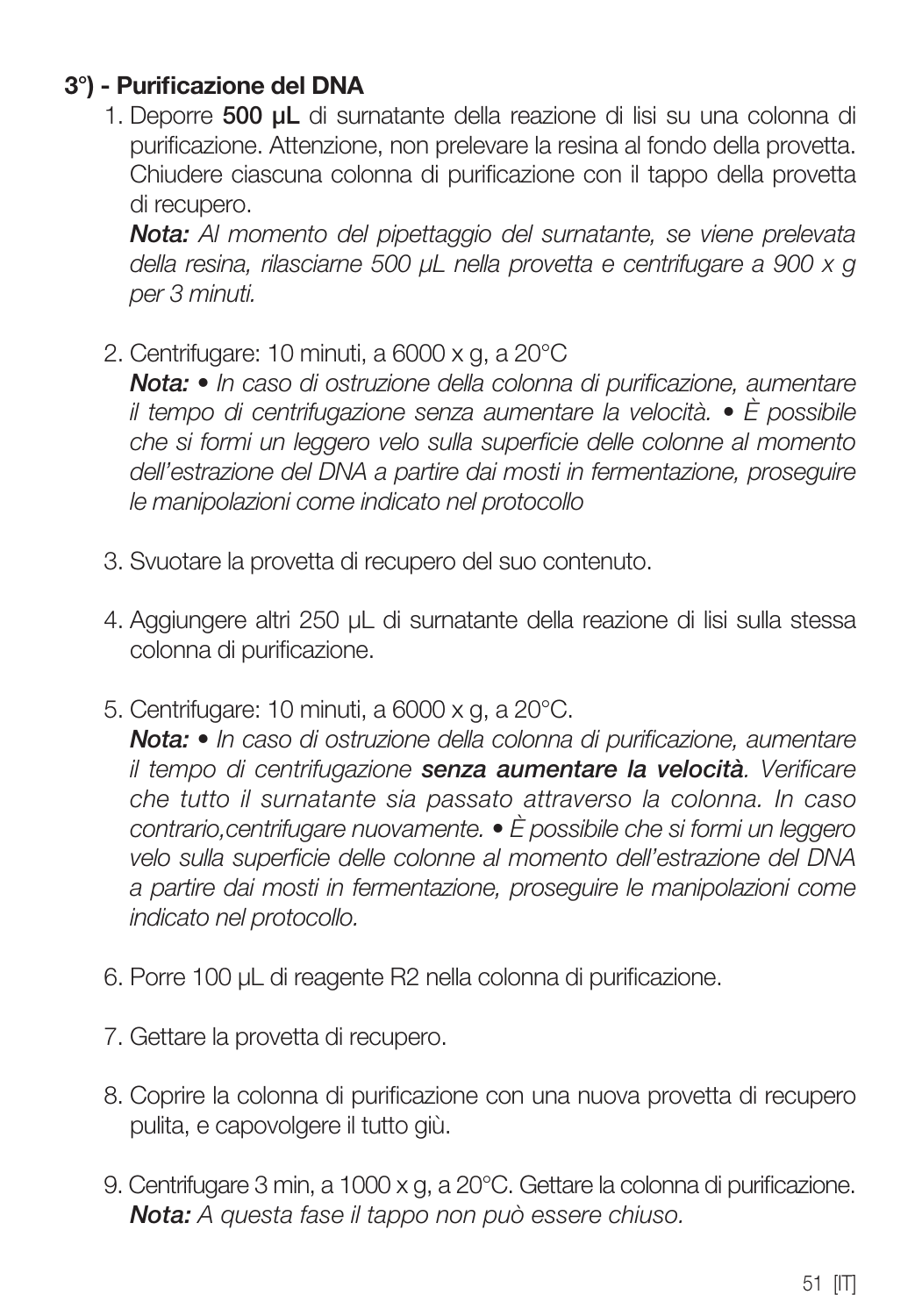10. Conservare la provetta di recupero che contiene i 100 µL di soluzione di DNA purificato. La soluzione di DNA può essere conservata per 24 ore a 4°C e per molti mesi a -20°C. Dopo la conservazione, centrifugare 3 min, a 1000 x g, a 20°C.

Il DNA dei microrganismi inizialmente presenti nel campione di vino trattato in questo modo potrà essere analizzato mediante una reazione di PCR in tempo reale.

## 8 - CALCOLO DELLA FRAZIONE DI CAMPIONE ANALIZZATO E DEL FATTORE Z

Qualunque metodo di analisi che comprenda una fase di estrazione seguita da una fase di rilevazione deve essere accompagnato dal calcolo della frazione del campione trattato realmente analizzato nel corso della rilevazione finale.

Questo valore viene preso in considerazione nel calcolo del limite di rilevazione e di quantificazione del metodo totale, e consente di fornire un risultato finale in caso di test quantitativo. Conviene pertanto calcolare ad ogni fase del protocollo (concentrazione, eliminazione...) la frazione restante in rapporto al campione di partenza.

Il valore di Z è specifico di ogni protocollo di estrazione. Qui la frazione del campione analizzato in PCR corrisponde a 1/24° del volume totale di vino trattato (1,8 o 45 mL) nel caso in cui vengano analizzati in PCR 5 µL di DNA estratto puro.

Il fattore Z corrisponde al denominatore della frazione analizzata.

## Il valore del fattore Z per il presente protocollo è  $Z = 24$ .

Viene calcolato nel modo seguente:

• Frazione del campione iniziale presente nei 100 µL di DNA estratto al termine del protocollo di estrazione:

La totalità dei microrganismi presenti nel volume iniziale del campione di vino (1,8 mL o 45 mL) si trova nei 900 µL della frazione "lisi delle cellule" alla fine della fase 2°. La frazione di cellule inizialmente presente è invariata. Fino a questa fase  $Z_0=1$ .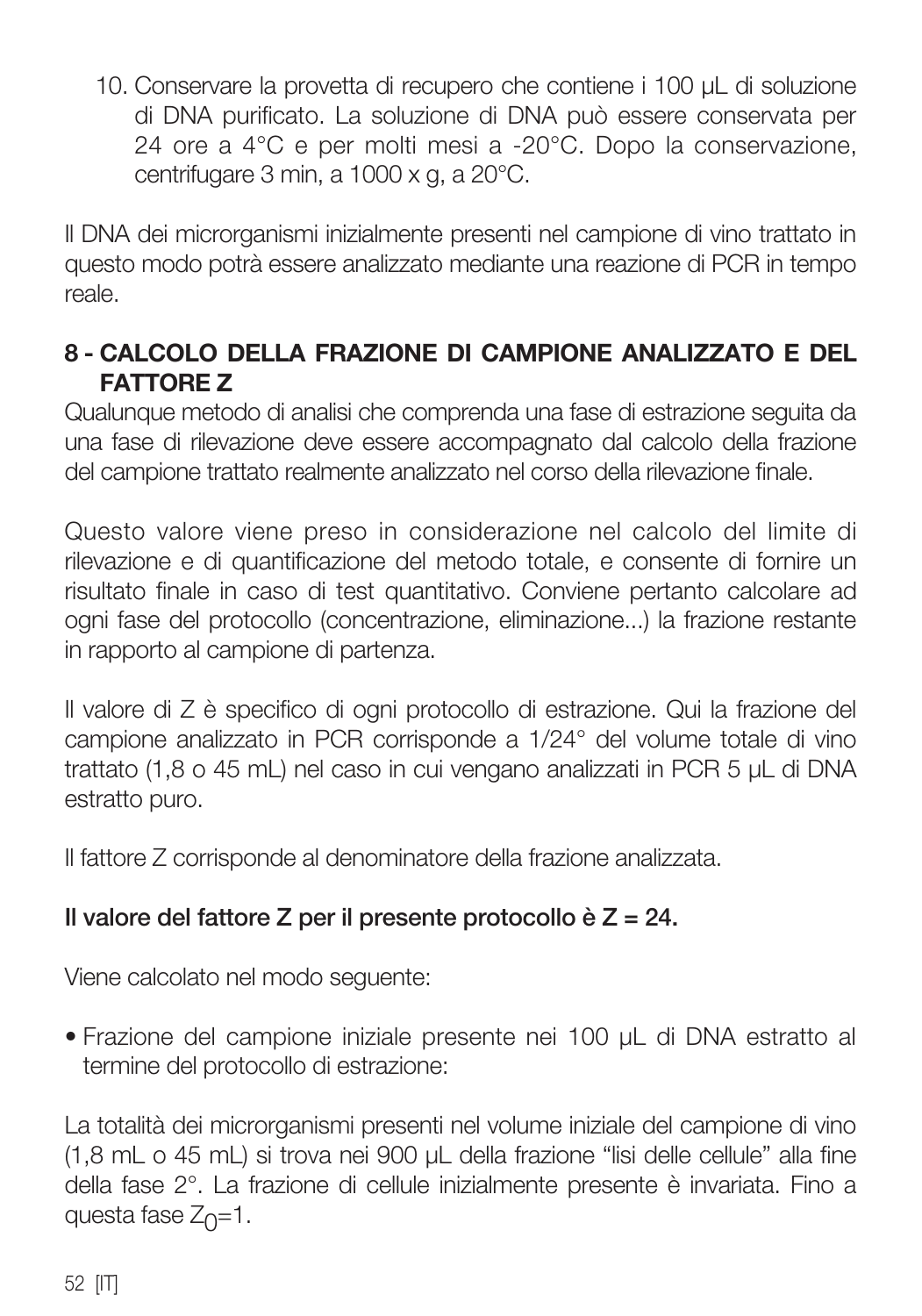Solo una frazione di 750 µL sui 900 µL di questo surnatante di lisi è purificata su colonna e si ritrova concentrata nei 100 µL, alla fine della fase 3. La frazione conservata nel corso di questo protocollo è quindi di 900/750, vale a dire 1,2.  $Z_1 = 1,2.$ 

• Frazione del campione iniziale analizzata in PCR:

Solo 5 µL sui100 µL di DNA sono sottoposti alla PCR. La frazione analizzata è quindi di 1/20.  $Z_2 = 20$ 

• Determinazione del Fattore Z totale del metodo:

$$
Z = Z_0 \times Z_1 \times Z_2 = 1 \times 1, 2 \times 20 = 24
$$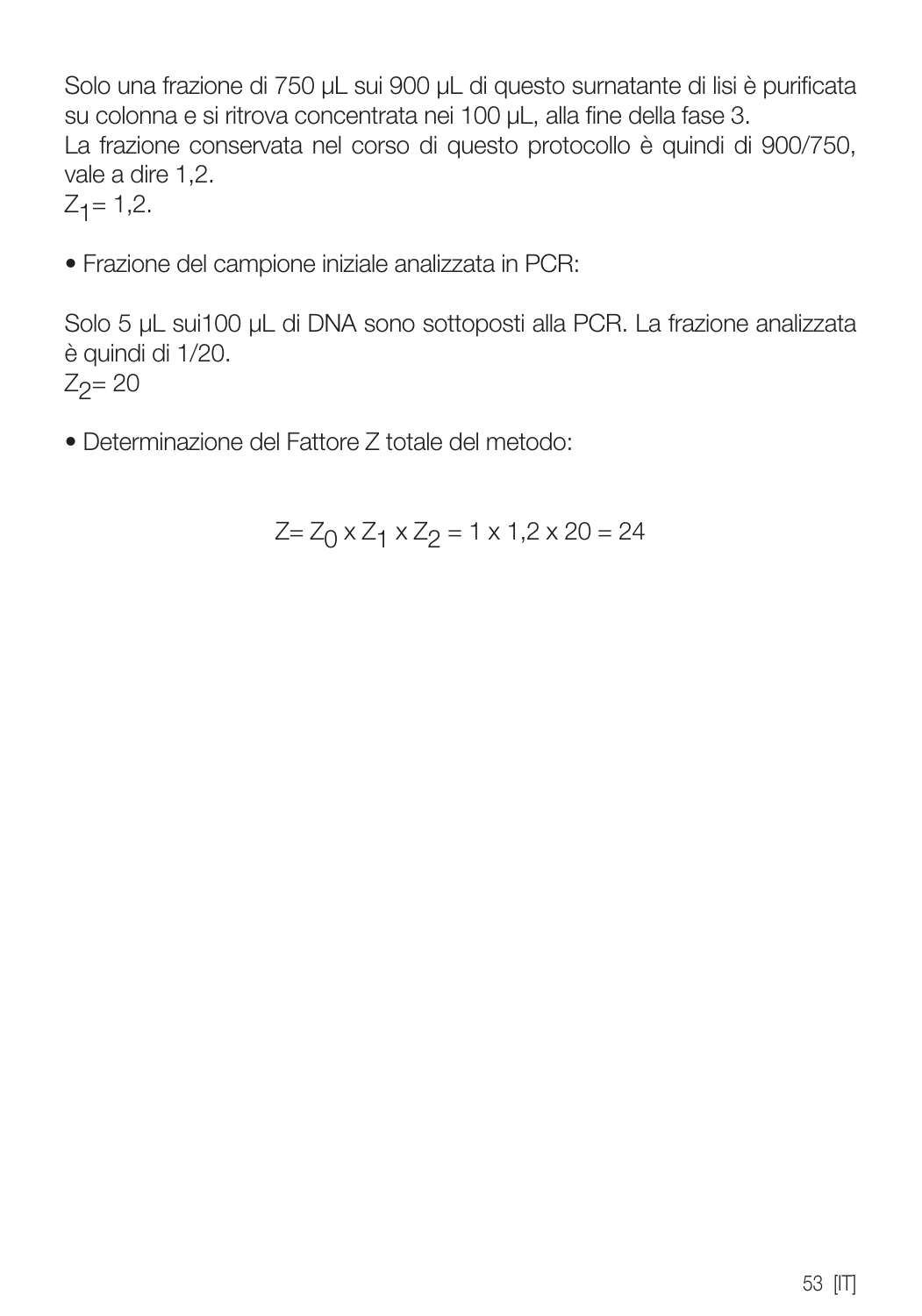#### **ALLEGATO1**

Preparazione della quantità necessaria della soluzione di lavaggio W1 alla diluizione 1X per il trattamento di campioni di mosto/vino di un volume di 1,8 mL.

| Numero<br>di campioni | Volume di W1<br>100X (mL) | Volume di Acqua<br>Mili Q sterile (mL) | Numero<br>di campioni | Volume di W1<br>100X (mL) | Volume di Acqua<br>Mili Q sterile (mL) |
|-----------------------|---------------------------|----------------------------------------|-----------------------|---------------------------|----------------------------------------|
| 1                     | <b>NA</b>                 | <b>NA</b>                              | 51                    | 3.83                      | 378.68                                 |
| $\overline{c}$        | <b>NA</b>                 | <b>NA</b>                              | 52                    | 3.90                      | 386.10                                 |
| 3                     | <b>NA</b>                 | <b>NA</b>                              | 53                    | 3.98                      | 393.53                                 |
| $\overline{4}$        | <b>NA</b>                 | <b>NA</b>                              | 54                    | 4.05                      | 400.95                                 |
| 5                     | <b>NA</b>                 | <b>NA</b>                              | 55                    | 4.13                      | 408.38                                 |
| 6                     | <b>NA</b>                 | <b>NA</b>                              | 56                    | 4.20                      | 415.80                                 |
| 7                     | <b>NA</b>                 | <b>NA</b>                              | 57                    | 4.28                      | 423.23                                 |
| 8                     | <b>NA</b>                 | <b>NA</b>                              | 58                    | 4.35                      | 430.65                                 |
| $\overline{9}$        | <b>NA</b>                 | <b>NA</b>                              | 59                    | 4.43                      | 438.08                                 |
| 10                    | 0.75                      | 74.25                                  | 60                    | 4.50                      | 445.50                                 |
| 11                    | 0.83                      | 81.68                                  | 61                    | 4.58                      | 452.93                                 |
| $\overline{12}$       | 0.90                      | 89.10                                  | 62                    | 4.65                      | 460.35                                 |
| 13                    | 0.98                      | 96.53                                  | 63                    | 4.73                      | 467.78                                 |
| 14                    | 1.05                      | 103.95                                 | 64                    | 4.80                      | 475.20                                 |
| 15                    | 1.13                      | 111.38                                 | 65                    | 4.88                      | 482.63                                 |
| 16                    | 1.20                      | 118.80                                 | 66                    | 4.95                      | 490.05                                 |
| 17                    | 1.28                      | 126.23                                 | 67                    | 5.03                      | 497.48                                 |
| 18                    | 1.35                      | 133.65                                 | 68                    | 5.10                      | 504.90                                 |
| 19                    | 1.43                      | 141.08                                 | 69                    | 5.18                      | 512.33                                 |
| 20                    | 1.50                      | 148.50                                 | 70                    | 5.25                      | 519.75                                 |
| 21                    | 1.58                      | 155.93                                 | 71                    | 5.33                      | 527.18                                 |
| 22                    | 1.65                      | 163.35                                 | $\overline{72}$       | 5.40                      | 534.60                                 |
| 23                    | 1.73                      | 170.78                                 | 73                    | 5.48                      | 542.03                                 |
| 24                    | 1.80                      | 178.20                                 | 74                    | 5.55                      | 549.45                                 |
| 25                    | 1.88                      | 185.63                                 | 75                    | 5.63                      | 556.88                                 |
| 26                    | 1.95                      | 193.05                                 | 76                    | 5.70                      | 564.30                                 |
| 27                    | 2.03                      | 200.48                                 | 77                    | 5.78                      | 571.73                                 |
| 28                    | 2.10                      | 207.90                                 | 78                    | 5.85                      | 579.15                                 |
| 29                    | 2.18                      | 215.33                                 | 79                    | 5.93                      | 586.58                                 |
| 30                    | 2.25                      | 222.75                                 | 80                    | 6.00                      | 594.00                                 |
| 31                    | 2.33                      | 230.18                                 | 81                    | 6.08                      | 601.43                                 |
| 32                    | 2.40                      | 237.60                                 | 82                    | 6.15                      | 608.85                                 |
| 33                    | 2.48                      | 245.03                                 | 83                    | 6.23                      | 616.28                                 |
| 34                    | 2.55                      | 252.45                                 | 84                    | 6.30                      | 623.70                                 |
| 35                    | 2.63                      | 259.88                                 | 85                    | 6.38                      | 631.13                                 |
| 36                    | 2.70                      | 267.30                                 | 86                    | 6.45                      | 638.55                                 |
| 37                    | 2.78                      | 274.73                                 | 87                    | 6.53                      | 645.98                                 |
| 38                    | 2.85                      | 282.15                                 | 88                    | 6.60                      | 653.40                                 |
| 39                    | 2.93                      | 289.58                                 | 89                    | 6.68                      | 660.83                                 |
| 40                    | 3.00                      | 297.00                                 | 90                    | 6.75                      | 668.25                                 |
| 41                    | 3.08                      | 304.43                                 | 91                    | 6.83                      | 675.68                                 |
| 42                    | 3.15                      | 311.85                                 | 92                    | 6.90                      | 683.10                                 |
| 43                    | 3.23                      | 319.28                                 | 93                    | 6.98                      | 690.53                                 |
| 44                    | 3.30                      | 326.70                                 | 94                    | 7.05                      | 697.95                                 |
| 45                    | 3.38                      | 334.13                                 | 95                    | 7.13                      | 705.38                                 |
| 46                    | 3.45                      | 341.55                                 | 96                    | 7.20                      | 712.80                                 |
| 47                    | 3.53                      | 348.98                                 | 97                    | 7.28                      | 720.23                                 |
| 48                    | 3.60                      | 356.40                                 | 98                    | 7.35                      | 727.65                                 |
| 49                    | 3.68                      | 363.83                                 | 99                    | 7.43                      | 735.08                                 |
| 50                    | 3.75                      | 371.25                                 | 100                   | 7.50                      | 742.50                                 |

NA: La soluzione deve essere preparata per un minimo di 10 campioni.

Una volta ricostituita la soluzione di lavaggio W1 a 1X e può essere conservata per 7 giorni  $a 4 + 2^{\circ}C$ .

54 [IT]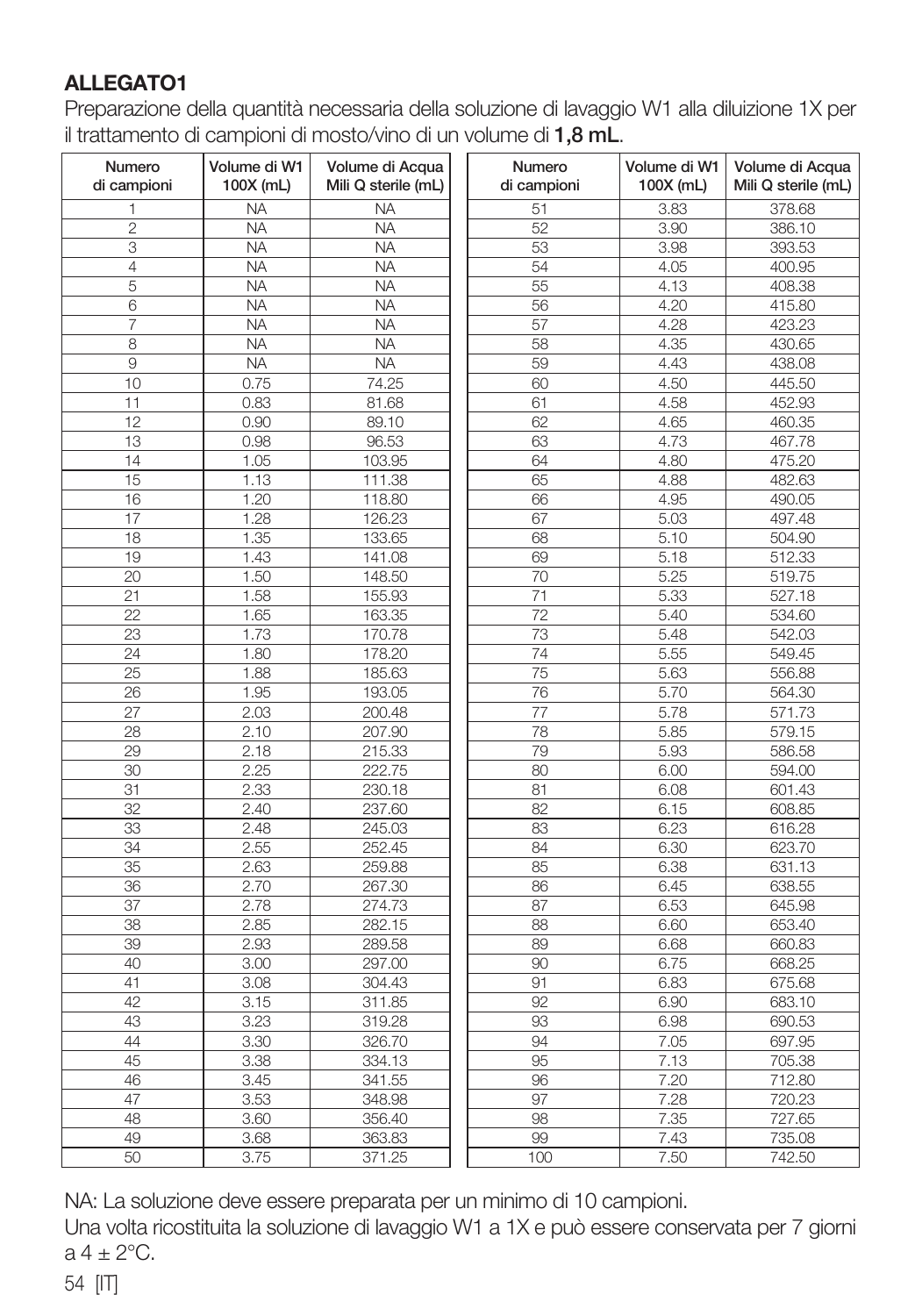#### ALLEGATO 2

Preparazione della quantità necessaria della soluzione di lavaggio W1 alla diluizione 1X per il trattamento di campioni di vino di un volume di 45 mL.

| Numero<br>di campioni | Volume di W1<br>100X (mL) | Volume di Acqua<br>Mili Q sterile (mL) | Numero<br>di campioni | Volume di W1<br>100X (mL) | Volume di Acqua<br>Mili Q sterile (mL) |
|-----------------------|---------------------------|----------------------------------------|-----------------------|---------------------------|----------------------------------------|
| 1                     | 1                         | 99                                     | 51                    | 51                        | 5049                                   |
| $\overline{c}$        | $\overline{c}$            | 198                                    | 52                    | 52                        | 5148                                   |
| 3                     | 3                         | 297                                    | 53                    | 53                        | 5247                                   |
| 4                     | 4                         | 396                                    | 54                    | 54                        | 5346                                   |
| 5                     | 5                         | 495                                    | 55                    | 55                        | 5445                                   |
| 6                     | 6                         | 594                                    | 56                    | 56                        | 5544                                   |
| $\overline{7}$        | $\overline{7}$            | 693                                    | 57                    | 57                        | 5643                                   |
| 8                     | 8                         | 792                                    | 58                    | 58                        | 5742                                   |
| 9                     | 9                         | 891                                    | 59                    | 59                        | 5841                                   |
| 10                    | 10                        | 990                                    | 60                    | 60                        | 5940                                   |
| 11                    | 11                        | 1089                                   | 61                    | 61                        | 6039                                   |
| 12                    | 12                        | 1188                                   | 62                    | 62                        | 6138                                   |
| 13                    | 13                        | 1287                                   | 63                    | 63                        | 6237                                   |
| 14                    | 14                        | 1386                                   | 64                    | 64                        | 6336                                   |
| 15                    | 15                        | 1485                                   | 65                    | 65                        | 6435                                   |
| 16                    | 16                        | 1584                                   | 66                    | 66                        | 6534                                   |
| 17                    | 17                        | 1683                                   | 67                    | 67                        | 6633                                   |
| 18                    | 18                        | 1782                                   | 68                    | 68                        | 6732                                   |
| 19                    | 19                        | 1881                                   | 69                    | 69                        | 6831                                   |
| 20                    | 20                        | 1980                                   | 70                    | 70                        | 6930                                   |
| 21                    | 21                        | 2079                                   | 71                    | 71                        | 7029                                   |
| 22                    | $\overline{22}$           | 2178                                   | 72                    | $\overline{72}$           | 7128                                   |
| 23                    | 23                        | 2277                                   | 73                    | 73                        | 7227                                   |
| 24                    | 24                        | 2376                                   | 74                    | $\overline{74}$           | 7326                                   |
| 25                    | 25                        | 2475                                   | 75                    | $\overline{75}$           | 7425                                   |
| 26                    | 26                        | 2574                                   | 76                    | 76                        | 7524                                   |
| 27                    | 27                        | 2673                                   | 77                    | 77                        | 7623                                   |
| 28                    | 28                        | 2772                                   | 78                    | 78                        | 7722                                   |
| 29                    | 29                        | 2871                                   | 79                    | 79                        | 7821                                   |
| 30                    | 30                        | 2970                                   | 80                    | 80                        | 7920                                   |
| 31                    | 31                        | 3069                                   | 81                    | 81                        | 8019                                   |
| 32                    | 32                        | 3168                                   | 82                    | 82                        | 8118                                   |
| 33                    | 33                        | 3267                                   | 83                    | 83                        | 8217                                   |
| 34                    | 34                        | 3366                                   | 84                    | 84                        | 8316                                   |
| 35                    | 35                        | 3465                                   | 85                    | 85                        | 8415                                   |
| 36                    | 36                        | 3564                                   | 86                    | 86                        | 8514                                   |
| 37                    | 37                        | 3663                                   | 87                    | 87                        | 8613                                   |
| 38                    | 38                        | 3762                                   | 88                    | 88                        | 8712                                   |
| 39                    | 39                        | 3861                                   | 89                    | 89                        | 8811                                   |
| 40                    | 40                        | 3960                                   | 90                    | 90                        | 8910                                   |
| 41                    | 41                        | 4059                                   | 91                    | 91                        | 9009                                   |
| 42                    | 42                        | 4158                                   | 92                    | 92                        | 9108                                   |
| 43                    | 43                        | 4257                                   | 93                    | 93                        | 9207                                   |
| 44                    | 44                        | 4356                                   | 94                    | 94                        | 9306                                   |
| 45                    | 45                        | 4455                                   | 95                    | 95                        | 9405                                   |
| 46                    | 46                        | 4554                                   | 96                    | 96                        | 9504                                   |
|                       | 47                        |                                        | 97                    | 97                        |                                        |
| 47                    |                           | 4653                                   |                       |                           | 9603                                   |
| 48                    | 48                        | 4752                                   | 98                    | 98                        | 9702                                   |
| 49                    | 49                        | 4851                                   | 99                    | 99                        | 9801                                   |
| 50                    | 50                        | 4950                                   | 100                   | 100                       | 9900                                   |

Una volta ricostituita la soluzione di lavaggio W1 a 1X e può essere conservata per 7 giorni a 4±2°C.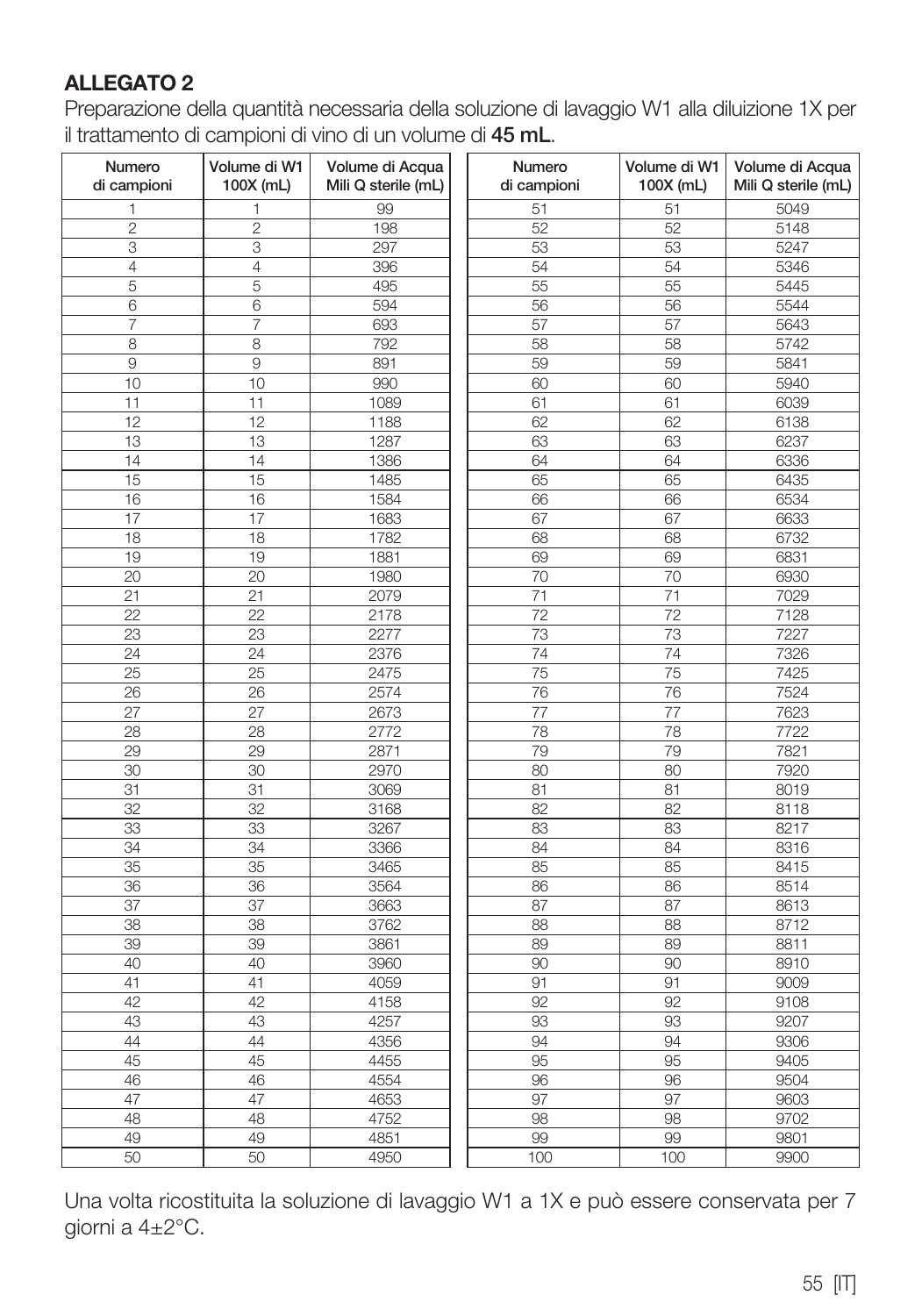## **NOTES**

|  |  |  |  |  |  |  |  |  |  |  |  |  |  | a de la caractería de la caractería de la caractería de la caractería                                                                                                                                                         |  |  |  |  |  |  |  |
|--|--|--|--|--|--|--|--|--|--|--|--|--|--|-------------------------------------------------------------------------------------------------------------------------------------------------------------------------------------------------------------------------------|--|--|--|--|--|--|--|
|  |  |  |  |  |  |  |  |  |  |  |  |  |  |                                                                                                                                                                                                                               |  |  |  |  |  |  |  |
|  |  |  |  |  |  |  |  |  |  |  |  |  |  |                                                                                                                                                                                                                               |  |  |  |  |  |  |  |
|  |  |  |  |  |  |  |  |  |  |  |  |  |  |                                                                                                                                                                                                                               |  |  |  |  |  |  |  |
|  |  |  |  |  |  |  |  |  |  |  |  |  |  |                                                                                                                                                                                                                               |  |  |  |  |  |  |  |
|  |  |  |  |  |  |  |  |  |  |  |  |  |  |                                                                                                                                                                                                                               |  |  |  |  |  |  |  |
|  |  |  |  |  |  |  |  |  |  |  |  |  |  |                                                                                                                                                                                                                               |  |  |  |  |  |  |  |
|  |  |  |  |  |  |  |  |  |  |  |  |  |  | a construction of the construction of the construction of the                                                                                                                                                                 |  |  |  |  |  |  |  |
|  |  |  |  |  |  |  |  |  |  |  |  |  |  |                                                                                                                                                                                                                               |  |  |  |  |  |  |  |
|  |  |  |  |  |  |  |  |  |  |  |  |  |  |                                                                                                                                                                                                                               |  |  |  |  |  |  |  |
|  |  |  |  |  |  |  |  |  |  |  |  |  |  |                                                                                                                                                                                                                               |  |  |  |  |  |  |  |
|  |  |  |  |  |  |  |  |  |  |  |  |  |  |                                                                                                                                                                                                                               |  |  |  |  |  |  |  |
|  |  |  |  |  |  |  |  |  |  |  |  |  |  | a de la caractería de la caractería de la caractería de la caractería                                                                                                                                                         |  |  |  |  |  |  |  |
|  |  |  |  |  |  |  |  |  |  |  |  |  |  | a construction of the construction of the construction of the construction of the construction of the construction of the construction of the construction of the construction of the construction of the construction of the |  |  |  |  |  |  |  |
|  |  |  |  |  |  |  |  |  |  |  |  |  |  |                                                                                                                                                                                                                               |  |  |  |  |  |  |  |
|  |  |  |  |  |  |  |  |  |  |  |  |  |  |                                                                                                                                                                                                                               |  |  |  |  |  |  |  |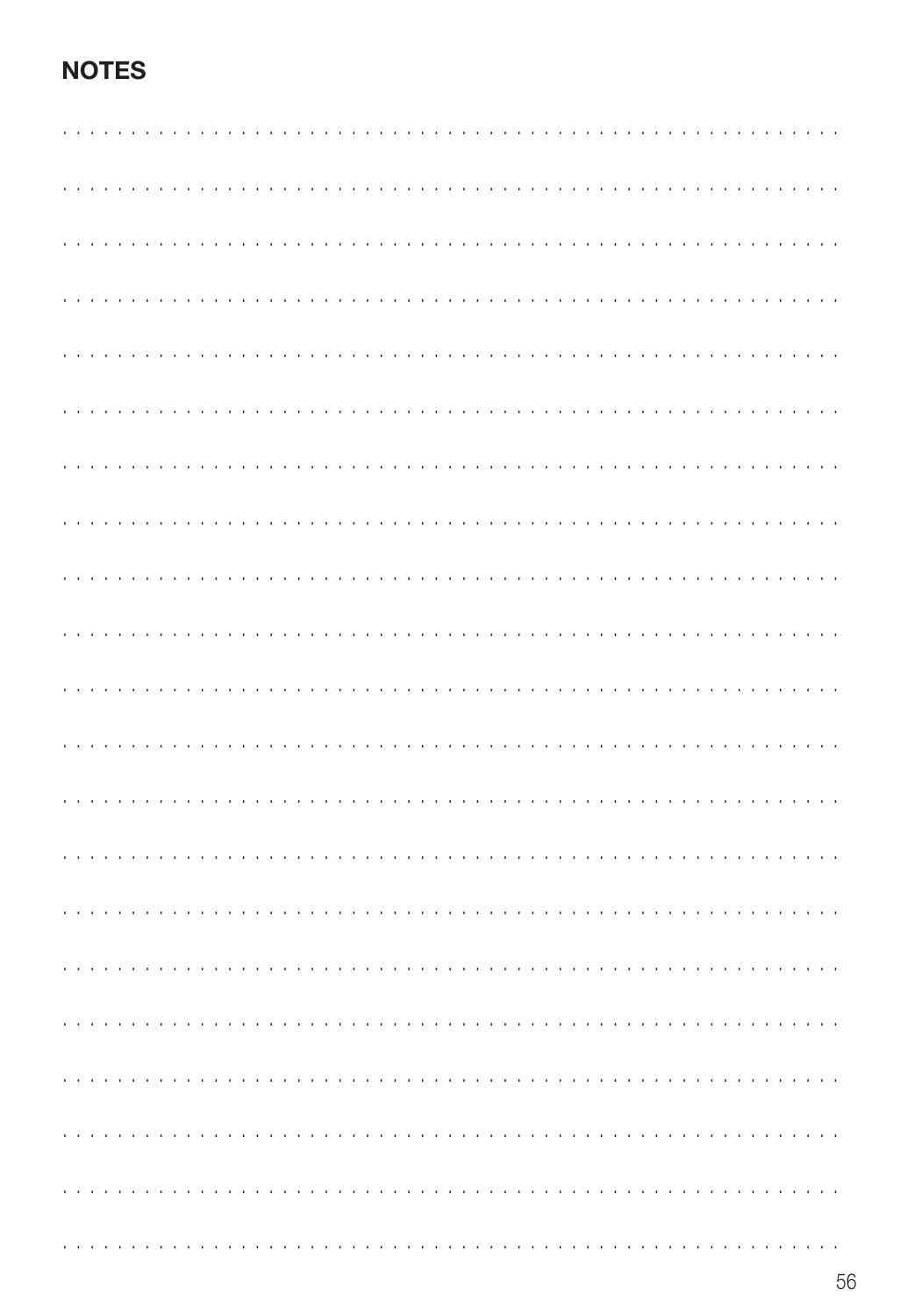## **NOTES**

|  |  |  |  |  |  |  |  |  |  | $\cdot$ |                    |        |               |                                                                                                                                                                                                                                |         |        |  |  |  |  |  |  |  |  |  |
|--|--|--|--|--|--|--|--|--|--|---------|--------------------|--------|---------------|--------------------------------------------------------------------------------------------------------------------------------------------------------------------------------------------------------------------------------|---------|--------|--|--|--|--|--|--|--|--|--|
|  |  |  |  |  |  |  |  |  |  |         |                    |        |               | and the company of the company of the company of the company of the company of the company of the company of the company of the company of the company of the company of the company of the company of the company of the comp |         |        |  |  |  |  |  |  |  |  |  |
|  |  |  |  |  |  |  |  |  |  |         |                    |        |               | .                                                                                                                                                                                                                              |         |        |  |  |  |  |  |  |  |  |  |
|  |  |  |  |  |  |  |  |  |  |         |                    |        |               |                                                                                                                                                                                                                                |         |        |  |  |  |  |  |  |  |  |  |
|  |  |  |  |  |  |  |  |  |  |         |                    |        |               |                                                                                                                                                                                                                                |         |        |  |  |  |  |  |  |  |  |  |
|  |  |  |  |  |  |  |  |  |  |         |                    |        |               |                                                                                                                                                                                                                                |         |        |  |  |  |  |  |  |  |  |  |
|  |  |  |  |  |  |  |  |  |  |         |                    |        |               |                                                                                                                                                                                                                                |         |        |  |  |  |  |  |  |  |  |  |
|  |  |  |  |  |  |  |  |  |  |         |                    |        |               |                                                                                                                                                                                                                                |         |        |  |  |  |  |  |  |  |  |  |
|  |  |  |  |  |  |  |  |  |  |         |                    |        |               |                                                                                                                                                                                                                                |         |        |  |  |  |  |  |  |  |  |  |
|  |  |  |  |  |  |  |  |  |  |         |                    |        |               |                                                                                                                                                                                                                                |         |        |  |  |  |  |  |  |  |  |  |
|  |  |  |  |  |  |  |  |  |  |         |                    |        |               |                                                                                                                                                                                                                                |         |        |  |  |  |  |  |  |  |  |  |
|  |  |  |  |  |  |  |  |  |  |         |                    |        |               |                                                                                                                                                                                                                                |         |        |  |  |  |  |  |  |  |  |  |
|  |  |  |  |  |  |  |  |  |  |         |                    |        |               |                                                                                                                                                                                                                                |         |        |  |  |  |  |  |  |  |  |  |
|  |  |  |  |  |  |  |  |  |  |         | and a series and a | $\sim$ | $\mathcal{L}$ |                                                                                                                                                                                                                                | $\cdot$ | $\sim$ |  |  |  |  |  |  |  |  |  |
|  |  |  |  |  |  |  |  |  |  |         |                    |        |               |                                                                                                                                                                                                                                |         |        |  |  |  |  |  |  |  |  |  |
|  |  |  |  |  |  |  |  |  |  |         |                    |        |               |                                                                                                                                                                                                                                |         |        |  |  |  |  |  |  |  |  |  |
|  |  |  |  |  |  |  |  |  |  |         |                    |        |               |                                                                                                                                                                                                                                |         |        |  |  |  |  |  |  |  |  |  |
|  |  |  |  |  |  |  |  |  |  |         |                    |        |               |                                                                                                                                                                                                                                |         |        |  |  |  |  |  |  |  |  |  |